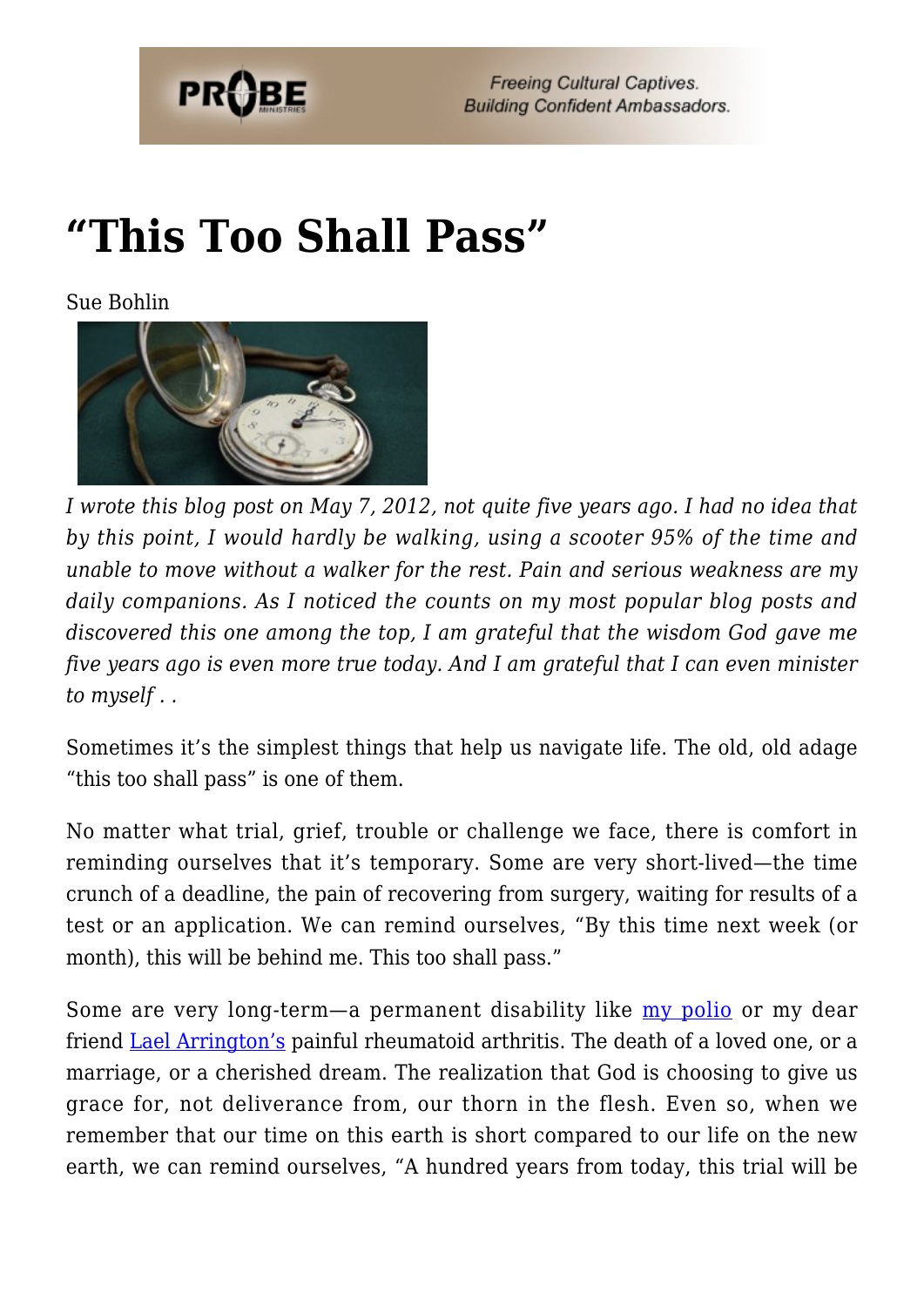

just a memory. I can either be glad for how I handled it, or regret the shortsighted choices I made. Because this too shall pass."

It's helpful to remember that even the good times, the fun times, the stress-free (or low-stress) times will also pass, because life is like that. When we remember everything is temporary, it helps us hold onto sweet moments and days with a looser grasp while reminding ourselves to be grateful for the blessings we're enjoying because "this too shall pass." If we are mindful of the transience of the good days, we won't be devastated when they dissipate.

"This too shall pass" is one way we can live in light of eternity, keeping our earthly life in perspective. When the hard times come, whether moments or years, we can comfort ourselves with the truth that "our momentary, light suffering is producing for us an eternal weight of glory far beyond all comparison because we are not looking at what can be seen but at what cannot be seen. For what can be seen is temporary, but what cannot be seen is eternal" (2 Cor. 4:17-18).

When the good times come, we can give thanks for the way they point like signposts to heaven's unending joy.

Which will NEVER pass away!

This blog post originally appeared at [blogs.bible.org/tapestry/sue\\_bohlin/this\\_too\\_shall\\_pass](http://blogs.bible.org/tapestry/sue_bohlin/this_too_shall_pass) on May 8, 2012.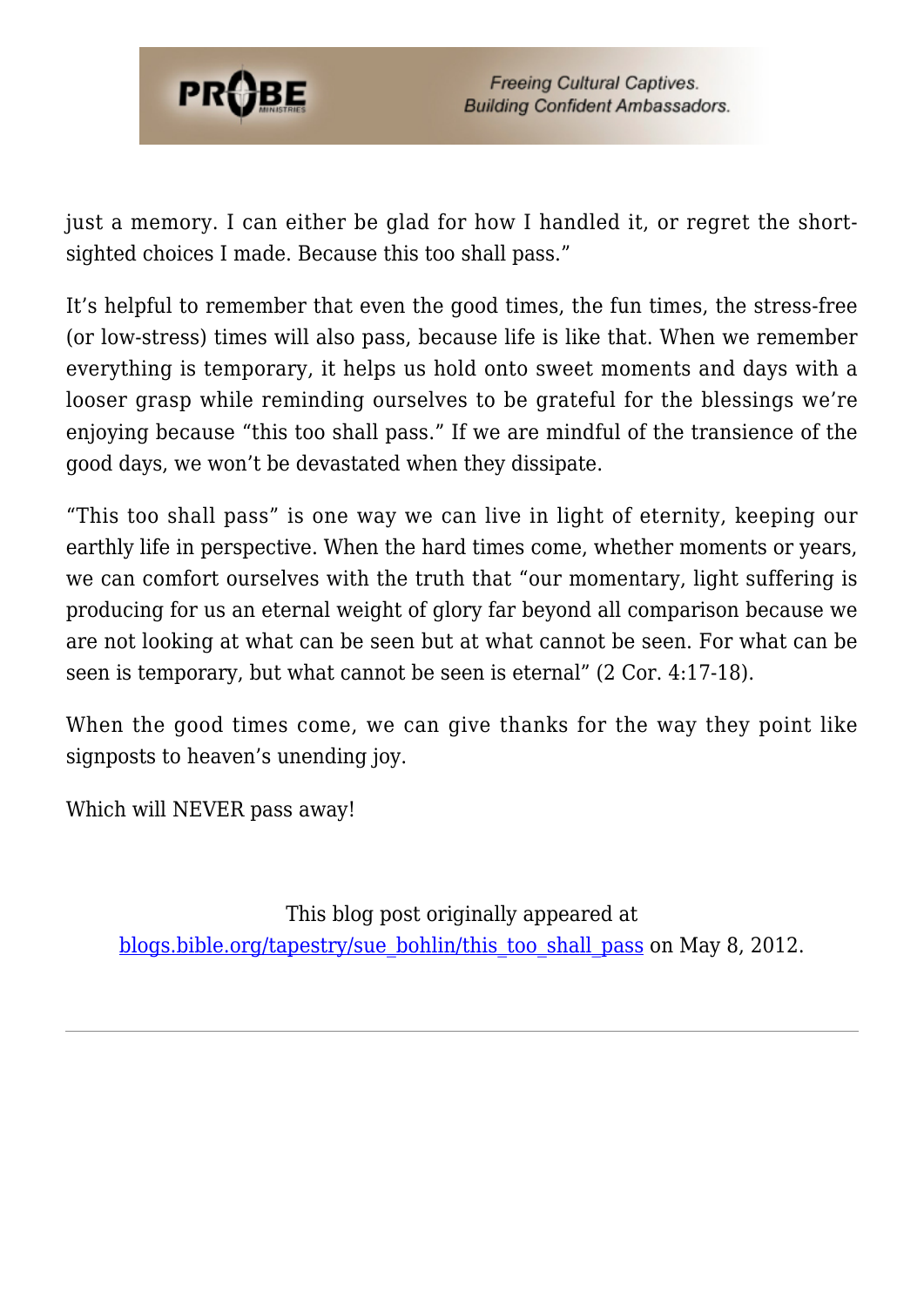

# **[The Happiest Place on Earth?](https://probe.org/the-happiest-place-on-earth/)**

Sue Bohlin

*January 3, 2012*

Disneyland has long positioned itself as "The Happiest Place on Earth." And Disney goes to great lengths to maintain that illusion. Their parks are as close to spotless as you can get; you never see wrappers, gum or spilled popcorn on the ground, since they get swept up within a minute of hitting the pavement by an army of "cast members," from custodians to ride workers, who are devoted to



maintaining the fantasy. Every Disney park cast member is trained to be assertively friendly in making things right and keeping people happy. When a friend's child lost the ice cream scoop from his cone, within moments a Disney person replaced it for free.

Recently I met a couple of Disney reps who were exhibiting at a convention. In talking about the company policy of propagating the illusion of "the happiest place on earth," they told me that every employee is drilled with the four keys to their success: Safety, Courtesy, Efficiency, and Show. Keep everyone safe, be unfailingly kind and courteous to every guest, "git 'er done," and be show-ready and show-perfect at all times. Both of these ladies' faces lit up as they talked about Disney values and how much they enjoyed their part in keeping the fantasy going.

This resonates with me. When my husband and I visited Disneyland not long after we were married, it was the best day of my life—even better than our wedding day! I never enjoyed myself so much as I did that day, and Disney's unflagging efforts to keep their park the happiest place on earth was the reason why. So I get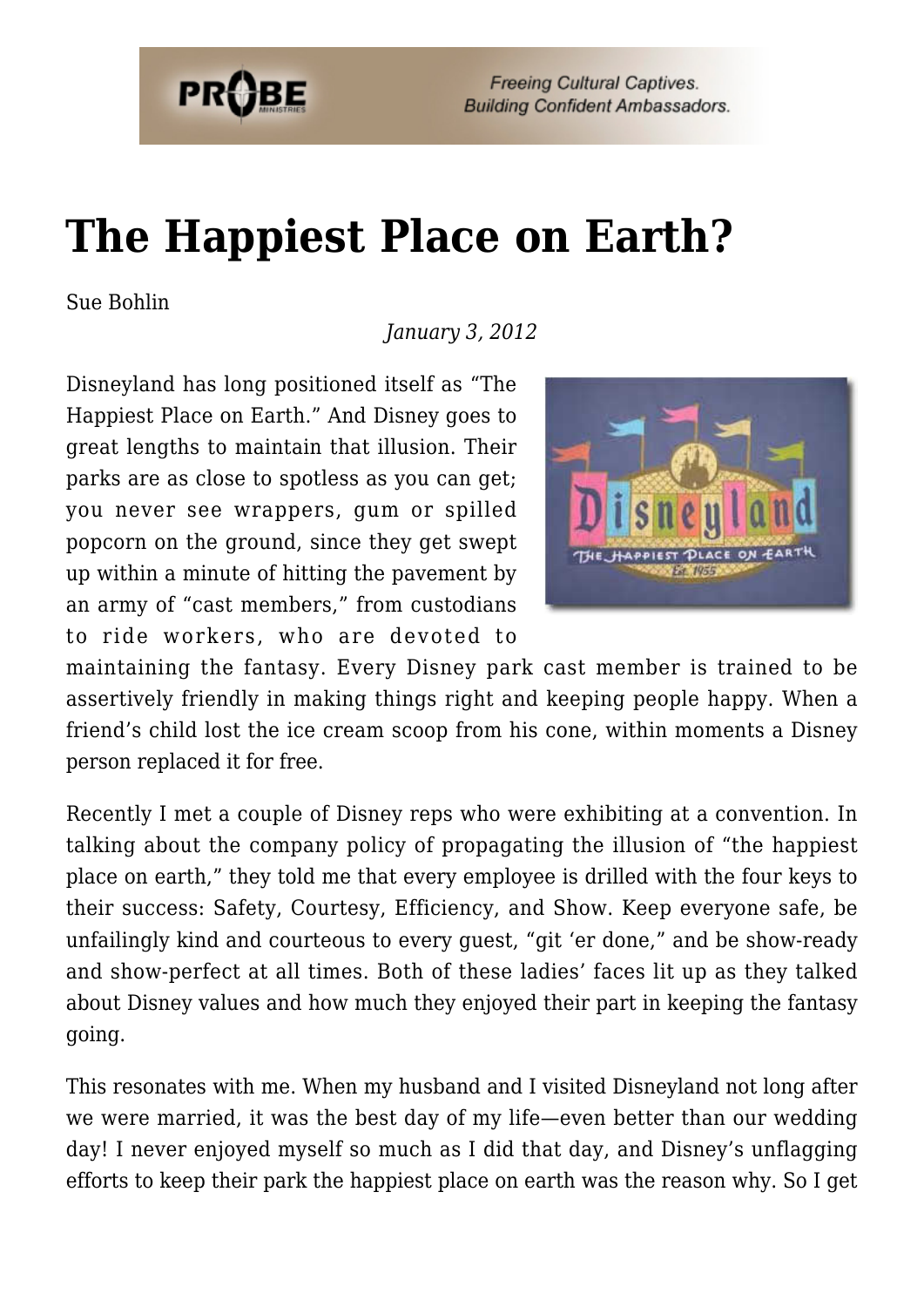

it.

What I get even more is why it's so successful, and why it's so important.

Disney's desire to provide a great experience and make people happy touches one of our most basic—and universal—heart desires: to return to Eden. We long for perfection. We long to experience no pain and no need. We long to be completely immersed in an ocean of love and affection. We long for what is wrong to be set right. We long for evil to be banished and for good to rule the day.

We long for intimacy with our Creator. And many of us don't even know that's what we're longing for, but I believe that's what's at the heart of all addictions.

All these things we had in Eden, and we lost in Eden. But the story's not over, and God has promised to make everything right. Our longings WILL be fulfilled one day.

In the meantime, we can visit Disneyland or Disneyworld. They will pass away, God's word says, but the real reality of what we're longing for will come to pass (read the end of Revelation). Count on it.

> This blog post originally appeared at [blogs.bible.org/engage/sue\\_bohlin/the\\_happiest\\_place\\_on\\_earth](http://blogs.bible.org/engage/sue_bohlin/the_happiest_place_on_earth)

# **[God Wins: A Critique of Rob Bell's](https://probe.org/god-wins-a-critique-of-rob-bells-love-wins/)**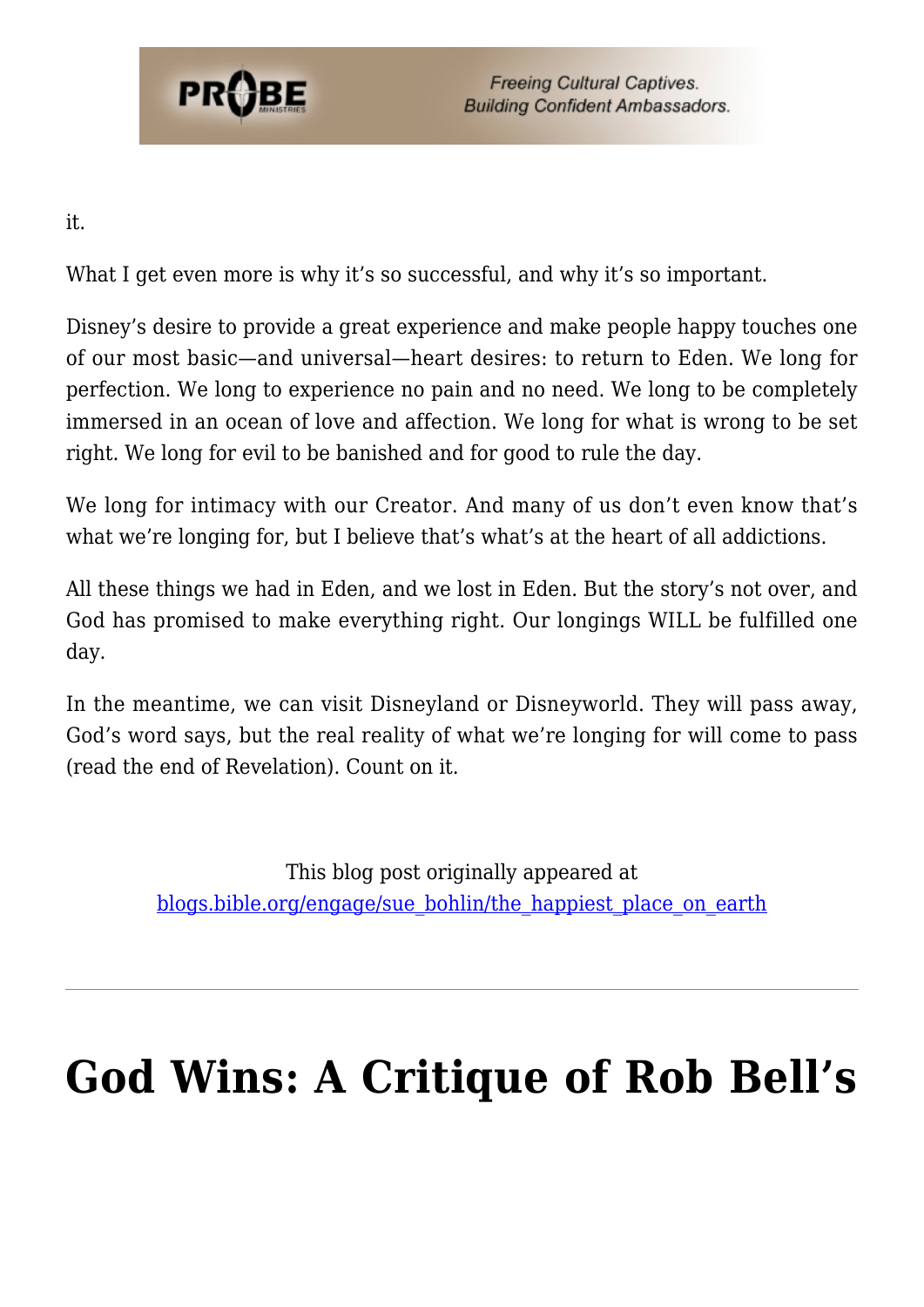

# **[Love Wins](https://probe.org/god-wins-a-critique-of-rob-bells-love-wins/)**

Dr. Patrick Zukeran

*Dr. Patrick Zukeran critiques Rob Bell's controversial book denying the biblical teaching on hell, arguing that Bell offers another gospel.*

# **A New Kind of "Christianity"**



 Will all people regardless of their belief enter heaven? In a new book, *Love Wins*, mega church pastor Rob Bell presents his case for universal salvation. Bell states that a Christianity that teaches many will spend eternity in hell while some go to heaven is "misguided and toxic." $\{1\}$  Bell asserts that the message Christians have preached for centuries is actually a harmful message.

Bell argues that God loves everyone and desires all people to be saved. However if the majority of people never come to faith in Christ and spend eternity in hell, God fails to accomplish His will. Since this is not an acceptable conclusion, the only logical conclusion left is that in the end, all will eventually receive His love and enter into heaven.

Bell begins by bombarding the reader with hundreds of questions. The questions are meant to challenge and expose the alleged inconsistencies of traditional teachings and prepare you for his case for universal salvation. On page 1 he writes,

Will only a few select people make it to heaven, and will billions and billions of people burn forever in hell? And if that's the case, how do you know? How do you become one of the few? Is it what you believe, or what you say, or what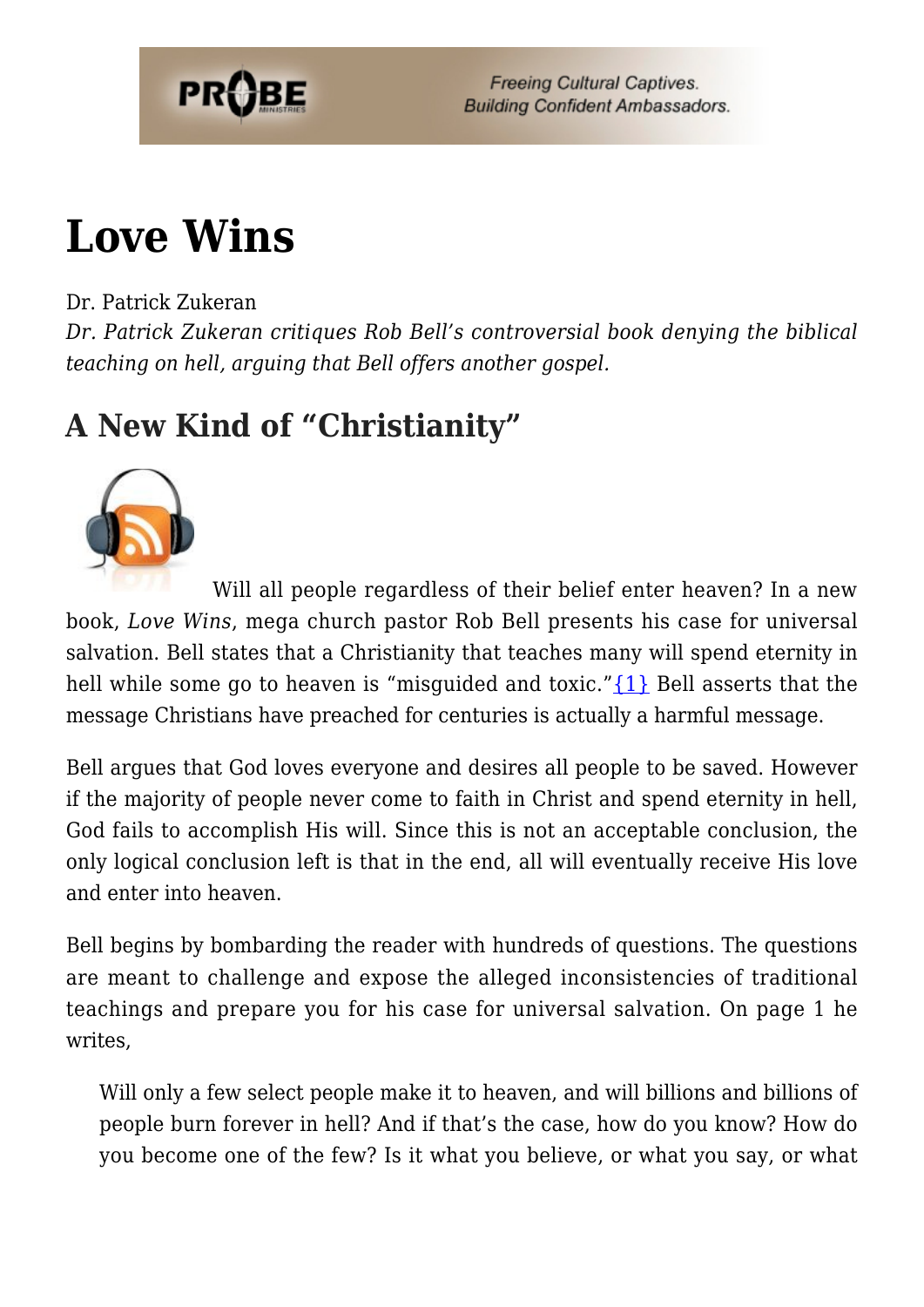

you do, or who you know, or something that happens in your heart, or do you need to be initiated, or baptized, or take a class, or converted, or be born again? How does someone become one of these few? And then there's a question behind the question—the real question: What is God like? Because millions and millions of people who were taught that the primary message, this center of the Gospel of Jesus, is that God is going to send you to hell unless you believe in Jesus. And so what got subtly sort of caught and taught is that Jesus rescues you from God. But what kind of God is that that we would need to be rescued from this God? How could that God ever be good? How could that God ever be trusted? And how could that ever be good news? $\{2\}$ 

These are good questions and deserve to be asked. "Traditional" beliefs may not always be right, and at times they deserve to be reexamined. Bell then in the final pages of his preface implies that those who oppose his view are judgmental and not open to discussion of vital doctrines of the faith. This is part of his strategy to discourage any



criticism of his position. However, Scripture calls us to evaluate all teachings and discern truth from error (1 Thess. 5:21; 1 Jn. 4:1).

In the process of defending his thesis, Bell ends up presenting a new kind of Gospel. Since theological doctrines are connected, when you change the gospel message there is a chain effect that follows. His gospel ends up presenting a distorted understanding of God's character, a variant view of the atonement, and a heaven and hell foreign to the scriptures.

Bell struggles with a significant question: "Will those without Christ truly spend eternity in hell? Could there be a possibility that they have a chance after death to repent?" The idea that a loved one will spend eternity in hell is a difficult one to accept. Careful study of all the relevant scriptures is necessary when we examine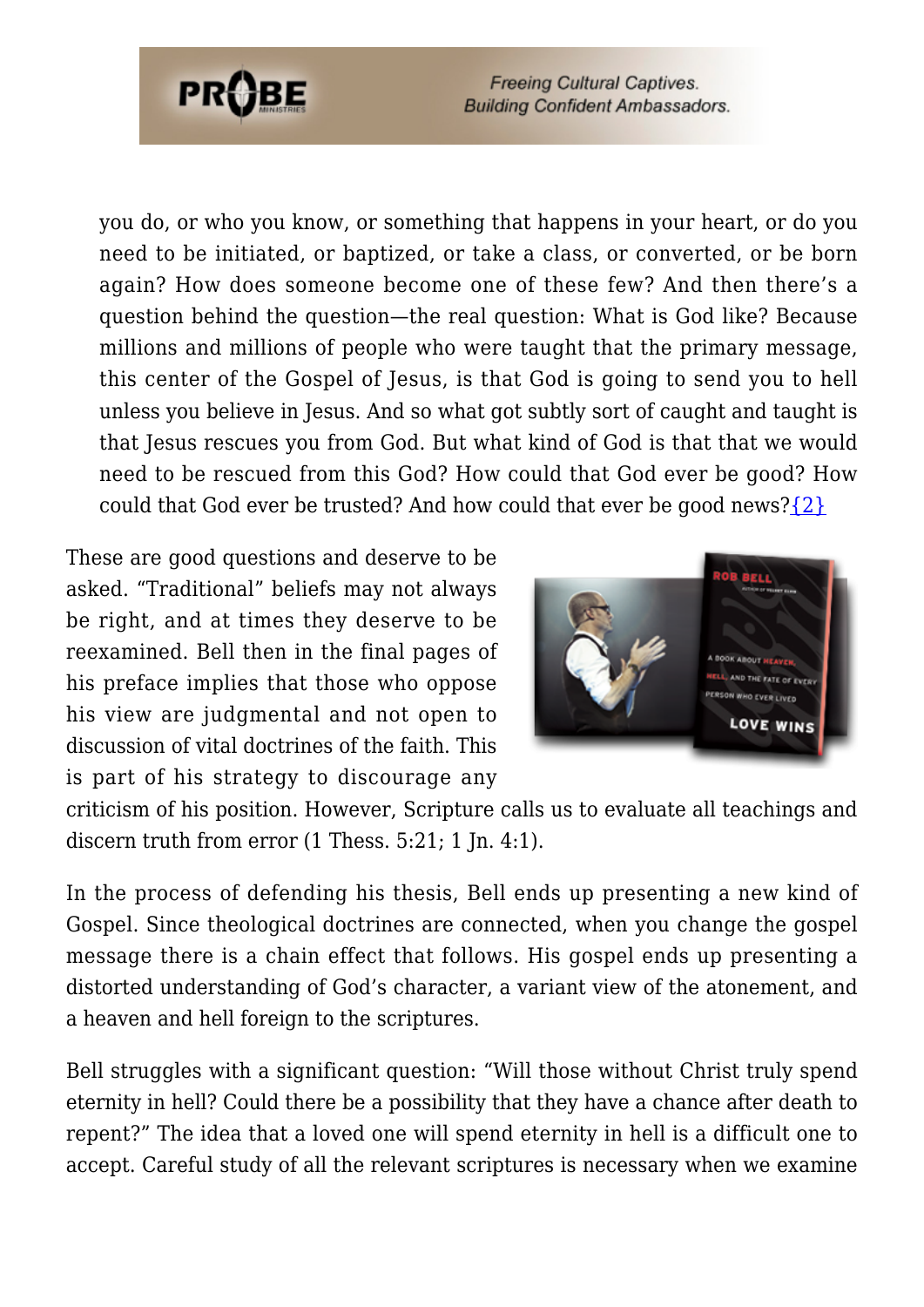

a particular doctrine, especially one regarding our salvation. If in the end we are faced with a conclusion we do not like, we must not compromise biblical truth but accept the words of Christ. Paul warns us in Galatians 1:9 the danger of preaching another gospel. When it comes to essential doctrines of the faith, Christians cannot compromise on the truths taught in Scripture. For this reason we must carefully examine Bell's teachings and see if it is compatible with, or a compromise of, the gospel of Christ.

## **Another Kind of Gospel**

To support his thesis that all individuals will eventually enter into heaven, Bell must alter the gospel message. He admits that his message departs from traditional Christianity and declares that the message preached for past centuries is misguided and in need of transformation.

A staggering number of people have been taught that a select few Christians will spend forever in a peaceful, joyous place called heaven while the rest of humanity spends forever in torment and punishment in hell with no chance for anything better. It's been clearly communicated to many that this belief is a central truth of the Christian faith and to reject it is, in essence, to reject Jesus. This is misguided, toxic, and ultimately subverts the contagious spread of Jesus' message of love, peace, forgiveness and joy that our world desperately needs to hear.[{3}](#page-49-0)

The traditional message that salvation comes only to those who accept Christ in their lifetime is rejected by Bell. He believes that all people are reconciled to God through Christ's death on the cross regardless of whether they choose to put their faith in Christ or not. Those who do not receive Christ in this lifetime will spend some time in hell but no one will remain there forever. Eventually all people will respond to God's love, even those in hell and enter heaven. Bell states this on several occasions: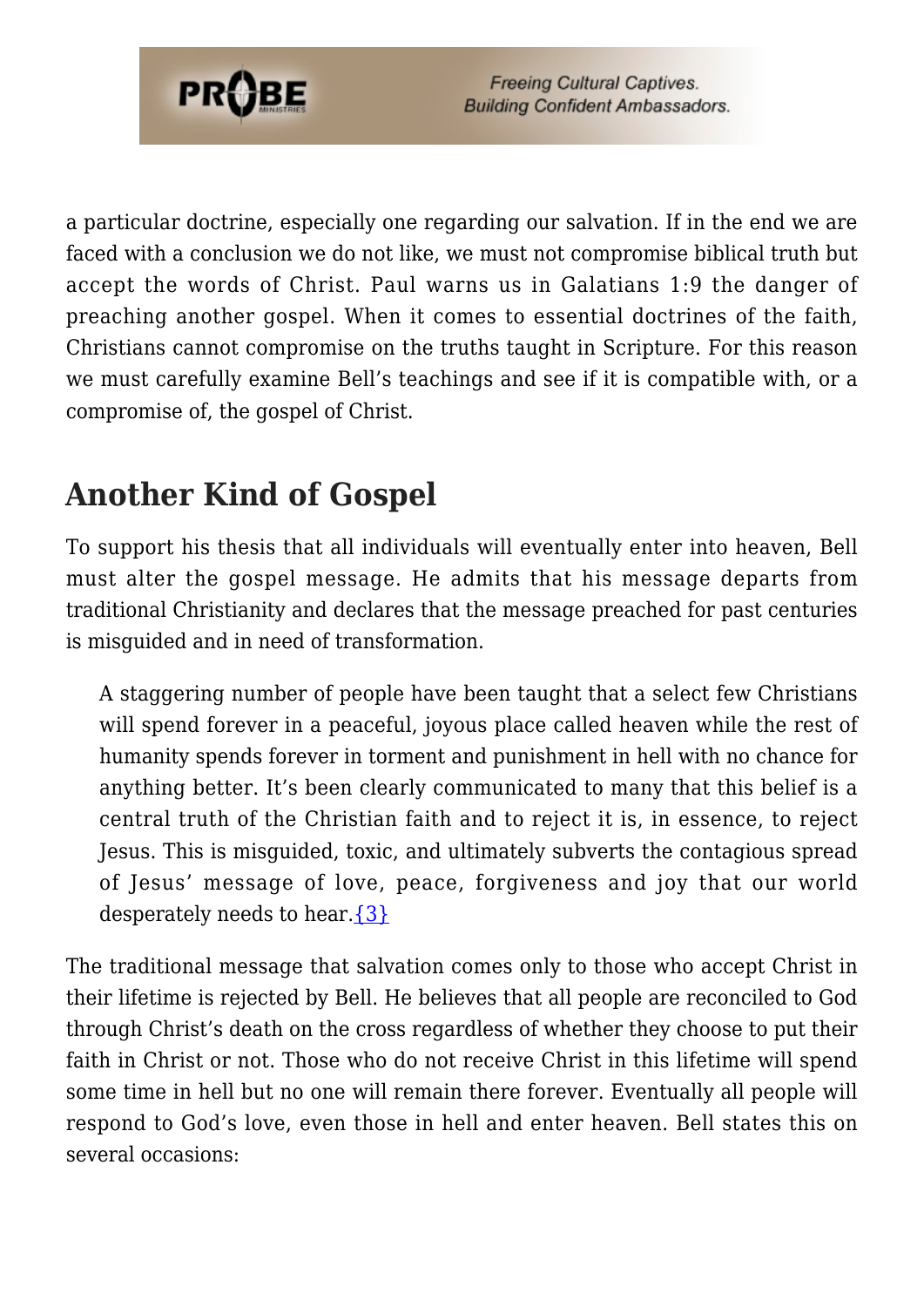

At the heart of this perspective is the belief that, given enough time, everybody will turn to God and find themselves in the joy and peace of God's presence. The love of God will melt every hard heart, and even the most "depraved sinners" will eventually give up their resistance and turn to  $God. {4}$  $God. {4}$ 

To be clear, again, an untold number of serious disciples of Jesus across hundreds of years have assumed, affirmed, and trusted that no one can resist God's pursuit forever, because God's love will eventually melt even the hardest of hearts  ${5}$ 

At the center of the Christian tradition since the first church have been a number who insist that history is not tragic, hell is not forever, and love, in the end, wins and all will be reconciled to  $God.\{6\}$ 

Within this proper, larger understanding of just what the Jesus story even is, we see that Jesus himself, again and again, demonstrates how seriously he takes his role in saving and rescuing and redeeming not just everything but everybody.[{7}](#page-49-4)

Bell points to several Scriptures to support his argument. One passage is 1 Corinthians 13 which states, "Love never fails." Therefore he concludes, God's love will reach all lost people even those in hell and they will eventually turn to Him since no one can resist God's love forever.

However, there are many passages in the Bible that teach the unrighteous are eternally separated from God and the righteous are forever with God. Daniel 12:2 speaks of a future resurrection and eternal destiny for the righteous and unrighteous: "Multitudes who sleep in the dust of the earth will awake: some to everlasting life, others to shame and everlasting contempt." Daniel states that there will be a resurrection and judgment of all people. Some will inherit eternal life and others will suffer "everlasting contempt." Daniel teaches in this passage that not all individuals will enter into everlasting life. Those who do not are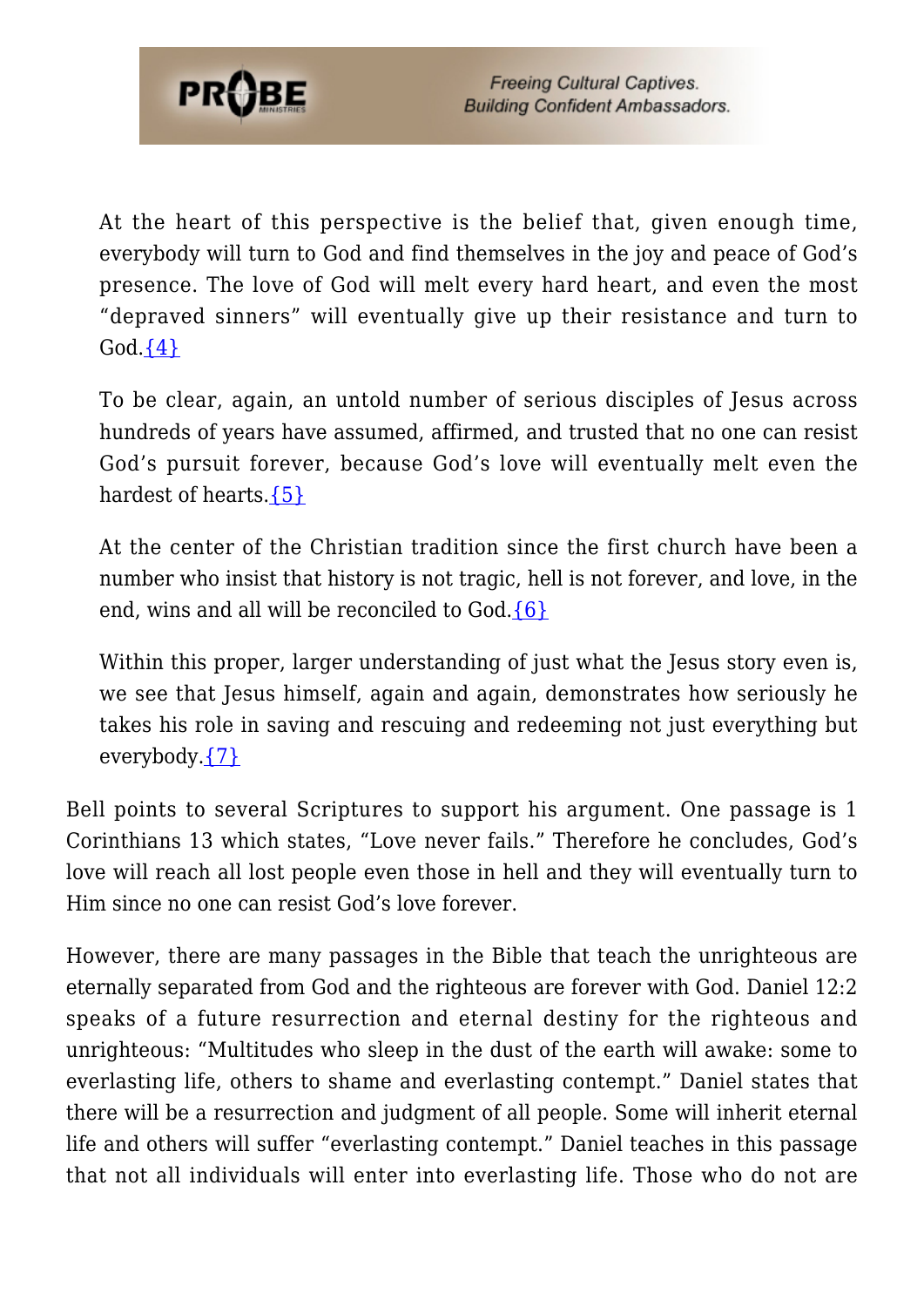

destined to "everlasting contempt." The Hebrew word for everlasting is *ôlām.* The word in this context signifies an indefinite futurity, forever, or always. It refers to an unending future.[{8}](#page-49-5) This is the most likely definition for *ôlām* used later in verse 7 referring to the eternal nature of God: "And I heard the man clothed in linen, who was above the waters of the stream; he raised his right hand and his left hand toward heaven and swore by him who lives *forever*…" We know that God is eternal. Therefore, Daniel is using the term "*ôlām"* to mean everlasting and never ending.

Jude 7 states, "In a similar way, Sodom and Gomorrah and the surrounding towns gave themselves up to sexual immorality and perversion. They serve as an example of those who suffer the punishment of eternal fire." The Greek word for eternal is *aiṓnios* which means "eternal, perpetual, to time in its duration, constant, abiding. When referring to eternal life, it means the life which is God's and hence it is not affected by the limitations of time." $\{9\}$  The word again is used in verse 21 to refer to "eternal" or never ending life with God. So in the context of Jude *aiṓnios* is used to refer to an eternal state.

In Matthew 7:13-14 Jesus invites, "Enter through the narrow gate, for the gate is wide and the way is broad that leads to destruction, and there are many who enter through it. For the gate is small and the way is narrow that leads to life, and there are few who find it." Jesus taught an exclusive view of salvation. He stated clearly not everyone will inherit eternal life; in fact many will follow the path of destruction. This verse speaks against the doctrine of universal salvation.

Hebrews 9:27 ("it is appointed for men to die once and after this comes judgment") teaches that there is no second chance for salvation after death. The preceding verses teach that Christ made the perfect sacrifice for sin once and for all. He paid the price once and His sacrifice is for all time. In the same way that Christ's atonement is final, so all men and women die once and face a judgment which is final and eternal in its sentence.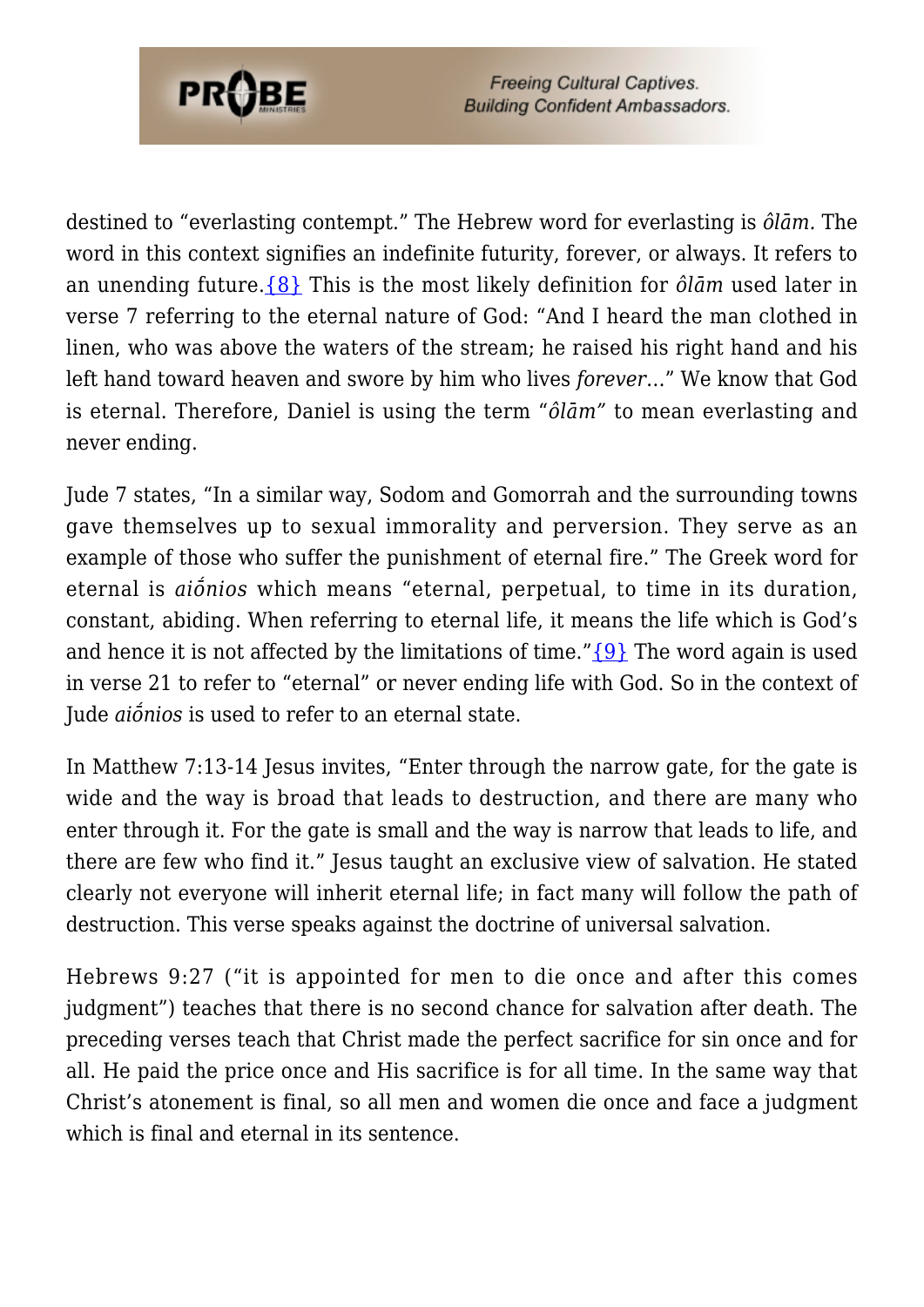

Bell's gospel is a departure from biblical teaching. God is love and therefore, He does not impose His will on those who refuse to receive His love. He honors the choice of individuals to receive or reject Him. Those who reject Him in this life will not want to be with Him for all eternity. God honors their choice and places them away from His presence in hell. Thus, God's character of love honoring one's choice is upheld. But God's character of justice in dealing with sin is also upheld.

# **Are All Reconciled to God?**

There are several key passages Bell uses to support his thesis that all individuals will eventually enter heaven. One key verse that deserves attention is Colossians 1:20, a favorite verse used by many universalists: "and through him (Jesus) to reconcile to himself all things, whether things on earth or things in heaven, by making peace through his blood, shed on the cross." According to Bell, the entire world is reconciled to God through the death of Christ. Christ's death has atoned for all sin and places every person in right standing with God. Those who turn to God in this life will enter heaven immediately. Those who reject God's love in this lifetime will be temporarily separated from God in hell but will eventually receive His love and enter heaven.

Contrary to Bell's interpretation, this verse does not teach a universal salvation. Rather, it presents the scope, goal, and means of reconciliation. The scope of reconciliation extends not just to human beings but to all of creation which was affected by sin. Romans 8:20-22 says,

For the creation was subjected to futility, not willingly, but because of him who subjected it, in hope that the creation itself will be set free from its bondage to corruption and obtain the freedom of the glory of the children of God. For we know that the whole creation has been groaning together in the pains of childbirth until now.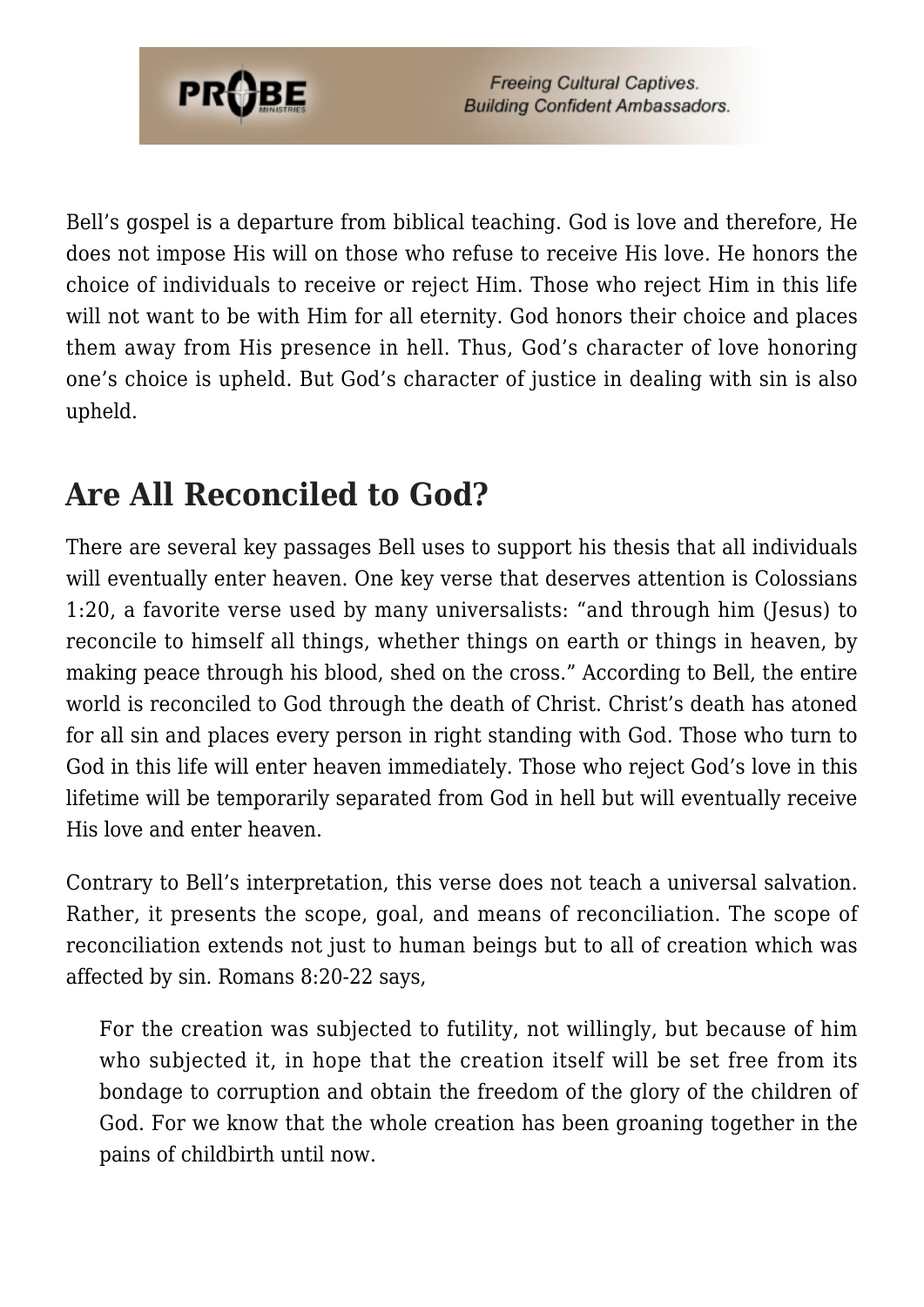

The physical world was affected by sin, not by its choice but by the choice of Adam. Christ's victory over sin restored order over creation by bringing it again under His lordship, and full restoration will take place in the future. $\{10\}$ 

Angels and human beings, unlike the material world, have a choice. Reconciliation involves two parties who voluntarily decide to make peace. In this case fallen angels knowingly rebelled against Christ and reconciliation is not possible. Humans also must make a choice to receive God's invitation through Christ or to reject it. This is made clear in the following verses:

And you, who once were alienated and hostile in mind, doing evil deeds, he has now reconciled in his body of flesh by his death, in order to present you holy and blameless and above reproach before him, if indeed you continue in the faith, stable and steadfast, not shifting from the hope of the gospel that you heard, which has been proclaimed in all creation under heaven, and of which I, Paul, became a minister. (Col. 1:21-23)

Paul states that we were once "alienated" from God and we are reconciled "if indeed you continue in the faith . . . not shifting from the hope of the gospel." The reconciliation depends on the believer receiving Christ by faith and persevering in that faith. Numerous other verses make faith in Christ necessary for reconciliation (Jn. 3:18, 5:24; Rom. 1:17; 3:21-26).

Those who receive God's gift of life will attain blessings and salvation. Those who refuse are sentenced to eternal death (Jn. 3:18). In the end all things will be put in their proper place. It is in this context all things will be reconciled to Christ and in submission to His lordship (Phil. 2:5-11).

# **Another Kind of God**

In his effort to defend his thesis that in the end everyone goes to heaven, Rob Bell must alter the message of the gospel. However, in doing so, he also alters the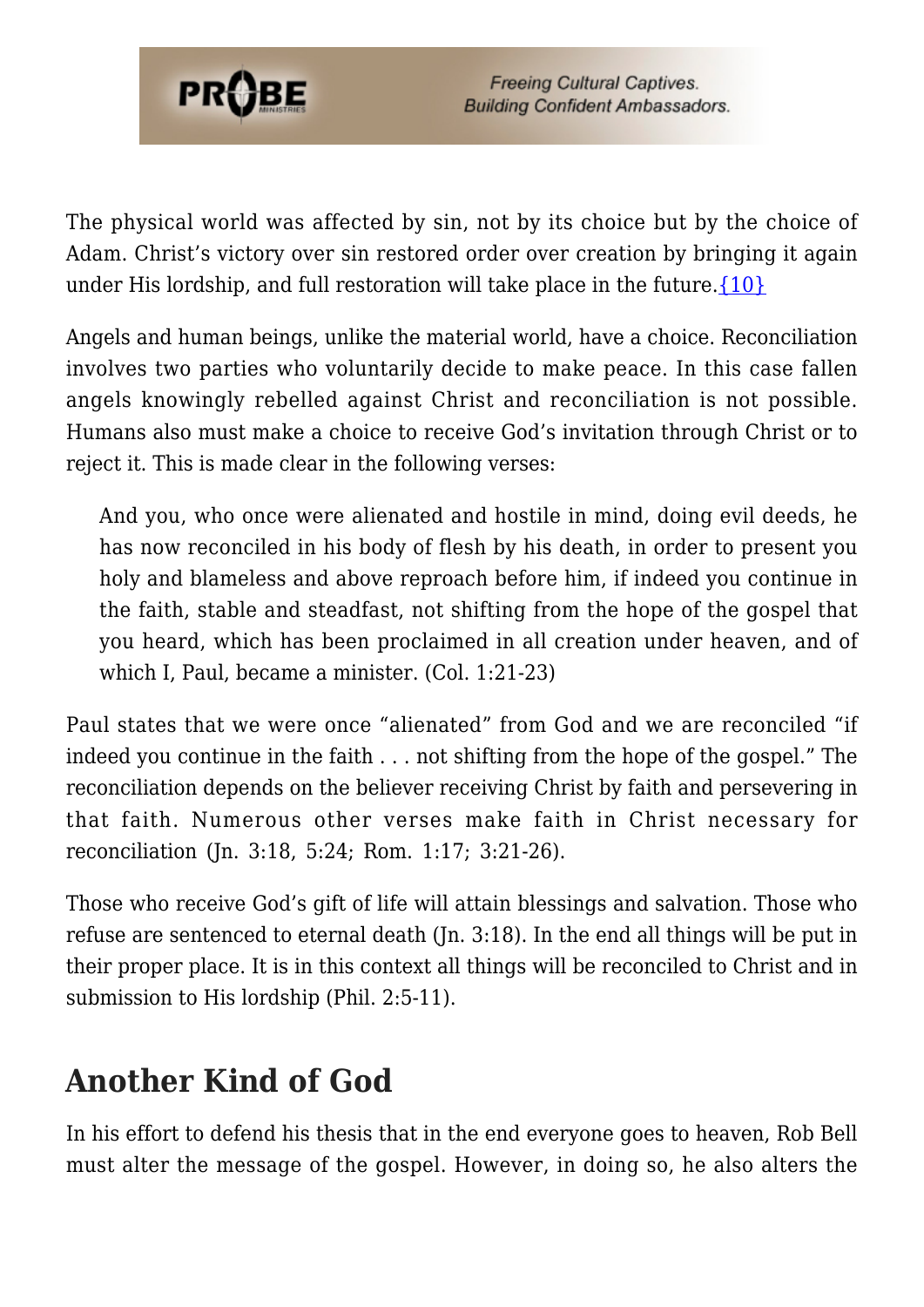

character of God. Among the hundreds of questions with which Bell bombards his readers, he asks the following: "If there are only a select few who go to heaven, which is more terrifying to fathom: the billions who burn forever or the few who escape this fate? How does a person end up being one of the few? Chance? Luck? Random selection? . . . God choosing you instead of others? What kind of faith is that? Or, more important: what kind of God is that?" ${11}$  For Bell, a God who would send billions to an eternal hell would not be a God of love. However, in emphasizing God's character of love he ends up ignoring God's other attributes, and in the end alters the character of God.

Bell is correct in stating that God is love. However, he commits an error common among universalists. Bell ends up presenting an imbalanced view of God that emphasizes God's character of love to the neglect of the other character qualities of God. Love is not the only or the most dominant character of God. Along with love, God has other character qualities which exist together in a perfect balance.

Among the numerous qualities of God, the Bible teaches that God is also just (2 Thess. 1:6), He is holy (Isa 6:3), He is righteous (Ps. 7:11), sovereign (Jude 4), wise (1 Cor. 3:19) true (Jn. 14:6), etc. There are many qualities of God that are just as important as love, and they exist in a perfect balance. Thus, emphasizing one trait to the exclusion of others leads to flawed theology.

God is love and God desires that all individuals be saved. However, God is also just and holy and must deal righteously with sin. God's character of holiness is well emphasized throughout the Bible. This is the theme of Leviticus and, throughout this book, God presents detailed instructions for dealing with sin through the sacrificial system. The Levitical sacrifices are fulfilled in the death of Christ who fulfills the righteousness of God.

The theme in the prophets is that Israel has violated the holiness of God and thus God must judge their sins. Isaiah 5:16 states, "But the Lord Almighty will be exalted by his justice, and the holy God will show himself holy by his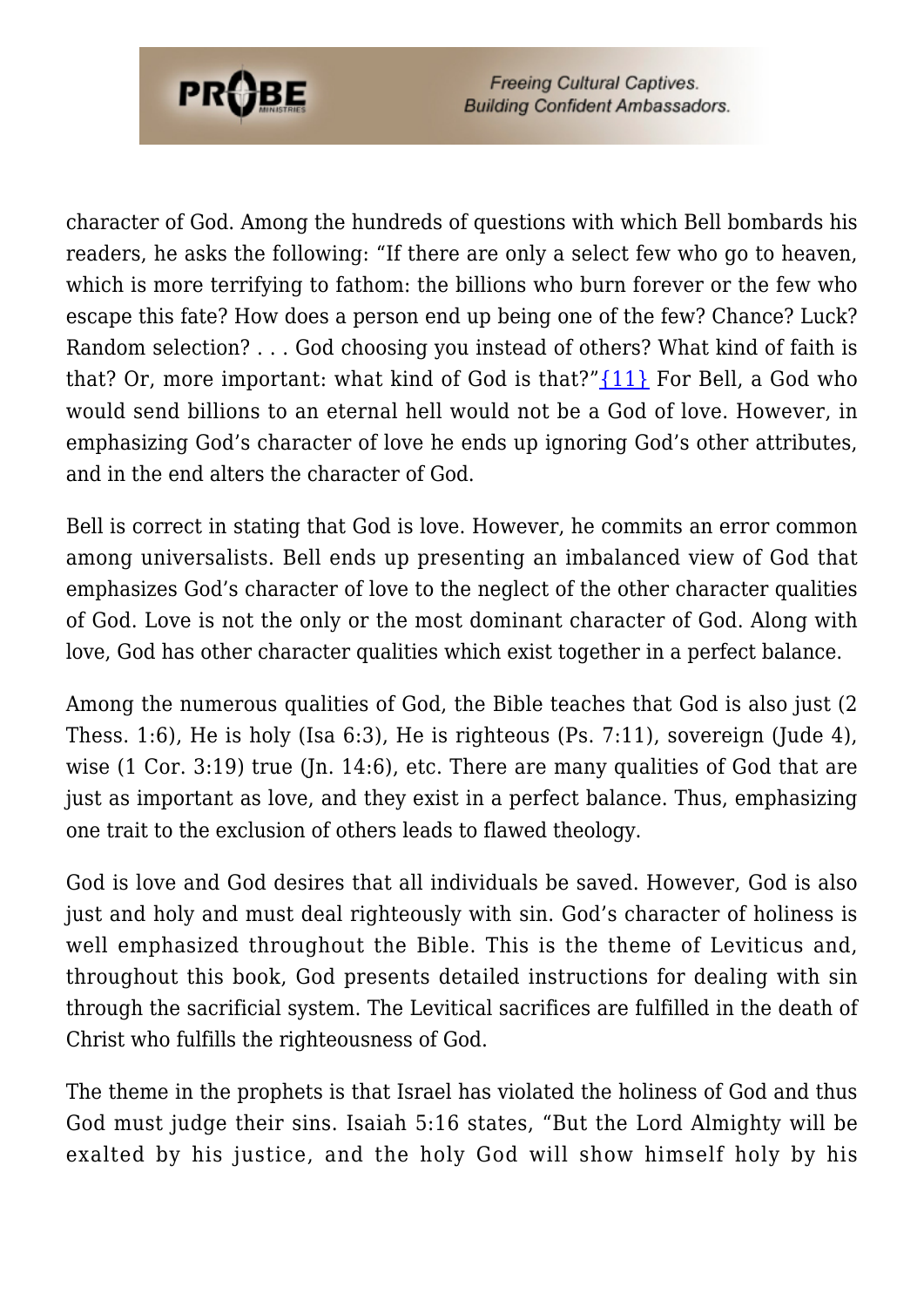

righteousness." God, being a loving God, sent prophets to warn Israel to turn from their idolatry and disobedience and return to Him. However, after generations of refusal by Israel, God finally had to judge the sins of the people. Throughout the New Testament, Christians are exhorted to live holy lives for that reflects the character of God (Eph. 4:24; Heb. 12:14; 1 Pet. 1:15-6).

Those who refuse the gift of Christ's work on the cross have not been cleansed from their sin and therefore cannot enter the holy presence of God. This is the theme of Hebrews 9, which teaches us that access to God represented in the Holy of Holies at the Temple was not accessible to us. However, the blood of Christ fulfilled the holiness of God and cleansed sinners and made us holy before God. Only through the blood of Christ is this made possible.

Bell emphasizes God's love but diminishes His holiness and righteousness; therefore, the magnitude of our sin, its effect on our nature, and it offense to God are diminished. God hates sin and judges sin seriously. In Revelation, the wrath of God is poured out upon the world in rebellion. In Revelation 20, those individuals not found in the book of life are thrown into the lake of fire. To build a picture of God who is excluded of His holiness, justice and righteousness, who does not judge sin, is to present an imbalanced and false view of God.

Bell argues,

Millions have been taught that if they don't believe, if they don't accept in the right way, . . . God would have no choice but to punish them forever in conscious torment in hell. God would in essence become a fundamentally different being to them in that moment of death, a different being to them forever. A loving heavenly father who will go to extraordinary lengths to have a relationship with them would, in the blink of an eye, become a cruel, mean, vicious tormenter who would ensure that they had no escape from an endless future of agony. . . . If God can switch gears like that, switch entire modes of being that quickly, that raises a thousand questions about whether a being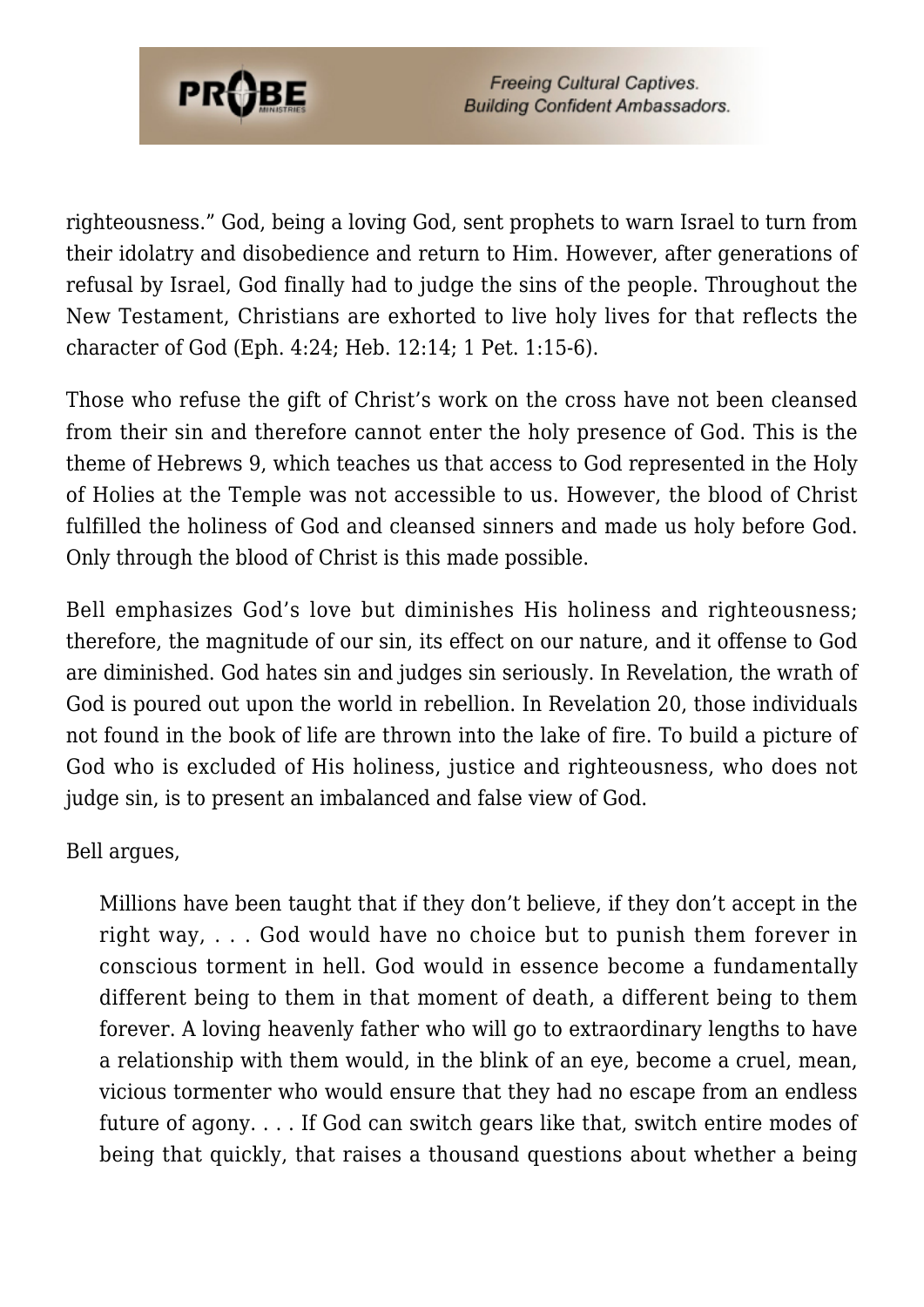

like that could ever be trusted, let alone good. $\{12\}$ 

Bell argues that God changes according to the decision of individuals. However, God is not the one who changes. He is always loving and reaching out to all people, but He is also holy and righteous and and must deal justly with sin. Those who do not want to be with God now will not want to be with Him in eternity. Because He is love, He does not force people to be with Him for eternity but honors their choice. God allows them to exist away from Him in hell. So God does not change; He grants individuals what they desire.

I would also disagree with Bell's statement that God is the one tormenting individuals. Torment comes from within the person. The torment the person experiences is not inflicted by God but comes from the individual who must live eternally with his or her decision to reject the love of God. Therefore hell honors the free choice of men and fulfills the love of God who does not impose Himself on those who do not want Him. It also fulfills His holiness, removing sin from His presence.

# **Another Kind of Heaven and Hell**

To maintain his thesis that everyone will go to heaven, Rob Bell must alter the gospel message, the character of God, and the teaching on heaven and hell. Bell teaches that hell is not eternal but temporary, and in fact heaven and hell are actually the same place. For those who have accepted God's love, this place will be heaven. For those who continue to reject God's love this place will be hell. Hell is created by the individual who resists God's love. Bell states, "We create hell whenever we fail to trust God's retelling of our story." $\{13\}$  The individual remains in this condition until he is won over by God's love and eventually turns to God. Then what was once hell will becomes heaven.

Bell derives this from Luke 15, the Parable of the Prodigal Son. In this story, after the younger brother returns, the father throws this formerly lost son a big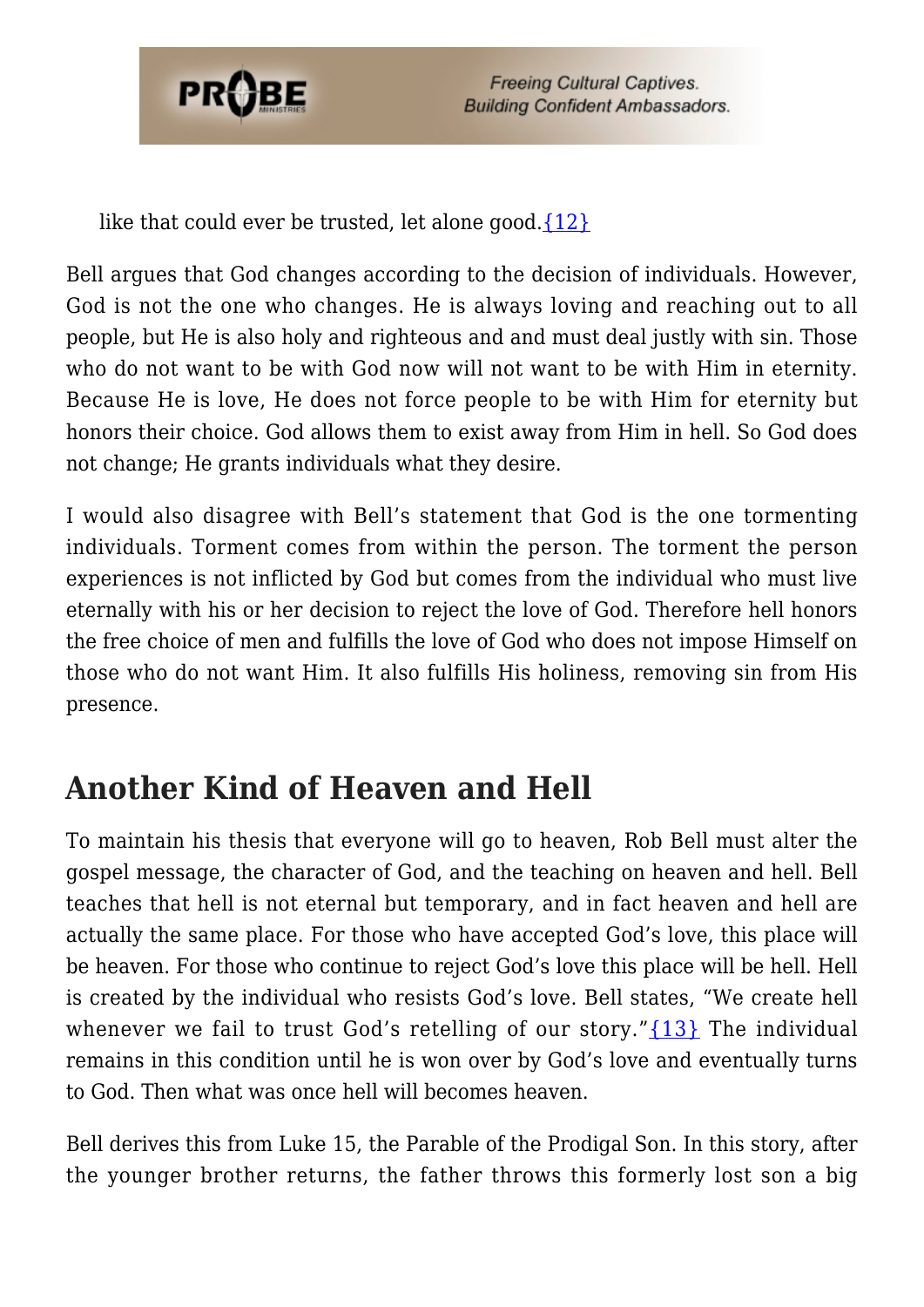

banquet. However, the older brother, jealous and upset over his younger brother's reception, remains outside and chooses not to enjoy the party. Both brothers are in the same place but for one it is a party, for the other it is miserable.[{14}](#page-49-11) Bell states that it is our choice. "We're at the party, but we don't have to join in. Heaven or hell. Both are at the party." $\{15\}$  The younger brother who has received his father's love it is a joyous time, but for the older brother who has the wrong view of his father it is misery.

Bell is really stretching the interpretation of this parable to support his theology. I am not aware of any New Testament scholar that finds this doctrine of heaven and hell in this parable. The parable comes in the context of the Pharisees and teachers of the law questioning Jesus associating with "sinners." Jesus, in defense of His ministry and displaying the compassion of God for the lost, tells three parables: the lost sheep, the lost coin, and the lost son. The younger brother represents the sinners who repent and turn to God while the older brother represents the Pharisees and teachers of the law who have little compassion for the lost. $\{16\}$  So the purpose of the parable is God's heart for the lost and the cold heartedness of the Pharisees and teachers of the law. To read into this story Bell's doctrine of heaven and hell is a stretch. It does not appear Jesus had in mind any teaching on heaven and hell in this parable.

Bell believes that heaven and hell are actually the same place and he also believes that hell is not permanent. He describes it as a "period of pruning" and "an intense experience of correction." $\{17\}$  It appears that Bell views hell similar to the Catholic teaching of purgatory. Eventually this will end when the person turns to God because, according to Bell, "No one can resist God's pursuit forever because God's love will eventually melt even the hardest hearts." $\{18\}$ 

Another way Bell defends his doctrine of hell is in doing a brief word study. The Old Testament word is *sheol.* Bell explains that *sheol* is the place of the grave in the Old Testament and that it speaks generally of the resting place of the departed sprits. Three words are used in the New Testament: *gehenna, hades,*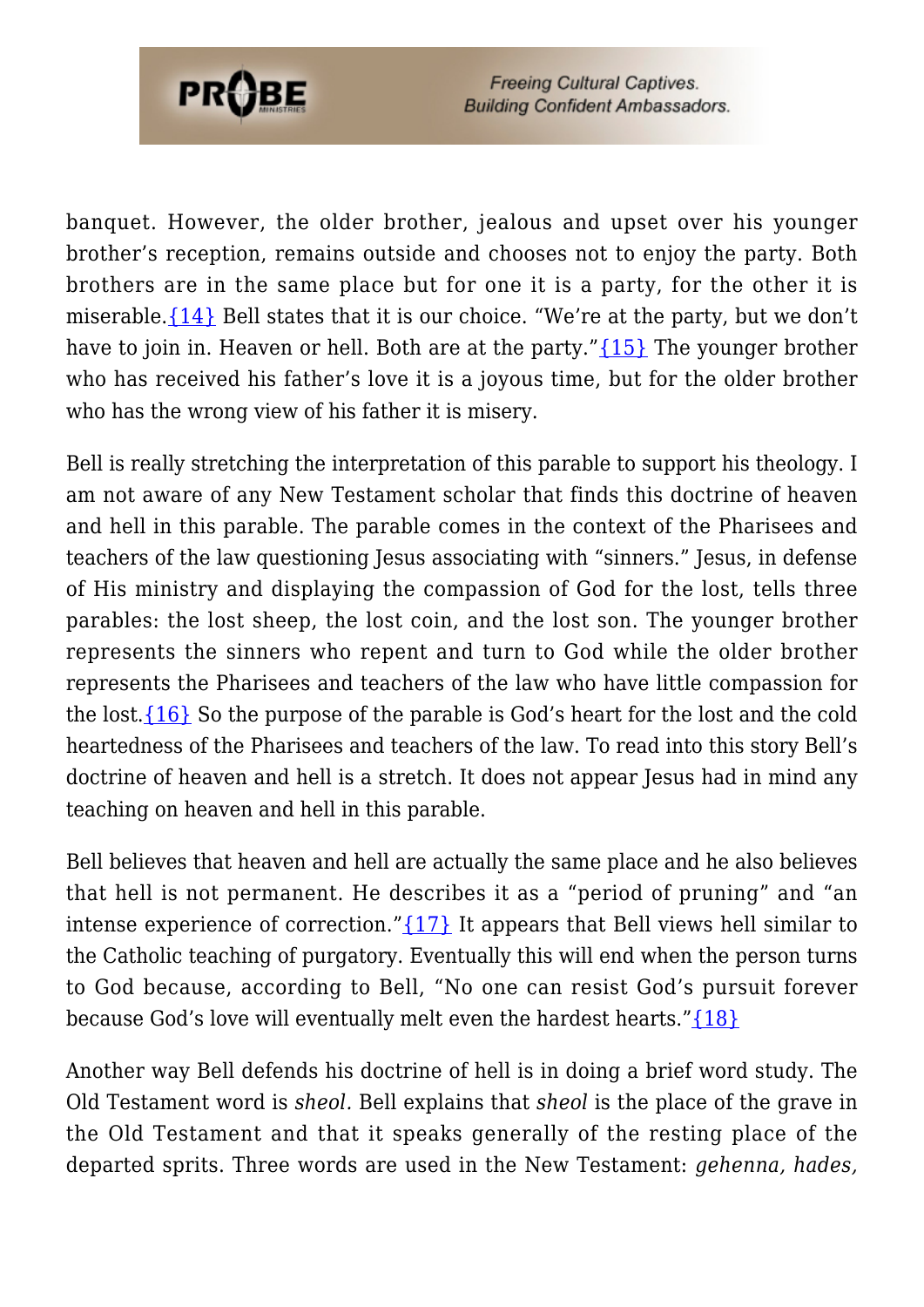

and *tartarus*. *Gehenna,* he says, is the Valley of Hinnon, the garbage dump outside Jerusalem[.{19}](#page-49-16) The word *tartarus* comes from Greek mythology, referring to the underworld where Greek demigods were judged.[{20}](#page-23-0) *Hades,* he states, is the equivalent of the Hebrew *sheol*, an obscure, dark and murky place.[{21}](#page-23-1) He thus concludes from his brief word study on hell that hell is not clearly defined in the Bible and that holding to the belief that it is a place of eternal suffering is unjustified.

Bell correctly states that *sheol* is the place of the grave and speaks generally of the place where the departed spirits go. There are several occasions where Old Testament saints stated they would go to *sheol*. However, his word study is incomplete. As revelation progresses, we see there are different fates for the righteous and the wicked. There is indeed a judgment which determines the destiny of individuals.

As mentioned above, Daniel 12:2 speaks of a future resurrection and eternal destiny. "Multitudes who sleep in the dust of the earth will awake: some to everlasting life, others to shame and everlasting contempt." Daniel states that there will be a resurrection and a judgment that determines the eternal destiny of individuals. Some will resurrect to eternal life while others to everlasting contempt. As noted earlier, the Hebrew word for everlasting is *ôlām. Olām* is used more than three hundred times to indicate indefinite continuance into the very distant future. There are times it is used to designate a long period in the past or a designated long period of time in the future.  $\{22\}$  Context determines the definition. In this context it signifies an indefinite future or forever. This is the most likely definition for several reasons. First, the context found in verses 1 and 2 speaks of the resurrection at the end of the age. This is speaking of the final judgment before the righteous enter into eternity. Second, in verse 3 it is used of the righteous shining forever. Third, it is used later in verse 7 referring to the eternal nature of God. "And I heard the man clothed in linen, who was above the waters of the stream; he raised his right hand and his left hand toward heaven and swore by him who lives *forever*." Daniel describes an eternal state of reward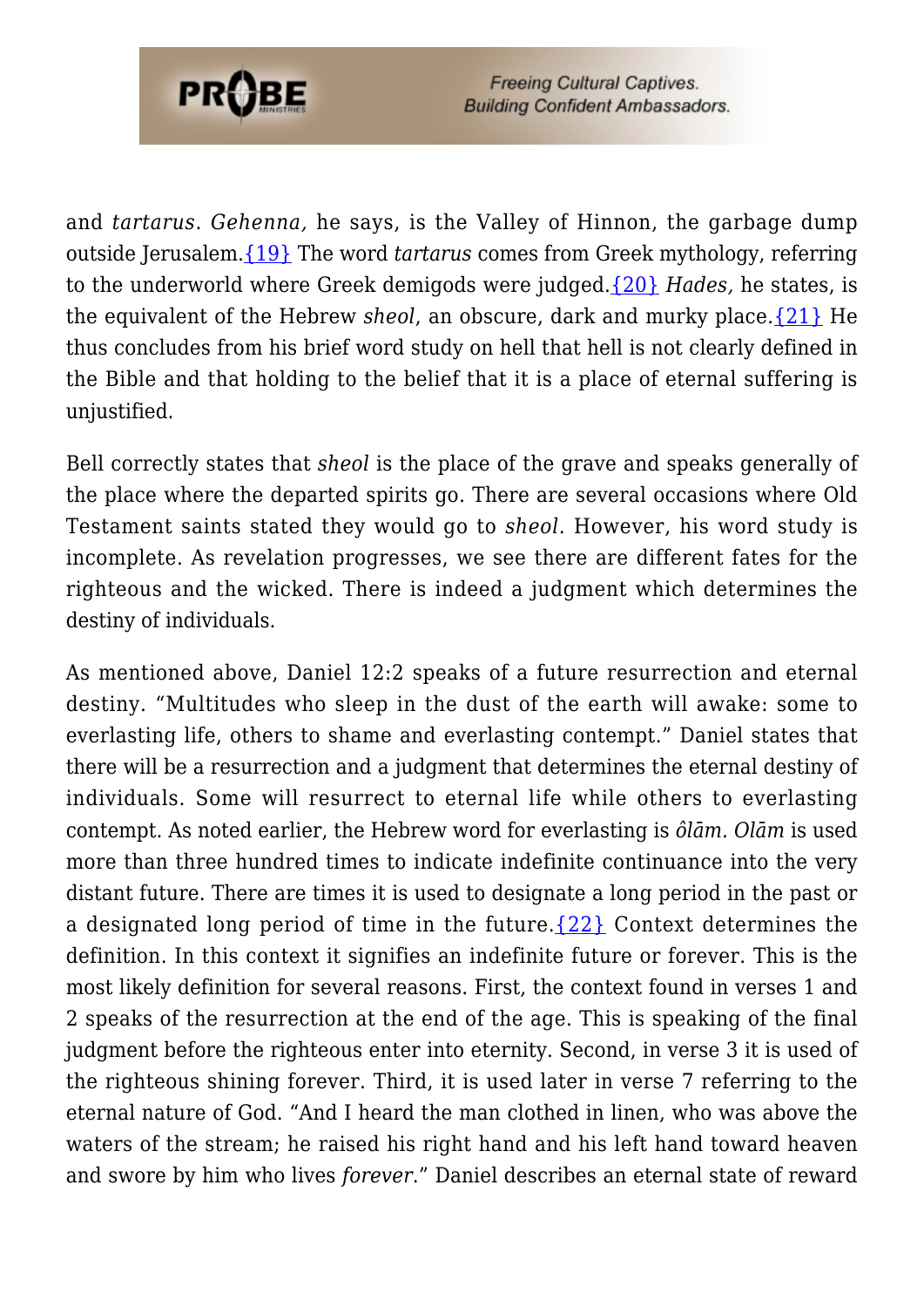

and life for the righteous but an eternal state of contempt for the unbelievers.

In Isaiah 66:22-24, Isaiah speaks of the Lord establishing His kingdom and restoring Israel. He concludes saying, "And they will go out and look upon the dead bodies of those who rebelled against me; their worm will not die, nor will their fire be quenched, and they will be loathsome to all mankind." Here Isaiah refers to state of eternal torment for those who rebel against the Lord.  $\{23\}$ Although *sheol* is used of the general resting place of departed spirits, as revelation progresses the Old Testament mentions a different eternal destiny of the righteous and unrighteous. The eternal state is further revealed in the New Testament.

In reference to the New Testament words, the most commonly used word is *Gehenna*. Bell is correct that *Gehenna* is derived from the Valley of Hinnon outside of Jerusalem, but once again his word study is incomplete. *Gehenna* is associated with evil, and, in the context of the New Testament, symbolizes more than just a garbage heap. It served as a physical picture of the eternal state of suffering.

In Matthew 18:7-9 Jesus states, "Woe to the world for temptations to sin! For it is necessary that temptations come, but woe to the one by whom the temptation comes! And if your hand or your foot causes you to sin, cut it off and throw it away. It is better for you to enter life crippled or lame than with two hands or two feet to be thrown into the eternal fire. And if your eye causes you to sin, tear it out and throw it away. It is better for you to enter life with one eye than with two eyes to be thrown into the hell of fire." The Greek word for "eternal" is *aiṓnios*. This word means "eternal, perpetual to time in its duration, constant, or abiding." When referring to eternal life, it means the life which is God's and hence it is not affected by the limitations of time. ${24}$  The fire described in verse 8 is an eternal and never-ending fire. In the very next verse Christ states that it is better to enter heaven blind in one eye than "be thrown into the hell (*Gehenna*) of fire." In just the previous verse, the fire of hell was said to be eternal. From the context then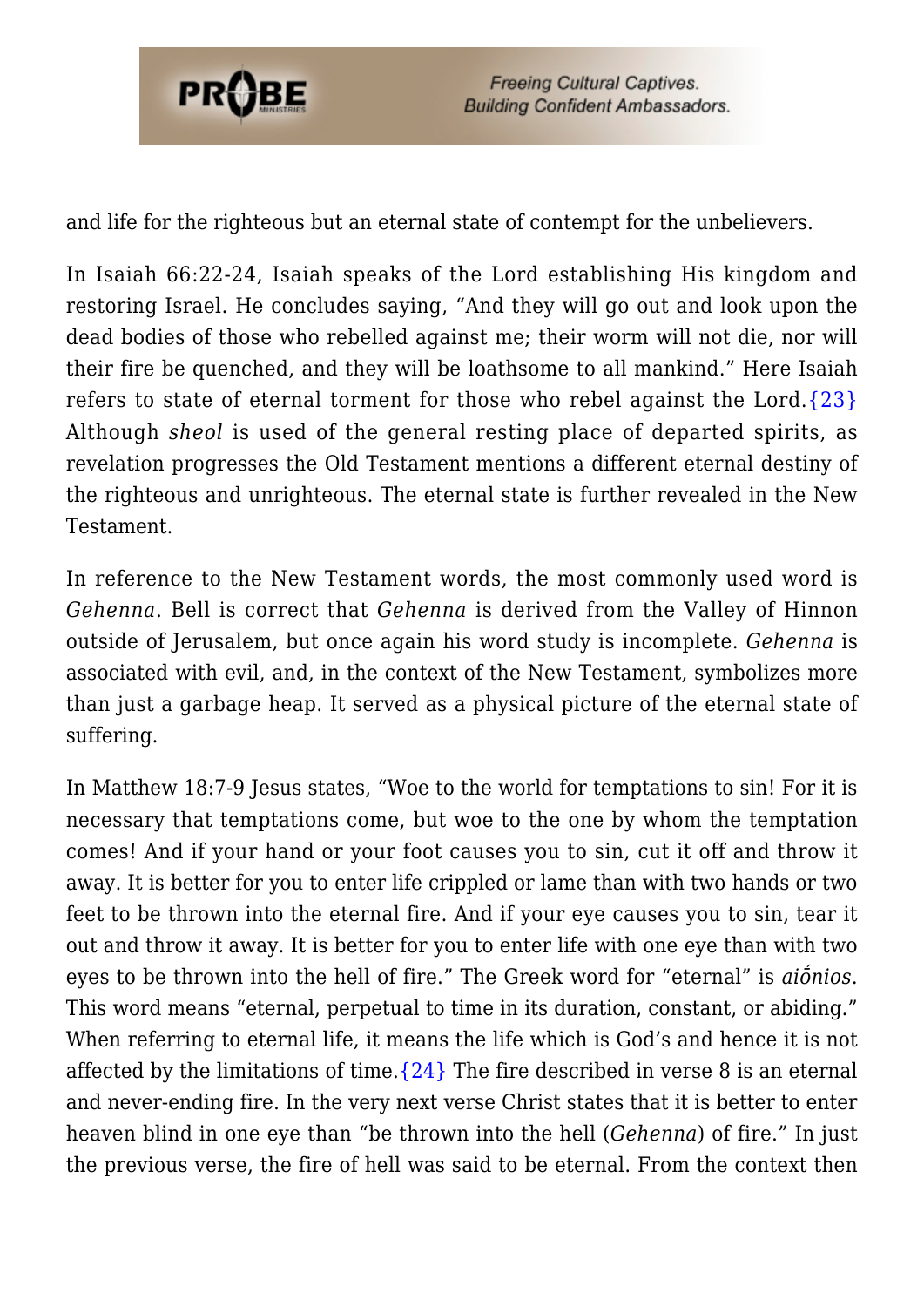

we should conclude *Gehenna* is an eternal state, not a temporary one.

In Mark 9:47-48 Jesus says, "And if your eye causes you to sin, tear it out. It is better for you to enter the kingdom of God with one eye than with two eyes to be thrown into hell, 'where their worm does not die and the fire is not quenched.'" Jesus states that in *Gehenna*, the worm lives eternally and the fire is also eternal. *Gehenna* then is a described as an eternal abode.

Jesus further states that the punishment in hell is eternal and not temporary. In Matthew 25:46, the judgment of the sheep and the goats, Jesus states, "And these (the goats) will go away into eternal punishment, but the righteous into eternal life." Bell attempts to show in Matthew 25:46—the separation of the sheep and the goats—that when Jesus said "eternal punishment," he did not mean the punishment was eternal. He writes, "*Aion*, we know, has several meanings. One is 'age' or 'period of time'; another refers to intensity of experience. The word *kolazo* (punishment) is a term from horticulture. It refers to the pruning and trimming f the branches of a plant so it can flourish. . . . Depending on how you translate *aion* and *kolazo*, then, the phrase can mean 'a period of pruning' or 'a time of trimming' or an intense experience or correction." $\{25\}$ 

However, I find Bell's explanation unsatisfactory since the verse states that the goats will "go away into *eternal* punishment, but the righteous into *eternal* life." Here the eternal life of the believer is seen in contrast with the eternal judgment of the unbeliever. If he is to be consistent, we must interpret that the righteous will not enter into an eternal state of life in the presence of God but a temporary state of life. However, this would not make any sense in this verse. Why should we understand that the word "eternal" for the righteous means everlasting but it is taken to be a temporary state for the unrighteous? Since the righteous enter everlasting life, we should take the preceding phrase that the goats will enter a state of eternal punishment.

Paul writes in 2 Thess. 1:8-9, "He will punish those who do not know God and do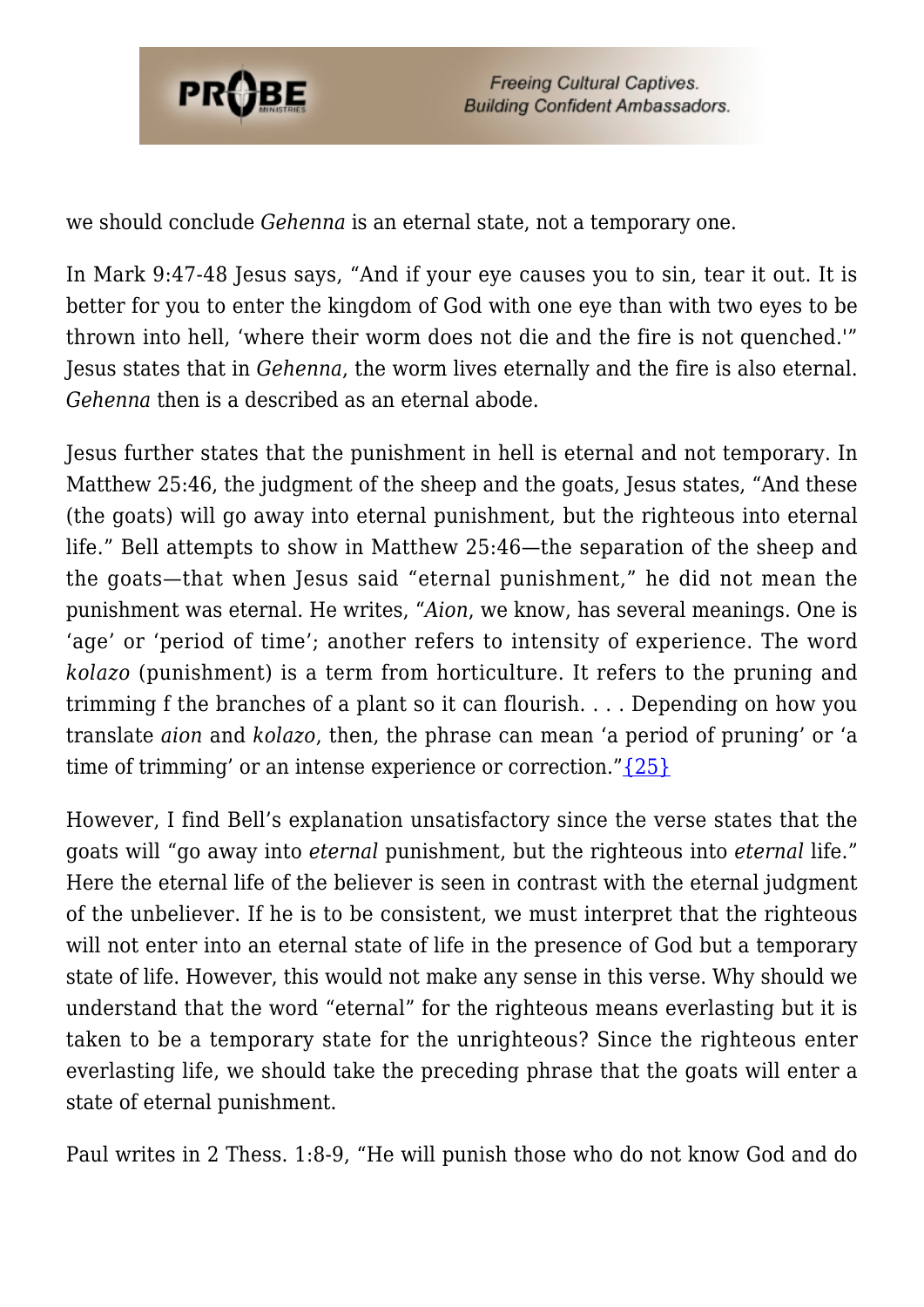

not obey the gospel of our Lord Jesus. They will be punished with everlasting destruction and shut out from the presence of the Lord and from the majesty of his power." The words "everlasting destruction," when used together, refer to an eternal state of punishment. *The Complete Word Study Dictionary: New Testament* states that *Ólethros aiṓnios* (destruction everlasting) refers to destruction which is eternal or everlasting. It is destruction or a state which is imposed by God forever. In a similar way the phrase "eternal judgment" used in Heb. 6:2 means an eternal sentence imposed by God. All of these designations of punishment stand in contrast to eternal life as the inherent punishment for those who reject Christ's salvation in that they will be separated from the life of God which they rejected. As to the duration of what is designated as *aiṓnios* when it comes to punishment, it is only proper to assign it the same duration or endlessness as to the life which is given by  $God. {26}$  $God. {26}$ 

Revelation 14:9-11 states, "A third angel followed them and said in a loud voice: 'If anyone worships the beast and his image and receives his mark on the forehead or on the hand, he, too, will drink of the wine of God's fury, which has been poured full strength into the cup of his wrath. He will be tormented with burning sulfur in the presence of the holy angels and of the Lamb. And the smoke of their torment rises forever and ever.'" In this passage the Greek word *aiṓnios* is repeated at the end of verse 11. The phrase "forever and ever" is used twelve times in Revelation. Each time it refers to an eternal existence. Eight times it is associated with the nature of God or the never ending rule of God. For example Revelation 4:9-10 says, "And whenever the living creatures give glory and honor and thanks to him who is seated on the throne, who lives forever and ever, the twenty-four elders fall down before him who is seated on the throne and worship him who lives forever and ever." The most consistent interpretation of 14:9-11 is that the suffering of the unbelievers is of an eternal nature.

Jude 7 states, "In a similar way, Sodom and Gomorrah and the surrounding towns gave themselves up to sexual immorality and perversion. They serve as an example of those who suffer the punishment of eternal fire." Once again the word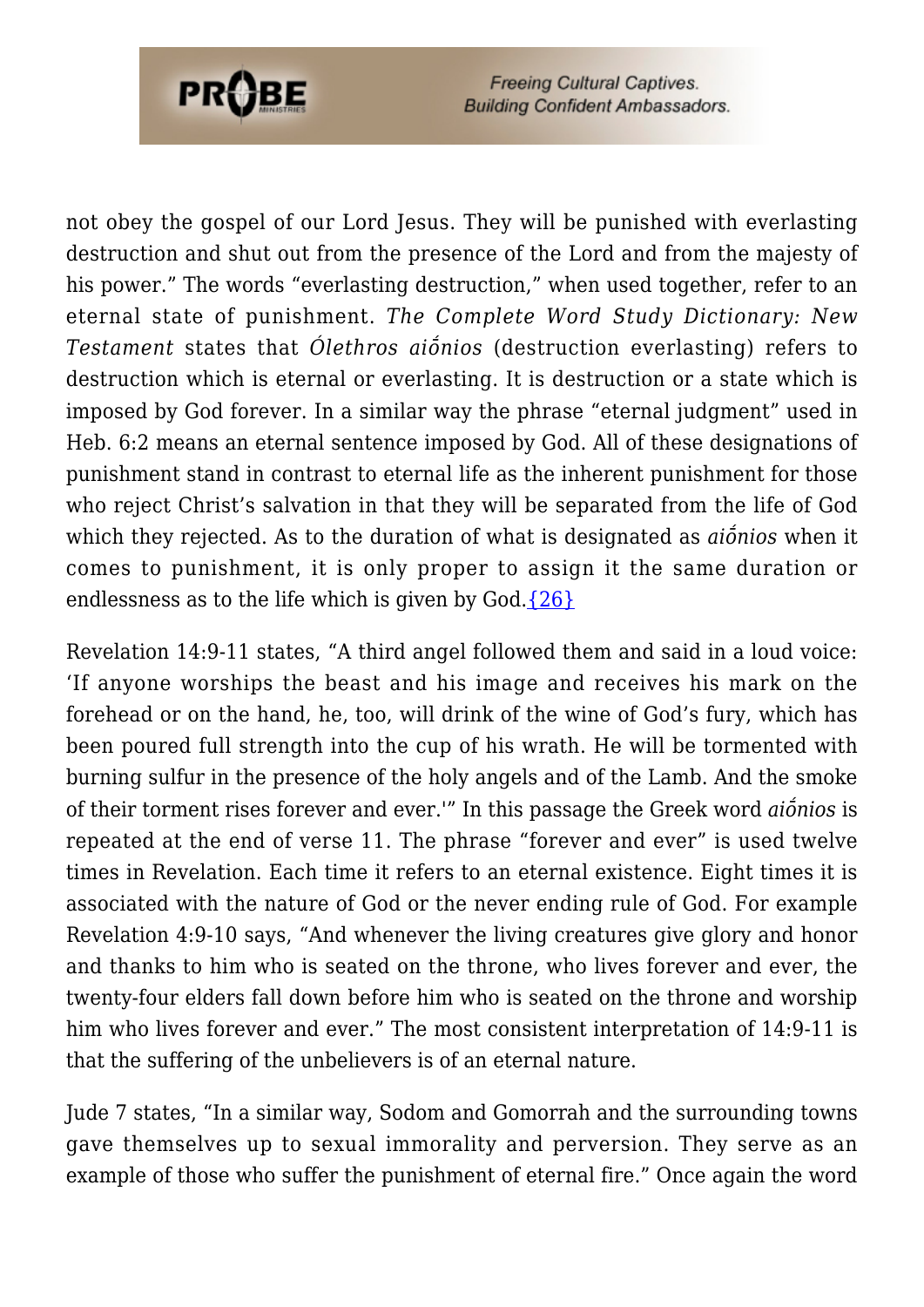

here is *aiṓnios,* signifying an eternal punishment.

It is difficult to interpret passages like these (2 Thess. 1:9; Jude 7; and Rev. 14:9-11) to mean something other than eternal or never-ending punishment. Bell's interpretations are incorrect and his word studies are incomplete. When you look at several passages in their context, it is very difficult to support Bell's view.

## **How Many Stones Cry Out?**

Is Jesus the only way to eternal life or are there other ways to salvation besides Christ? Bell makes his case that there are other ways to eternal life. Bell builds his case from Exodus 17 where Moses struck the rock which brought forth water for the Israelites. In 1 Corinthians 10, Paul states that Christ was that rock which Moses struck. Thus, Bell makes the leap that if Christ was in that rock, it is very likely He is in numerous rocks. Bell writes,

According to Paul, Jesus was there. Without anybody using his name. Without anybody saying that it was him. Without anybody acknowledging just what–or more precisely, who–it was. Paul's interpretation that Christ was present in the Exodus raises the question: Where else has Christ been present? When else? Who Else? How else? Paul finds Jesus there, in that rock, because Paul finds Jesus everywhere. ${27}$ 

It appears Bell is stating that one need not know the gospel message of Christ as taught in the New Testament. A person can be saved through other means and messages. Bell further states,

As obvious as it is, then, Jesus is bigger than any one religion. He didn't come to start a new religion, and he continually disrupted whatever conventions or systems or establishments that existed in his day. He will always transcend whatever cages and labels are created to contain him, especially the one called Christianity. Within this proper larger understanding of just what the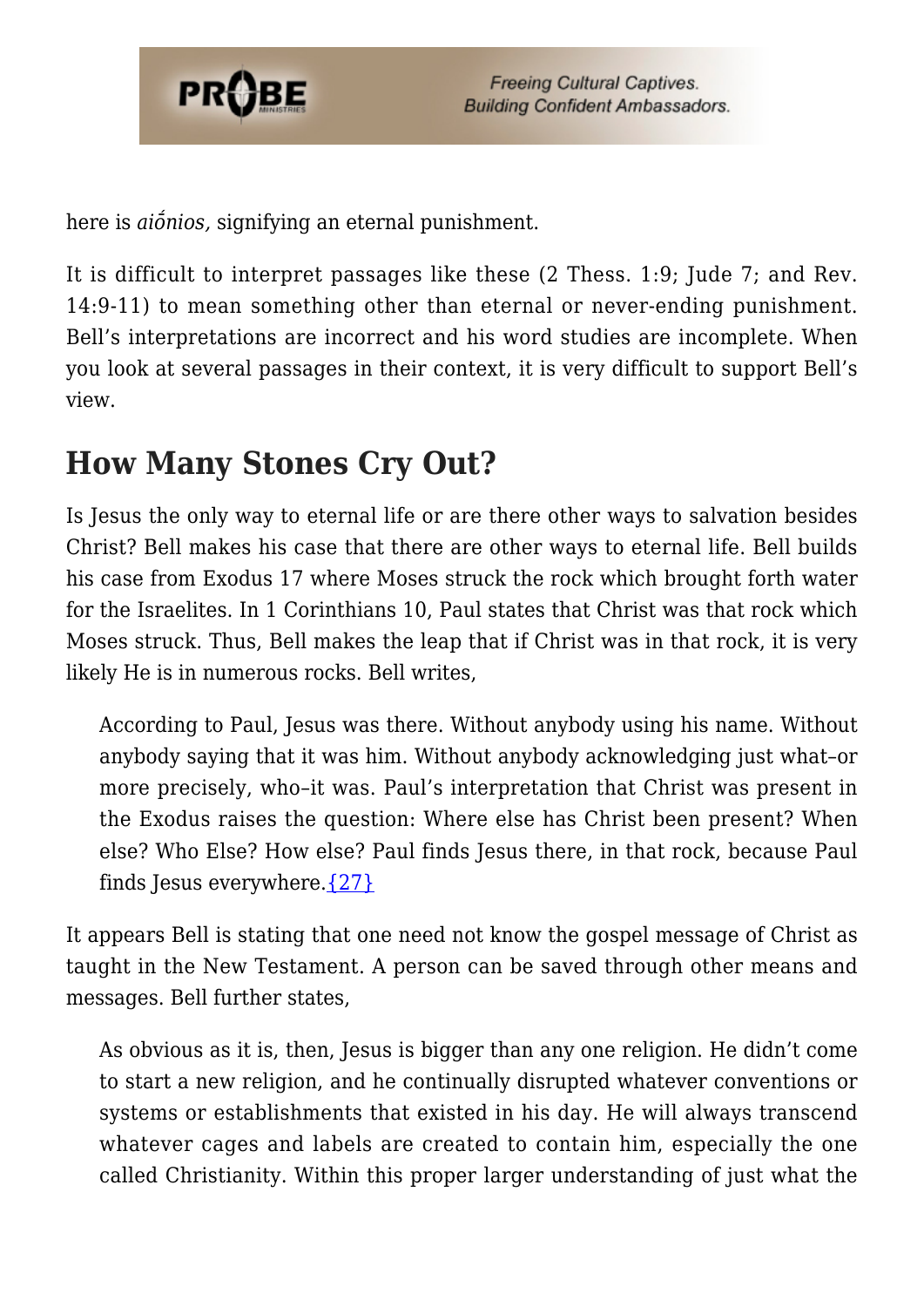

Jesus story even is, we see that Jesus himself, again and again, demonstrates how seriously he takes his role in saving and rescuing and redeeming not just everything, but everybody.[{28}](#page-23-8)

Bell emphasizes that he believes that salvation comes through Jesus and Jesus alone saves all people. He refers to Jesus' words in John 14:6. However, he believes that Jesus may be found in the numerous other religions but identified by different names, symbols, or teachings for Jesus as the creator is present in all creation. Therefore, Christianity does not have the exclusive message of salvation. Other religions contain the presence of Christ through their teachings. How and where they do, Bell does not explain.

Bell states again that specific knowledge of Jesus and the message of the cross is not necessary for salvation. "What he (Jesus) doesn't say is how, or when, or in what manner the mechanism functions that gets people to God through him. He doesn't even state that those coming to the Father through him know they are coming exclusively through him. He simply claims that whatever God is doing in the world to know and redeem and love and restore the world is happening through him." $\{29\}$  So for Bell, salvation is possible without understanding who Jesus is, his atoning work, and the message of the cross.

Bell misunderstands the text of John 14:6 ["I am the way, and the truth, and the life; no one comes to the Father but through Me"]. Jesus states that He is the only way to eternal life. The "mechanism" is faith in Jesus Christ. Truth is found in general revelation, creation, and the conscience. Therefore, truth about God can be found studying nature (Rom. 1) and through the moral law within each one of us (Rom. 2). For this reason, there are teachings that are true in other religions. For example, many ethical systems in the other religions overlap with biblical teachings. So truth that points to God can be found in general revelation, but saving knowledge of Christ is not found in general revelation. Salvation comes through the special revelation of Jesus Christ. For this reason Paul states, "How, then, can they call on the one they have not believed in? And how can they believe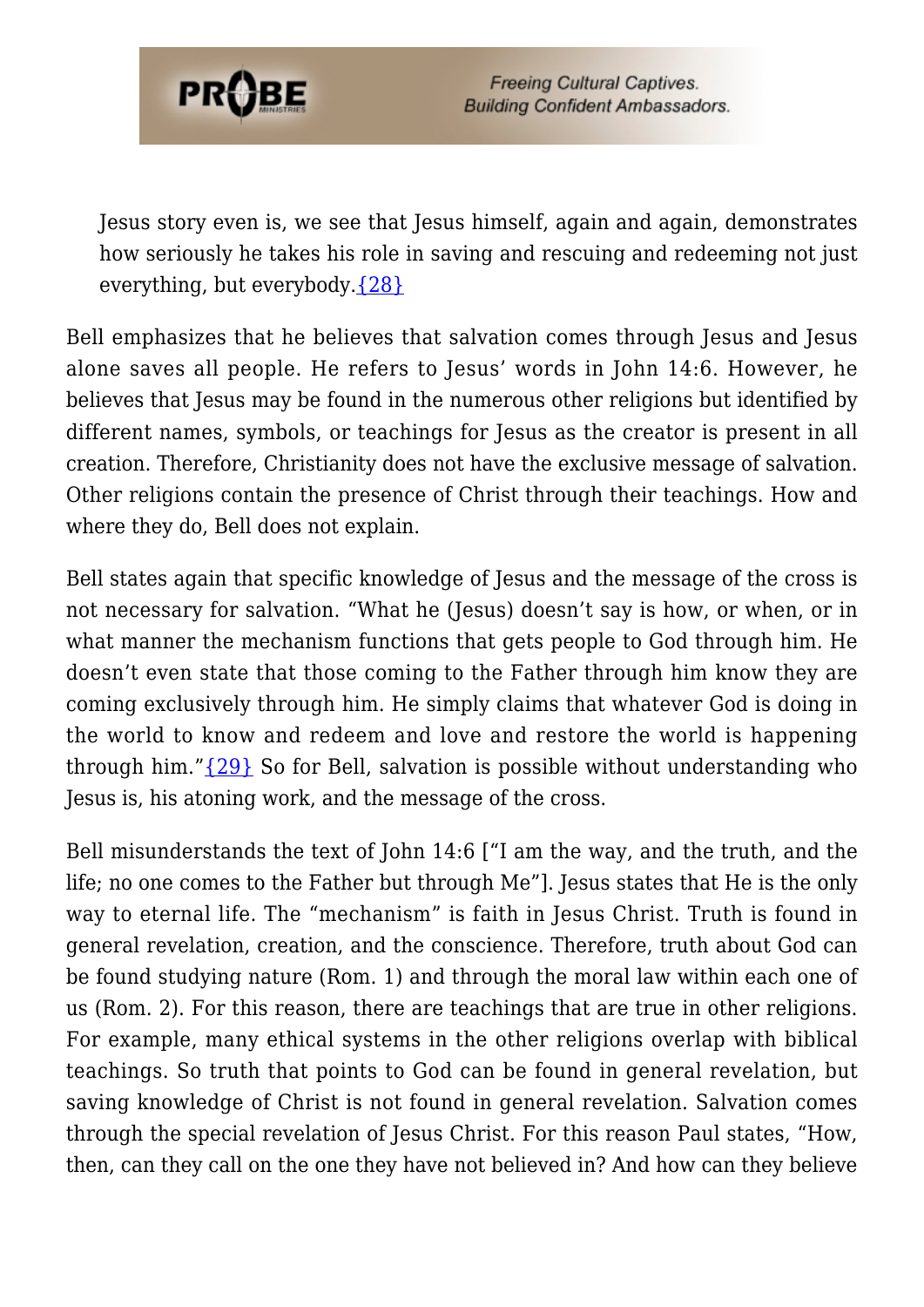

in the one of whom they have not heard? And how can they hear without someone preaching to them? And how can they preach unless they are sent? As it is written. 'How beautiful are the feet of those who bring good news!'" (Rom. 10:14-5) Paul states it is only the specific message of the gospel of Jesus Christ that saves (Rom. 1:16).

There are several examples in the New Testament that reveal general revelation was not enough for salvation, but special revelation was needed. In Acts 10, Cornelius, a God-fearing Roman soldier, believes in God and lives a noble life. However, that was not enough. For this reason, God sent Peter to present the message of the gospel to Cornelius. After hearing the gospel message, Cornelius and his family receive the gift of salvation. Therefore, the message of the gospel must be heard and received for salvation.

Jesus further taught that the message of salvation is narrow and exclusive. This is not only the nature of the gospel message but the nature of truth itself. If Jesus is the son of God, any religion that rejects this truth must be false in its salvation message. In Matthew 7:13-14, Jesus stated that the way to eternal life is indeed narrow and only a few find it. Peter reinforced that Jesus is the only way in Acts 4:12, and Paul states in 1 Timothy 2:5 that Jesus is the only mediator between God and man. If these statements are true, then salvation comes exclusively through Jesus.

It is also logically unreasonable to assume that salvation is possible through other religions. For example, Islam rejects the deity of Christ, the death of Christ on the cross, the resurrection, and salvation by faith in Christ. Many forms of Buddhism reject the idea of a God. Hinduism teaches that Brahma is an impersonal force and is in a codependent relationship with the universe since Brahma is made up of all things. Since the other religions have significant teachings contradictory to Christianity, it is unreasonable to conclude they contain the salvation message of Christ.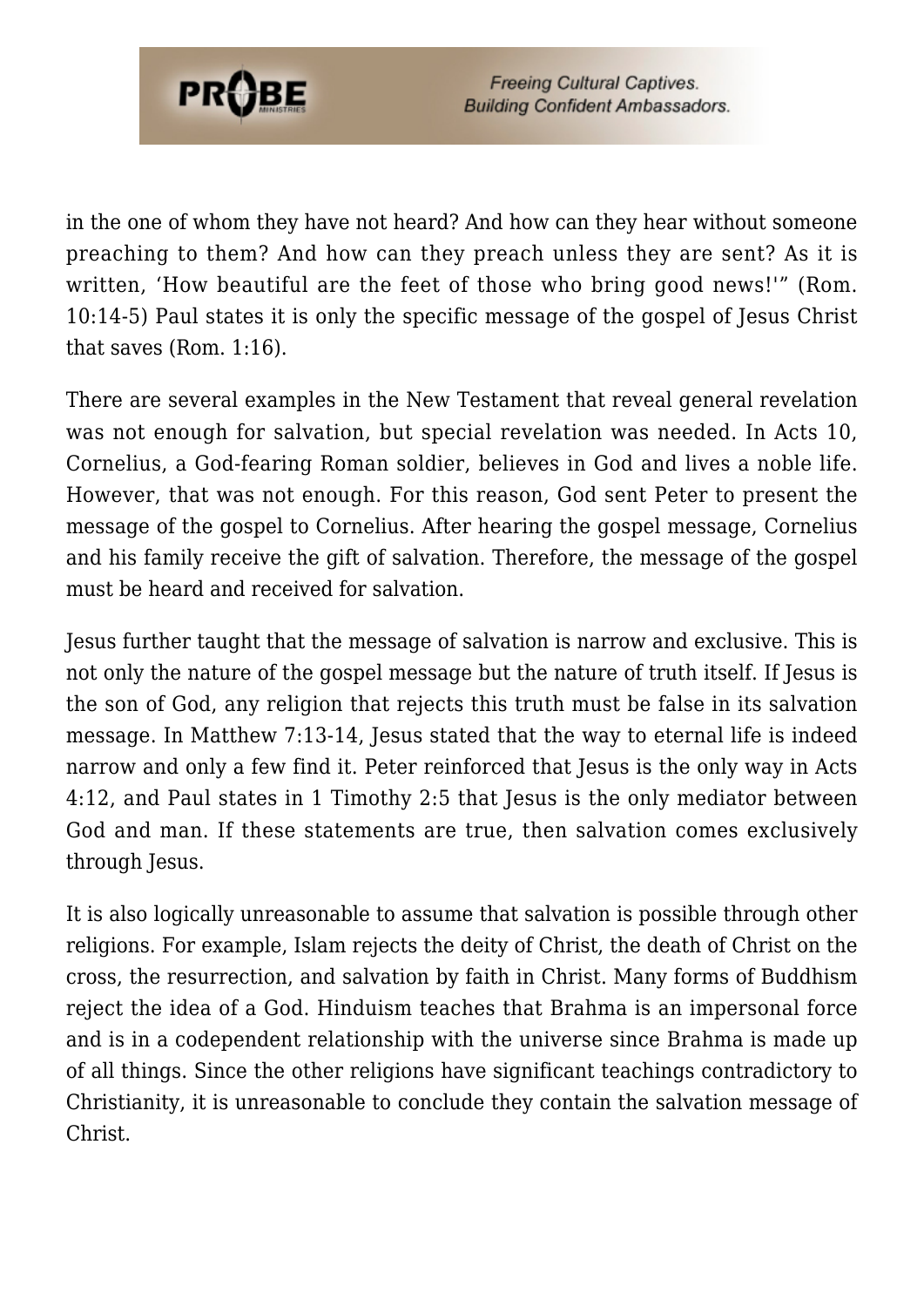

So do the stones cry out? There is truth in general revelation (creation and the conscience) but this truth does not save; it points one to God (Rom. 1:18-32; 2:12-16). Salvation requires the gospel message of Christ as stated by Paul in 1 Cor. 15, that we are sinners, Christ died for our sins and rose triumphing over sin, and we are called to receive Him as our Lord and Savior. Without the gospel message of Christ, one cannot attain salvation.

# **Conclusion**

Paul warns us very strongly in Galatians 1:8 the danger of preaching another gospel. Unfortunately, Bell here presents another gospel and in doing so, presents a false message of hope that has eternal consequences. In *Love Wins*, Bell argues that in the end everyone will be in heaven because that is God's will. No one can resist God's love forever, and if all are not saved, God is not glorified. However, in changing the gospel message Bell changes the character of God and the nature of heaven and hell. God is a God of love, and in His love He honors the decision of individuals to freely choose Him or reject Him. Those who reject Christ, have not had their sins cleansed and cannot enter into the presence of a holy God. In the end, God upholds His love by honoring the choice of all individuals and upholds his righteousness by placing the righteous in His presence and the unrighteous in hell, away from His holy presence. In the end God wins. That is the message of the cross.

### **Notes**

- 1. Rob Bell, *Love Wins* (New York, NY: Harper Collins, 2011), viii.
- 2. Ibid., 1.
- 3. Ibid., viii.
- 4. Ibid., 107.
- 5. Ibid., 107.
- 6. Ibid., 109.
- 7. Ibid., 150.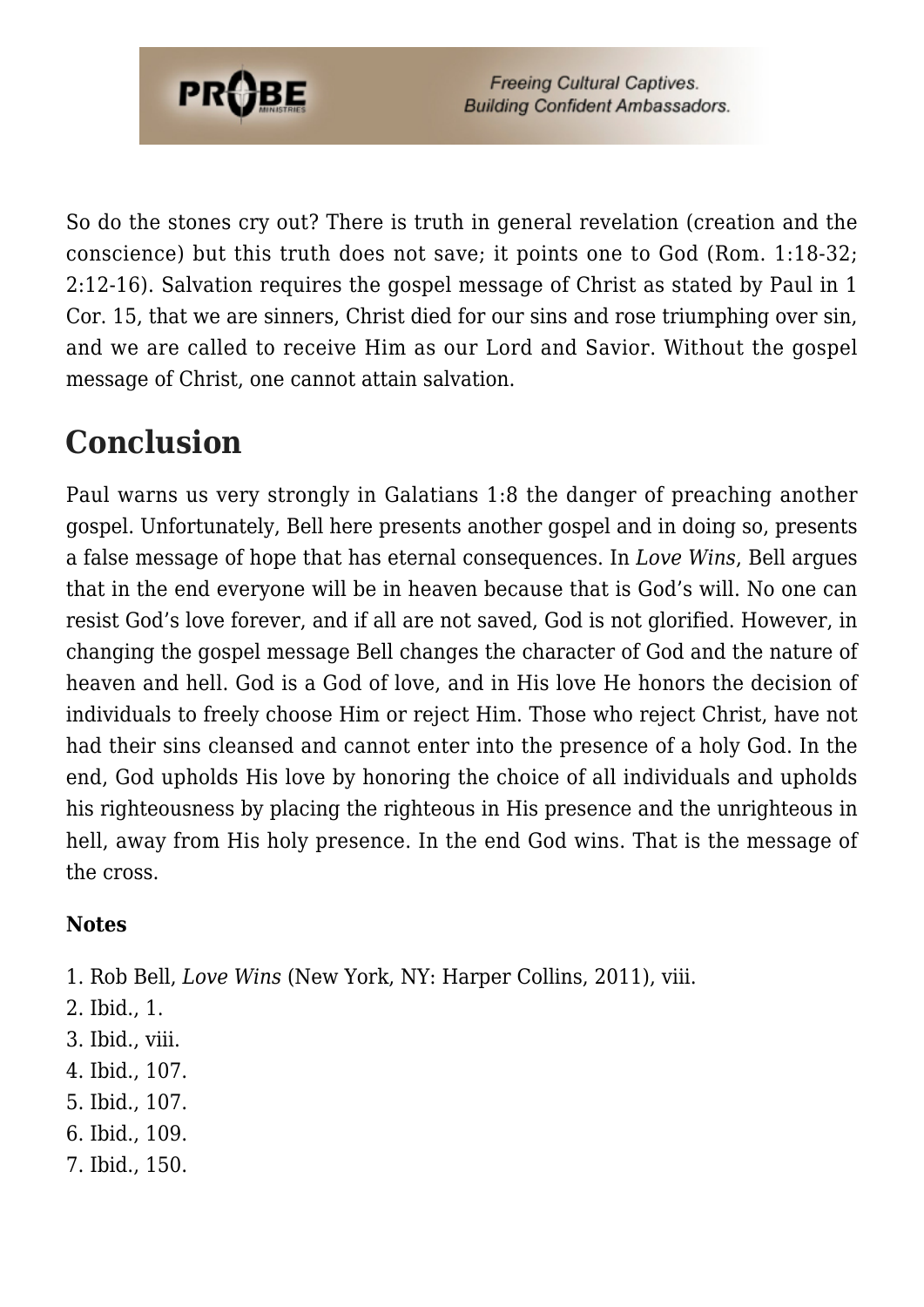

8. Brown, F., Driver, S. R., & Briggs, C. A.). *Enhanced Brown-Driver-Briggs Hebrew and English Lexicon* (Oak Harbor, WA: Logos Research Systems electronic ed., 2000), 762.

9. Spiros Zodhiates, *The Complete Word Study Dictionary: New Testament* (electronic ed.), (Chattanooga, TN: AMG Publishers, 2000).

10. Richard Melick, *The New American Commentary: Philippians, Colossians, Philemon* (Nashville, TN: Broadman & Holman Publishers, 2001), 225.

11. Bell, *Love Wins*, 2.

12. Ibid., 172-3.

13. Ibid., 172.

14. Ibid., 170-76.

15. Ibid., 175.

16. J. B. Green, *The Gospel of Luke*. The New International Commentary on the New Testament (Grand Rapids, MI: Wm. B. Eerdmans Publishing Co. 1997), 579. 17. Bell, *Love Wins*, 91-2.

18. Ibid., 108.

19. Ibid., 68.

<span id="page-23-0"></span>20. Ibid., 69.

<span id="page-23-1"></span>21. Ibid.

<span id="page-23-2"></span>22. A. A. Macrae, "1631 ???," in R. L. Harris, G. L. Archer, Jr. & B. K. Waltke, eds., *Theological Wordbook of the Old Testament*, (electronic ed.) (Chicago: Moody Press, 1999), 672.

<span id="page-23-3"></span>23. John Walvoord, and Roy Zuck, *The Bible Knowledge Commentary : An Exposition of the Scriptures* (Wheaton, IL: Victor Books, 1983), Is 66:22-24.

<span id="page-23-4"></span>24. Zodhiates, *The Complete Word Study Dictionary: New Testament*.

<span id="page-23-5"></span>25. Bell, *Love Wins,* 90-1.

<span id="page-23-6"></span>26. Zodhiates, *The Complete Word Study Dictionary: New Testament*.

<span id="page-23-7"></span>26. Bell, *Love Wins*, 143-4.

<span id="page-23-8"></span>28. Ibid., 150.

<span id="page-23-9"></span>29. Ibid., 153.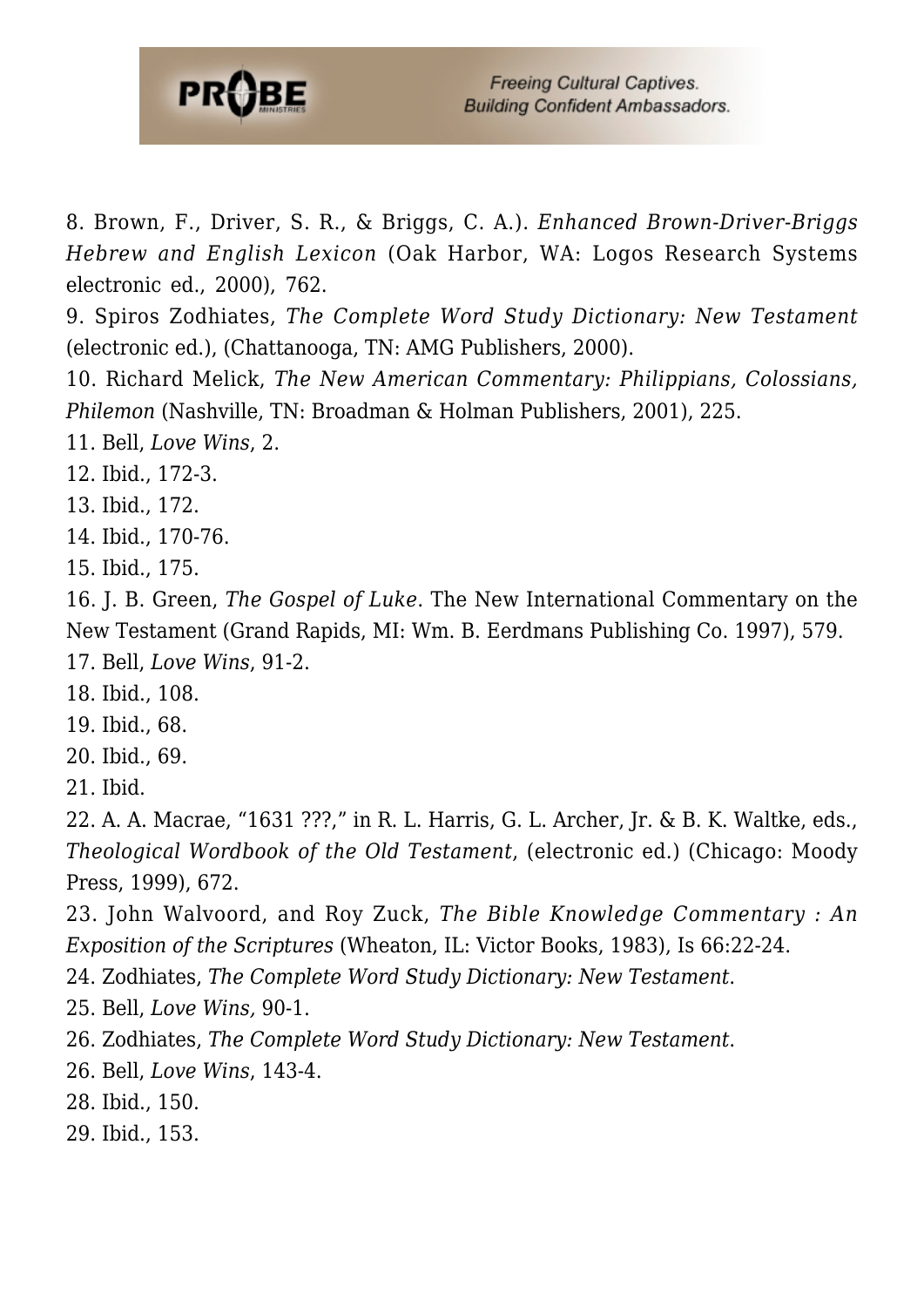© 2011 Probe Ministries

# **[What the Dallas Mavericks Show](https://probe.org/what-the-dallas-mavericks-show-us-about-worship/) [Us About Worship](https://probe.org/what-the-dallas-mavericks-show-us-about-worship/)**

### Sue Bohlin

We had a little excitement here in Dallas last week (June 20, 2011). Our Mavericks won the NBA Title. (For you non-sports people—like me, actually—this means that our local professional basketball team won the game that makes them Best Basketball Team in the U.S. It's like winning the World Series. Or the Superbowl. It's really big.)

The game was on the TV in our living room, and I (being a non-sports people) was working on my laptop in the same room. I enjoyed watching the Facebook news feed churn out all kinds of happy updates from ecstatic fans. Then the news showed over five thousand Mavs fans crazy happy outside the American Airlines Center in Dallas, the reporters giddy with excitement and the cameras recording people who looked like they were ready to explode with joy. Immediately, scores of people drove to sporting goods stores to buy t-shirts commemorating the freshly-minted champions.

This corporate fervor was so much more than simply being pleased that the home town boys had won a championship! Everybody was a Mavericks fan that night and for the next week, especially leading up to the big parade in downtown Dallas. People were thrilled by the almost electrical connection to The Mavs as a winning team – and the joy of being a part of something bigger than themselves. People streamed to downtown Dallas the night of the big win and to the parade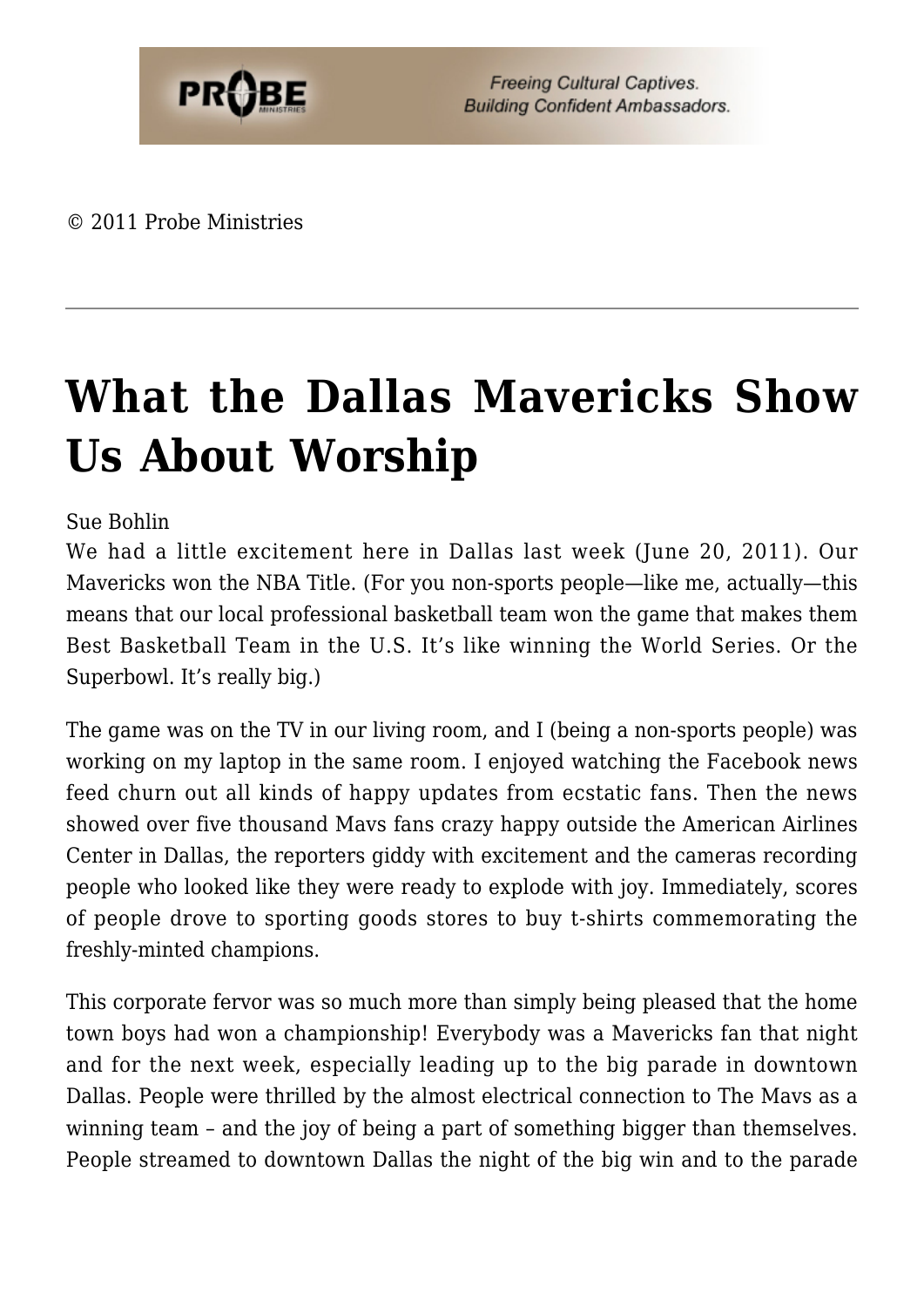

the following Thursday so they could be with other people honoring and praising the heroes.

I was struck by this great illustration of our hearts' desire to be connected to the transcendent, to be part of something bigger and more important than ourselves. Our hearts were made for something greater than our lives and our individual stories; I believe our hearts were made for Kingdom living, and for a quality and quantity of Life that is far more and better than our puny little earthly kingdoms. And there is something powerful, almost magical, about being connected to a community of joyful people all celebrating the Something-Bigger-Than-Ourselves together. I believe our hearts were made to be knitted together with other Kingdom hearts as well.

People's desires to shout out happy praises for Dirk Nowitzki (the Mavericks' superhero) and the rest of the team was, I believe, a part of our design to be worshipers. We were made to worship—and if we won't worship the One most worthy of worship, our Creator and Lord, then we will worship the creation. Such as the Mavericks. We are incorrigible worshipers. And there is such a feeling of "rightness" when we worship, because that is how we are made. Perhaps those who get the most excited about whooping and hollering at professional and college (and even high school and younger) sporting games, just might be the best worship leaders some of us will ever see, if they would direct their worship to the One worship was created for!

Whenever I hear people say they think heaven will be boring, like one interminable church service, I think about times like the Mavs' win. Yeah, heaven will be boring like the Mavs winning the NBA title is boring! We were made for worship, and worship is joyous, ecstatic union with God and with other worshipers. So maybe, just maybe, all the hoopla over our team winning the title is an emotional peek into what heaven will be?

Bring it on!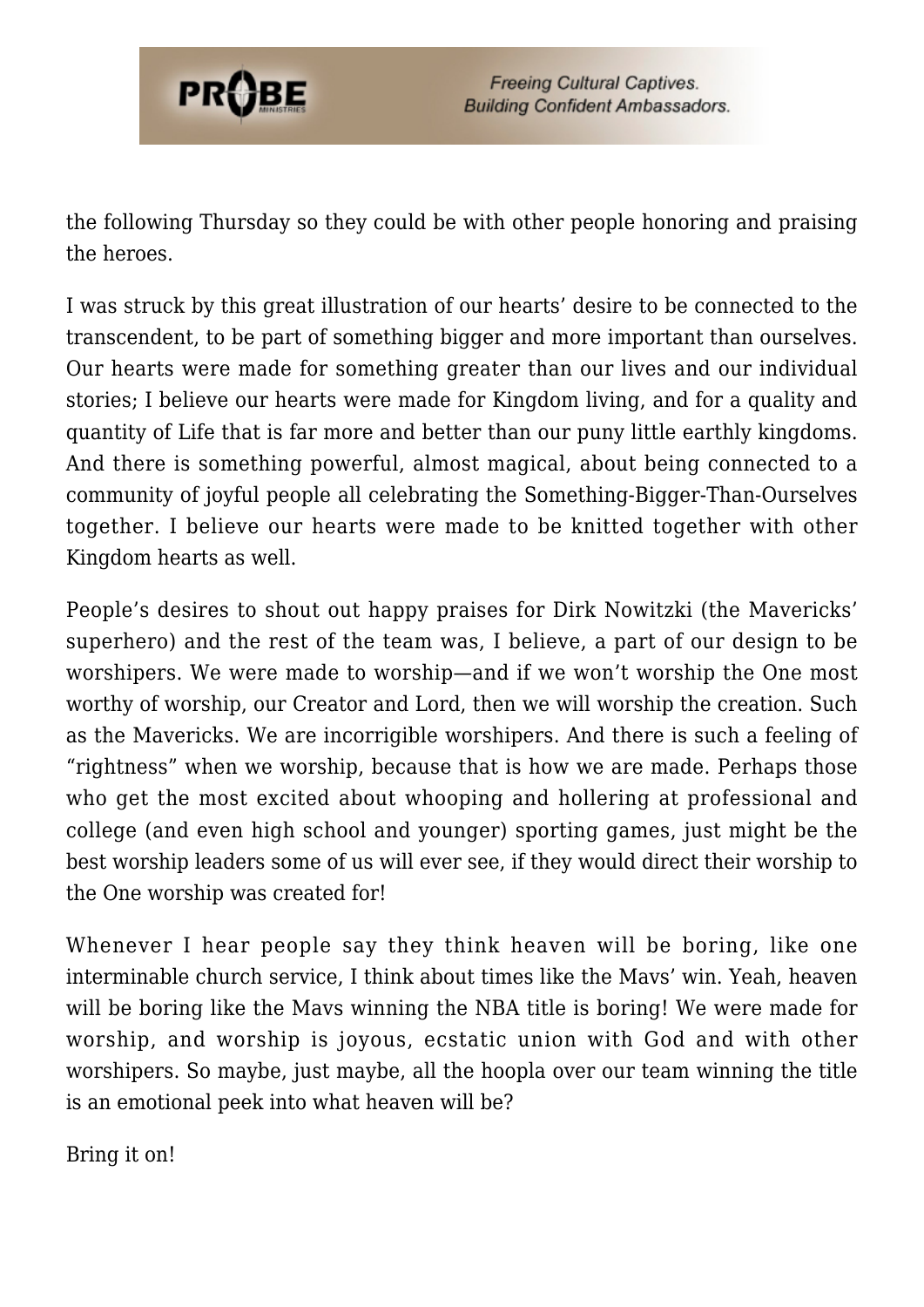

#### This blog post originally appeared at

[blogs.bible.org/engage/sue\\_bohlin/what\\_the\\_dallas\\_mavericks\\_show\\_us\\_about\\_wo](http://blogs.bible.org/engage/sue_bohlin/what_the_dallas_mavericks_show_us_about_worship) [rship](http://blogs.bible.org/engage/sue_bohlin/what_the_dallas_mavericks_show_us_about_worship)

# **["Do Our Pets Go to Heaven?"](https://probe.org/do-our-pets-go-to-heaven/)**

Sue Bohlin

### **I have a dog that I love very much. She is starting to get old and will only be with me a few more years. Can you tell me if our pets that we love and care about with all our hearts will be with us in heaven?**

All we have to go on is what God has revealed to us in His word. According to what the Bible says, there is no indication that our pets will join us in heaven. (However, this does not rule out the possibility; it's just that the Bible is silent on this issue.) Animals are God's creation, but they are not made in His image as human beings are. Animals have bodies and we can say that some are [souls](https://www.probe.org/do-animals-have-souls/) (Gen. 1:21 and 24 use the word for "soul" [*nephesh*] to describe the land creatures), but soul in that context means "a breathing creature." Because animals are not made in the image of God, they do not have a spirit where God indwells like humans do. (Neither do angels, by the way.) As far as I can tell from scripture, it is this Godimaging spirit-soul that lives forever.

Revelation 19 does include a vision of the Lord Jesus on a white horse, along with the armies of heaven on white horses, but at this point we can't know if the horses are symbolic or not. And that would be a very tenuous (and unsupportable) connection to conclude that pets go to heaven.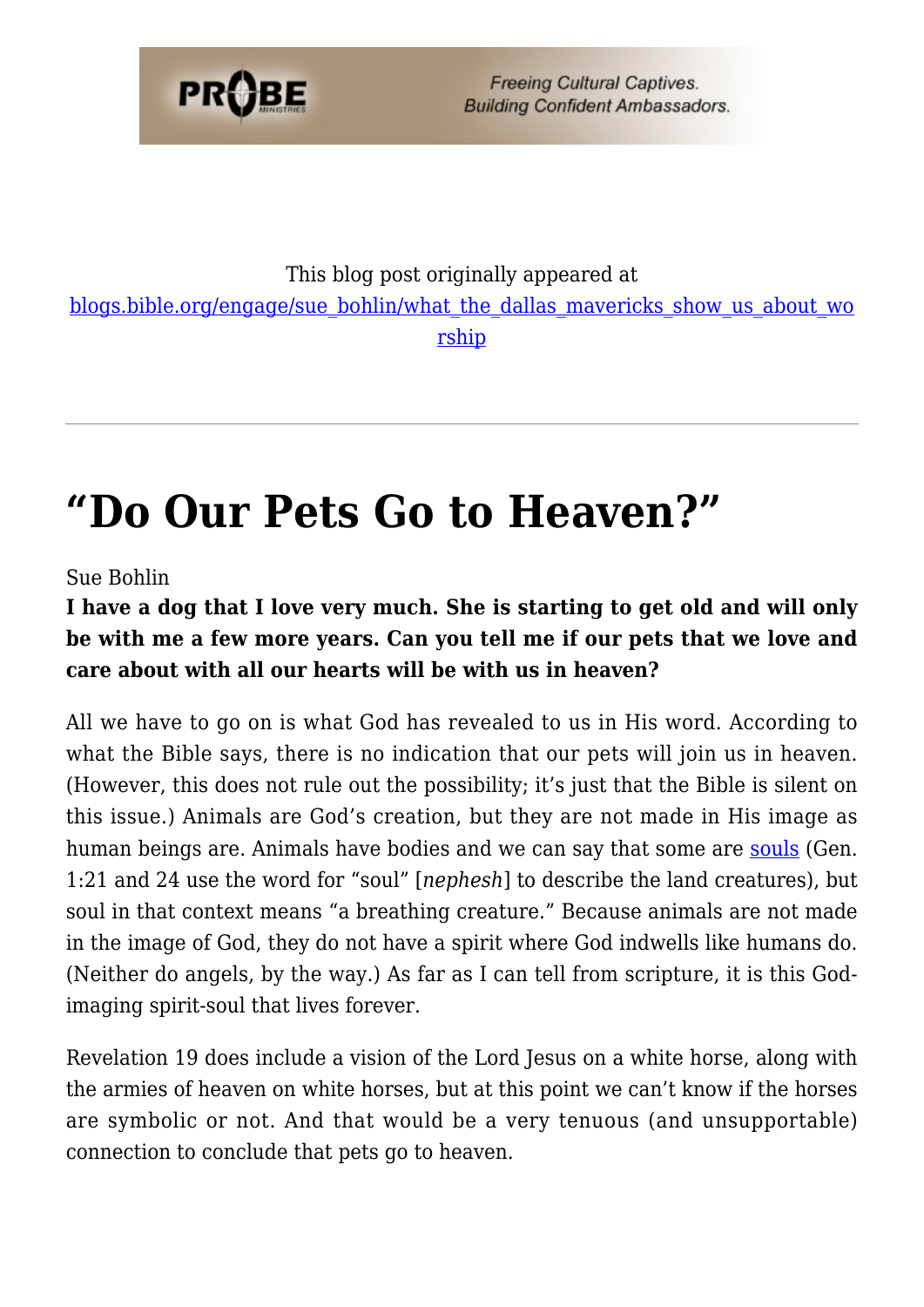

I should tell you that this is not a hill I'm willing to die on. If I'm wrong, that is perfectly okay with me. <smile> Perhaps there is a spiritual parallel to *The Velveteen Rabbit* where pets who are loved by people are made "real" in a forever sense. But if it turns out that pets will be in heaven after all, it will be by God's grace, because their presence can somehow add to God's glory and our worship. There is no loss in heaven, so if they are not, then we will be so joy-soaked and absorbed in the presence of God that we won't notice or be troubled by their absence.

Sue Bohlin

# **["Is There a Specific Reference to](https://probe.org/is-there-a-specific-reference-to-heaven-or-hell-in-the-ot/) [Heaven or Hell in the OT?"](https://probe.org/is-there-a-specific-reference-to-heaven-or-hell-in-the-ot/)**

### Dr. Michael Gleghorn

**Is there any specific reference to Heaven or Hell in the Old Testament or did this notion emerge solely as a result of the Persians' Zoroastrian influence on the Jews?**

The OT contains numerous references to heaven. Many of these refer to the physical heavens (Gen. 1:1, Psalm 19:1, etc.). Nevertheless, there do also seem to be a number of references to heaven as the dwelling place of God (1 Kings 8:30, Psalm 11:4, etc.).

As for the term "hell," it depends on which English translation you consult. The KJV, for instance, translates the Hebrew term "Sheol" as "hell." The NASB, on the other hand, simply renders this term "Sheol." The NIV translates this term in a variety of ways: the grave, death, the depths, etc., depending on the context.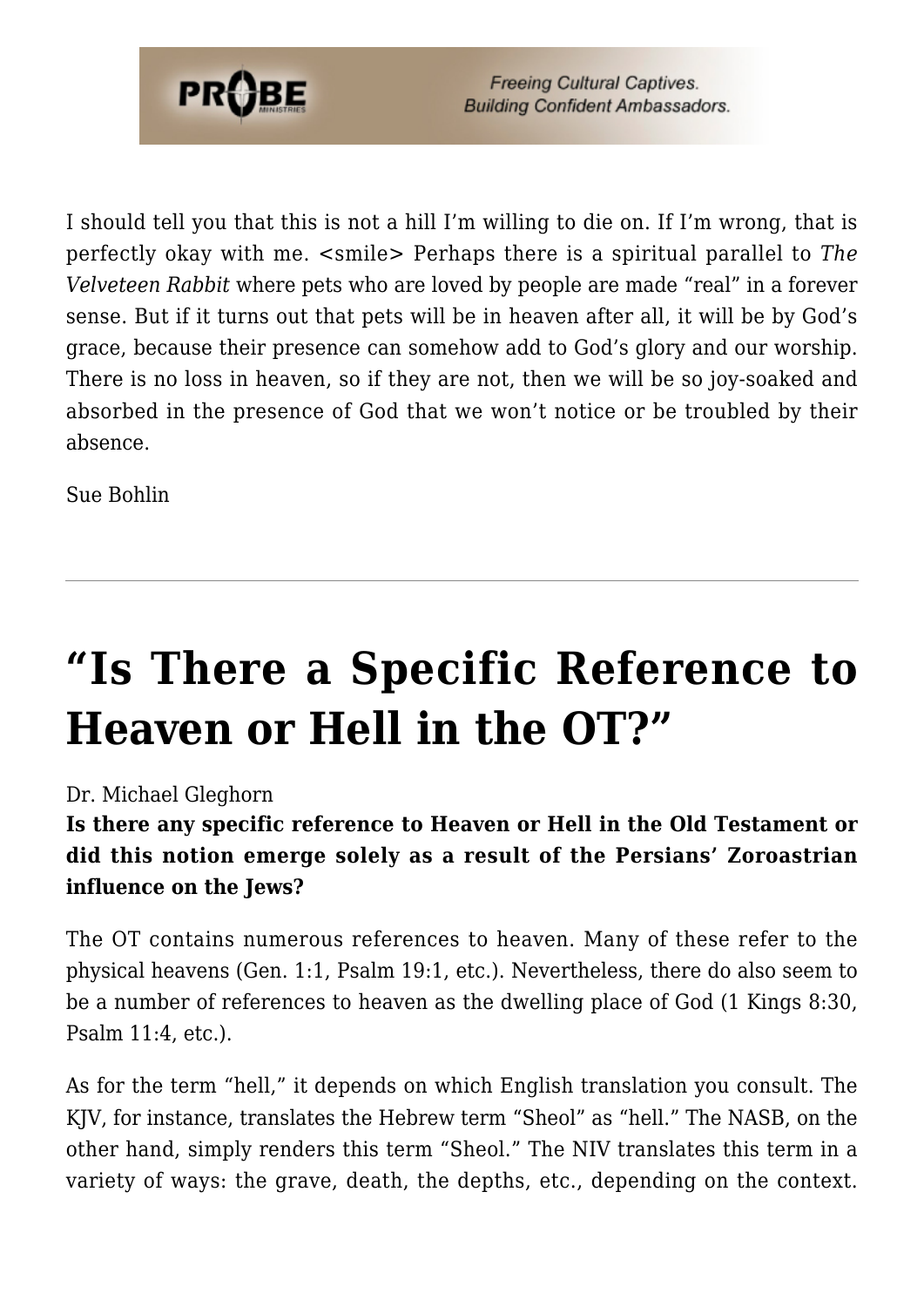

Strictly speaking, sheol (the Hebrew term) does not refer to hell in my judgment. It might refer to Hades (i.e., a temporary place of punishment for the unrighteous dead between death and resurrection) in some contexts. But hell, as I understand it, is properly understood as the second death, the Lake of Fire, the place of eternal punishment. And this is not true of either Sheol or Hades (see Revelation 20:13-15). Thus, the Hebrew term Sheol can, in certain contexts, be used in a manner similar to the NT term Hades (e.g. Job 26:6; etc.), but I personally don't think it refers to hell (strictly speaking).

I do not think it's necessary to suppose that Zoroastrianism was solely responsible for the NT doctrines of heaven and hell. In the first place, the OT does refer to heaven as the dwelling place of God, distinct from the physical universe. For another, the OT concept of Sheol is often used to refer to the place of the dead (i.e., the place of the dead between death and resurrection). This actually parallels the NT doctrines of Abraham's Bosom or Paradise and Hades (see Luke 16:19-31). In the OT, Sheol was apparently a place for both the righteous and unrighteous dead. It may have been a place of rest for the righteous and a place of torment for the unrighteous. However, in the course of progressive revelation, we have been given a clearer vision of the afterlife (including the eternal state) in the NT. Thus, I think this can be easily explained in terms of progressive revelation, rather than as borrowing from Zoroastrianism.

In case you're interested, I have written a **previous reply about Zoroastrianism**. Although this reply is attempting to answer some questions other than what you've asked about, it may nonetheless be of benefit to you.

I hope this helps.

Sincerely in Christ,

Michael Gleghorn Probe Ministries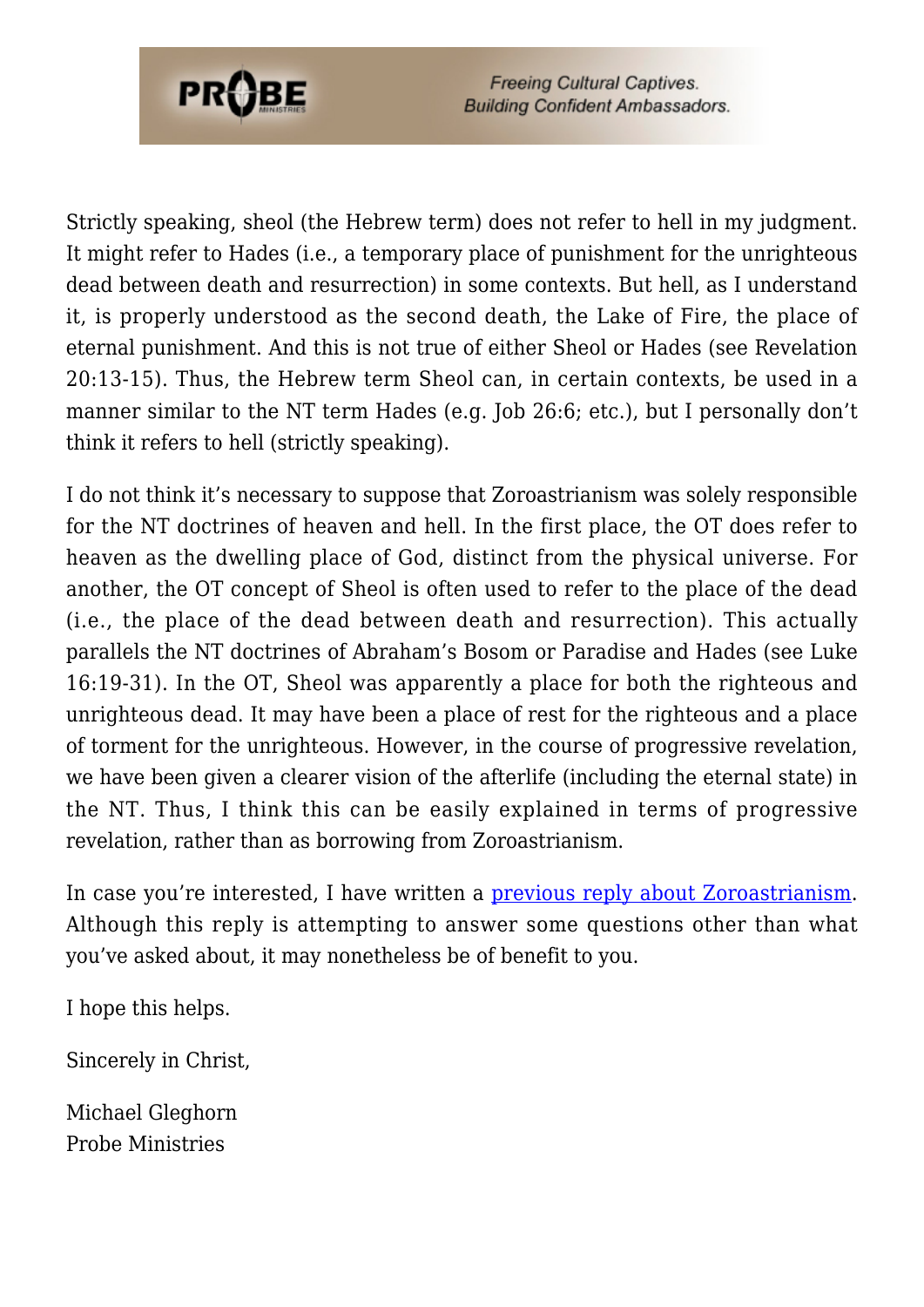# **["Do Animals Have Souls?"](https://probe.org/do-animals-have-souls/)**

Sue Bohlin

**My name is C\_\_\_\_\_ and I am 13 years old in the 8th grade. A classmate told me she was a Christian but she didn't believe some of what the Bible says. I asked her for an example and she told me that the Bible said that animals don't have souls and how she believed that they did have souls. I would be very appreciative if you would help me on my quest to find out what the Bible says about that.**

Dear C<sub>c</sub>

We have an answer to email about animals and souls and going to heaven: [www.probe.org/do-our-pets-go-to-heaven/](https://www.probe.org/do-our-pets-go-to-heaven/).

I would ask your friend where in the Bible it says animals don't have souls. Lots of people have heard things they repeat as true but they don't really know. When you ask [powerful questions like,](https://www.probe.org/four-killer-questions-2/) "How do you know that?" and "Where do you get your information?" the answer is really, "Well, I heard. . ." or "They say that. . ." Which doesn't go very far in being persuasive, does it? <smile> In reality, the Bible doesn't anywhere say, "Animals don't have souls." It's a much bigger issue than that, and it comes down to the fact that animals are not made in the image of God, like people are. (Note that angels are not made in the image of God either. Not being made in the image of God doesn't mean something doesn't have great value.) And it also matters how you define "soul." If you mean "personality," then of course some animals have souls. If I ask our Irish Setter Pele, "Pele, do you have a soul?" with a smile on my face and energy in my voice, he'll respond by breathing fast, wagging his tail, and smiling his doggy smile.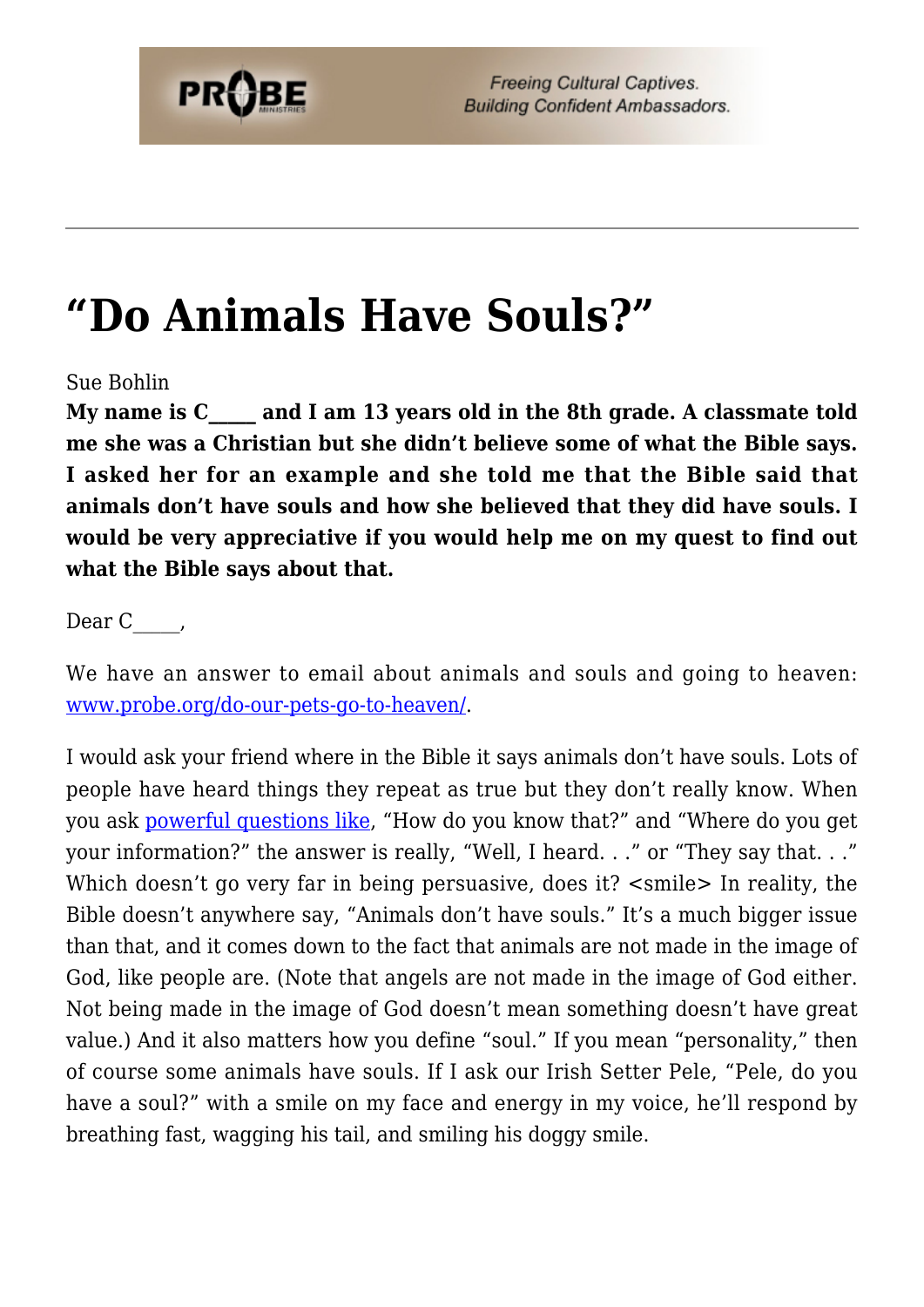

If you mean, "the spiritual place inside you where God can dwell," then no they don't. If I ask our dog, "Pele, who made you? Do you know who God is? Did you know Jesus is Lord?" he'll just keep on wagging his tail. . . or sleeping. . . or looking at me blankly—because those questions have no meaning to him. He is not a moral creature like we are. He cannot respond to the truth of the gospel because he has no understanding and no choice. He does, however, glorify God by his "dogginess." He brings glory to God by just being the dog God made him to be. He has a place in God's creation, and a very important place in our hearts. . . but he cannot become a part of the Kingdom of Heaven or the family of God like we are. Any more than he can choose to become a fish.

Hope you find this helpful.

Sue Bohlin

© 2007 Probe Ministries

# **[Christianity and Religious](https://probe.org/christianity-and-religious-pluralism/) [Pluralism – Are There Multiple](https://probe.org/christianity-and-religious-pluralism/) [Ways to Heaven?](https://probe.org/christianity-and-religious-pluralism/)**

#### Rick Wade

*Rick Wade takes a hard look at the inconsistencies of religious pluralism. He concludes that if Christ is a way to heaven there cannot be other ways to heaven. Whether Christianity is true or not, pluralism does not make rational sense as it considers all religious traditions to be essentially the same.*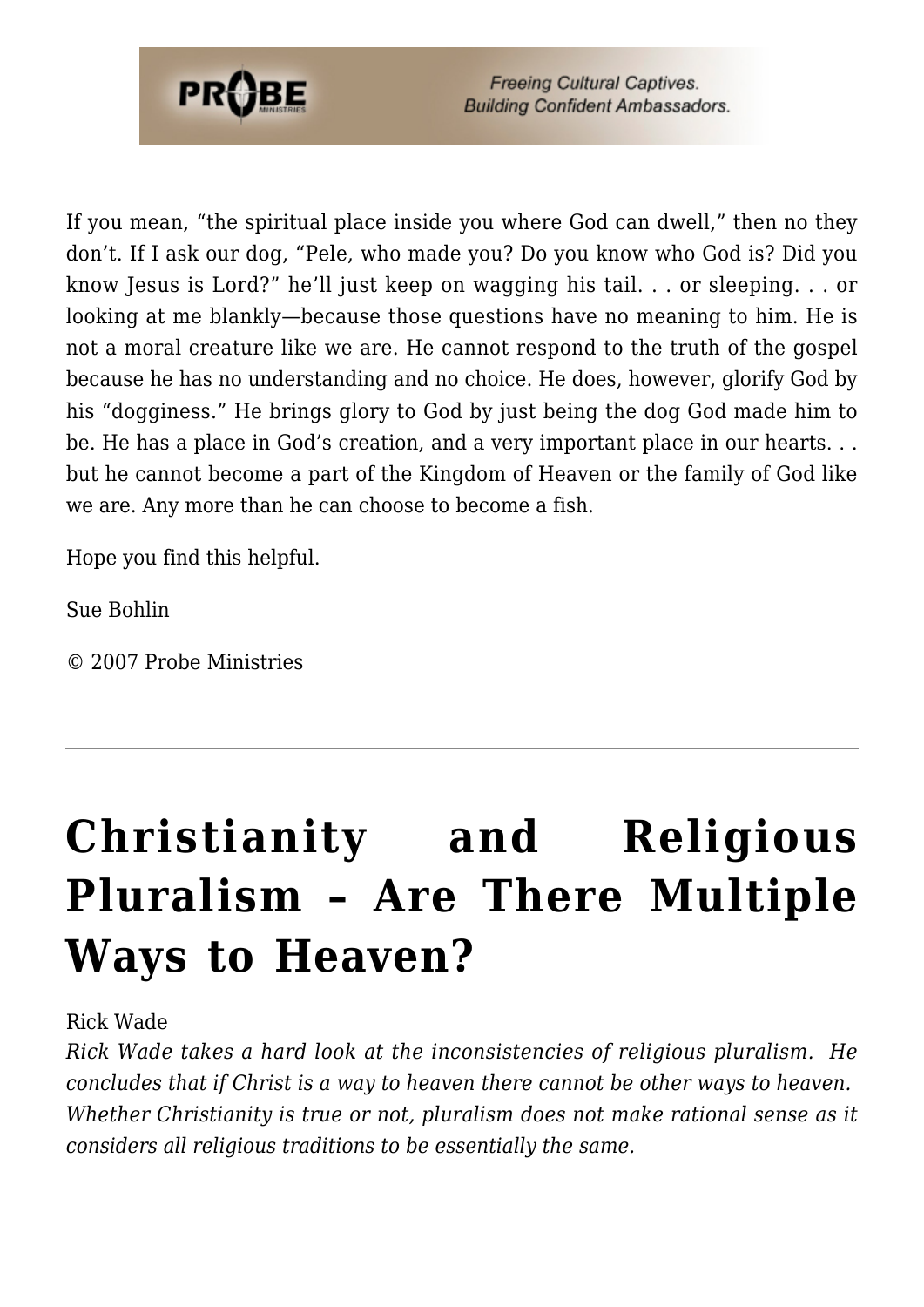

## **Aren't All Religions Basically the Same?**

In a humorous short article in which he highlighted some of the silly beliefs people hold today, Steve Turner wrote, "We believe that all religions are basically the same, at least the one we read was. They all believe in love and goodness. They only differ on matters of creation sin heaven hell God and salvation." $\{1\}$ 

It is the common belief today that all religions are basically the same. They may *look* different—they may differ with respect to holy books or forms of worship or specific ideas about God—but at the root they're pretty much the same. That idea has become so deeply rooted that it is considered common knowledge. To express doubt about it draws an incredulous stare. Obviously, anyone who thinks one religion is the true one is close-minded and benighted! More than that, the person is clearly a bigot who probably even hates people of other religions (or people with no religion at all). Now, this way of thinking is very seldom formed by serious consideration of the issues, I believe (although there are knowledgeable scholars who hold to it), but that doesn't matter. It is part of our cultural currency and is held with the same conviction as the belief that planets in the solar system revolve around the Sun and not Earth.

On the surface at least, it's clear enough that the various religions of the world are different. Theists believe in one personal God; Hindus believe in many gods; atheists deny any God exists. Just on that issue alone, the differences are obvious. Add to that the many beliefs about the dilemma of the human race and how it is to be solved. Why don't people understand the significance of these differences? On the scholarly level, the fundamental objection is this. It is believed that, if there is a God, he (or she or it) is too different from us for us to know him (or her or it). Because of our limitations, he couldn't possibly reveal himself to us. Religious writings, then, are merely human attempts at explaining religious experience without actually being objectively true.

Philosopher John Hick wrote that this is really a problem of language. Statements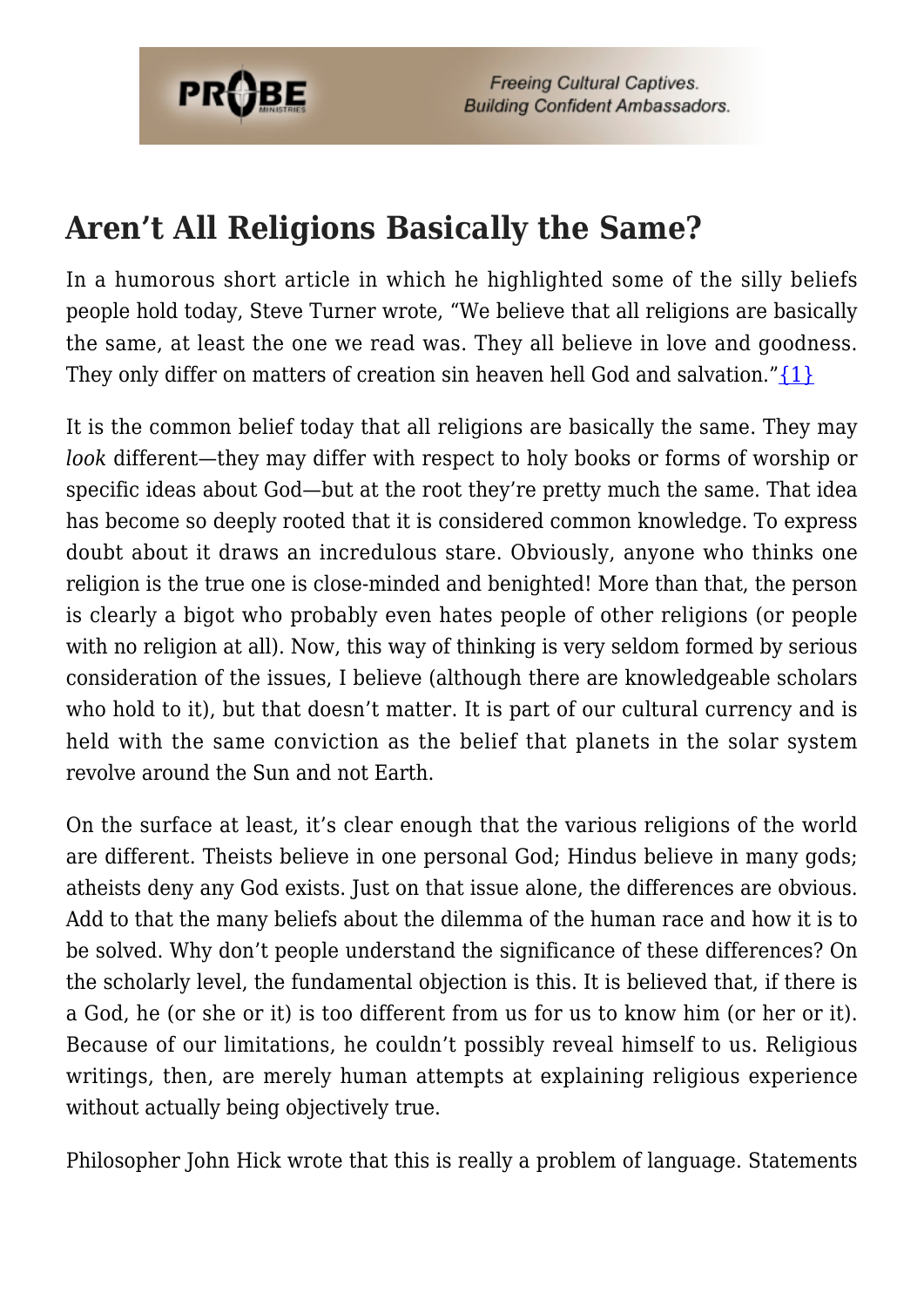

about God don't have the same truth value as ones about, say, the weather, because "there is no . . . agreement about how to determine the truth value of statements about God." $\{2\}$  We use religious language because it is meaningful to us, but there is really no way to confirm the truth of such talk. Because we can't really know what the truth is about God, we do our best to guess at it. For this reason, we are not to suggest that our beliefs are true and others false.

On the more popular level, the loss of confidence in being able to know religious and moral truths which comes from academia and filters through the media, is teamed up with an inclusivist attitude that doesn't want anyone left out—that is, if there are any truths to be known.

I want to take a look at the issue of religious pluralism, the belief that there are many valid ways to God. We'll start with some definitions and a reminder of what historical Christianity teaches about God and us and how we can be reconciled to Him.

## **Starting Points**

There are three basic positions on the question of the relation of Christianity to other religions. The historic view is called *exclusivism.* That word can be a real turn-off to people because we live in an inclusivistic era. What it means in this context is that the claim of Christianity that Jesus is the only way means that all other ways to God are excluded. If Jesus is the only way to the one true God, then no other claims can be true.

Another view on the matter is *inclusivism.* This is the belief that, while salvation is made possible only by the cross of Christ, it can be obtained without hearing the gospel. Even people who are externally part of other religions traditions can be saved. This is a temptation for Christians who are convinced that Jesus is the way, the truth, and the life, but don't like the idea that there are people who haven't heard the gospel who thus cannot be saved.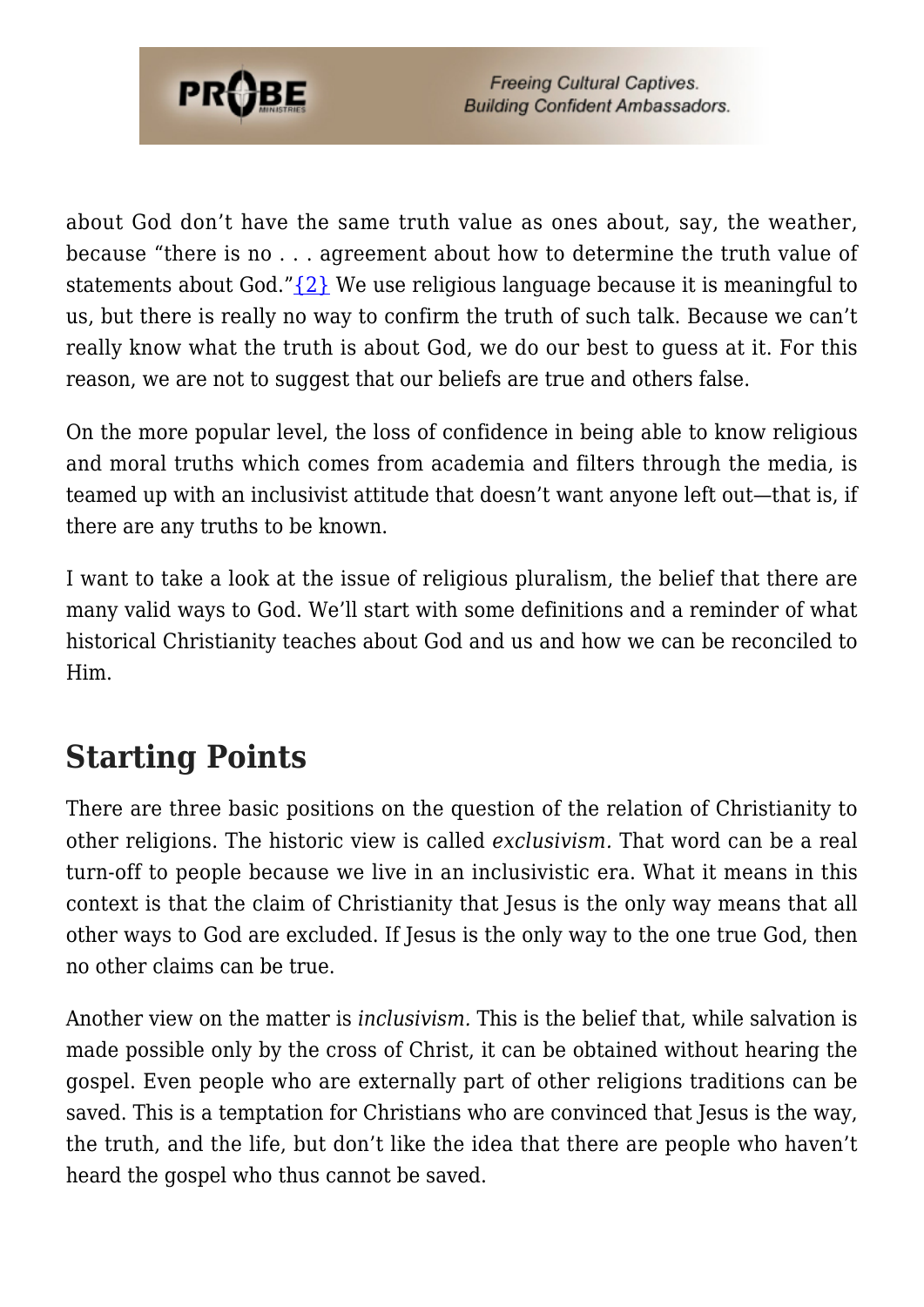

By religious *pluralism*, we mean the belief that all religions (at least the major, enduring ones) are valid as ways to relate to God. There is nothing unique about Christ; He was one of many influential religious teachers and leaders. This is the position I'll be considering in this article.

Before looking at pluralism, it would be good to review the historic Christian understanding of salvation to bring the contrast into bold relief.

### **One God**

The Bible is clear that there is one God. Through Isaiah the prophet God said, "I am the Lord, and there is no other; besides Me there is no God" (Is. 45:5a; see also 43:10; 44:6).

Beyond this, it's important to note that, philosophically speaking, it is impossible that there could be two (or more) "Gods" like the God of the Bible. Scripture is clear that God is everywhere present at once, so there can't be a truly competing presence (Ps. 139:7-12). God is capable of doing whatever He wills. There can be no ultimate interference by another deity. "The LORD does whatever pleases him, in the heavens and on the earth, in the seas and all their depths," says the Psalmist (135:6). Or more succinctly, "Our God is in heaven; he does whatever pleases him" (Ps. 115:3; see also Dan. 4:35). How could there be two Gods like this? They would have to be absolutely identical, since neither one could be interfered with. And if so, they would be the same God!

### **One Savior**

The Bible is also clear that there is only one Savior. Jesus said, "I am the way, and the truth, and the life; no one comes to the Father but through Me" (Jn. 14:6). To the rulers and elders and scribes in Jerusalem, Peter declared, "There is salvation in no one else; for there is no other name under heaven that has been given among men by which we must be saved" (Acts 4:12).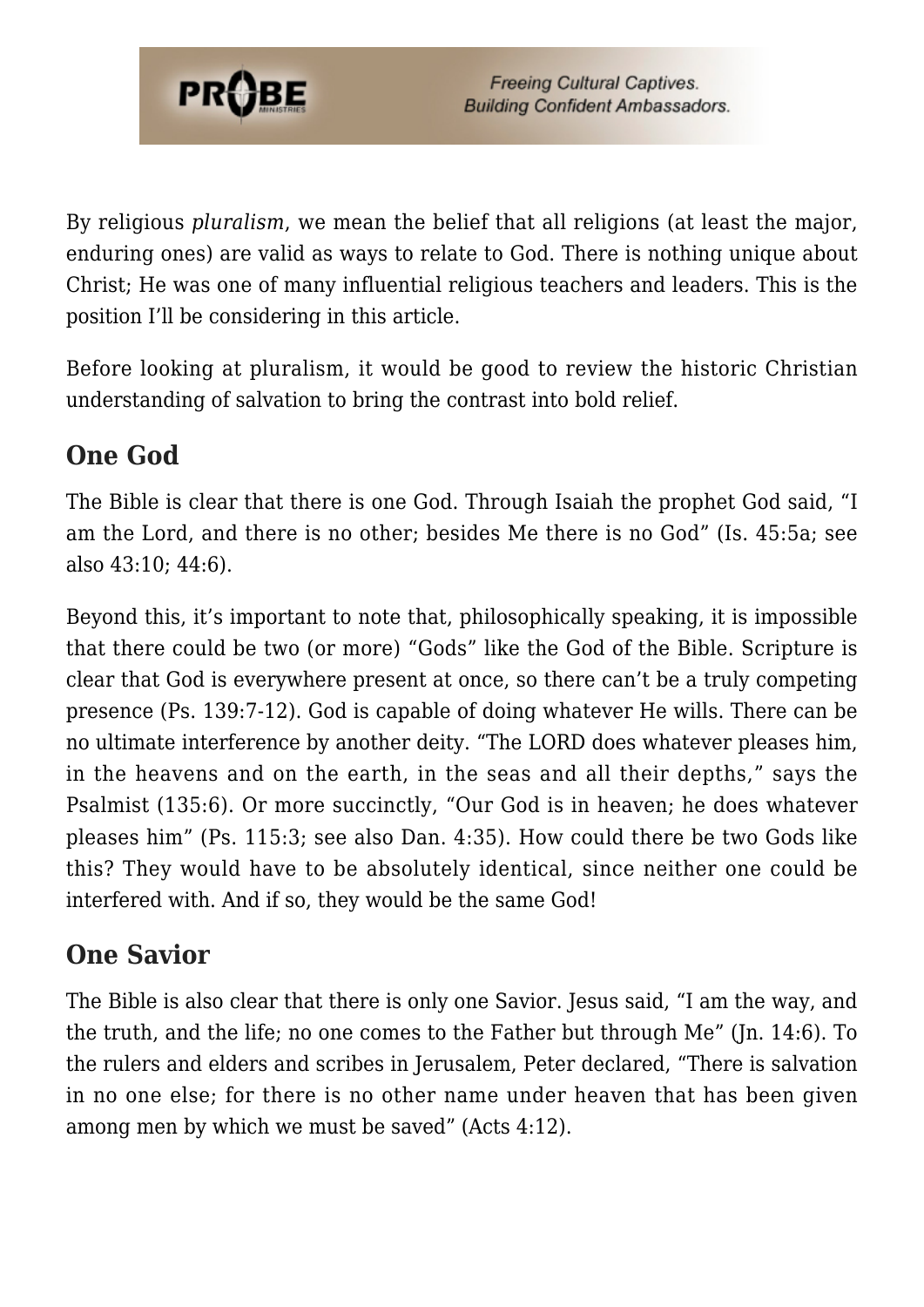

### **Theological necessity**

In addition, it was theologically necessary for salvation to come through Christ alone. In Hebrews chapter 9 we read that the death of the sacrifice was necessary. According to Hebrews chapter 7, the Savior had to be divine (see also 2 Cor. 5:21). And Hebrews 2:17 says the Savior had to be human. Jesus is the only one who fulfills those requirements.

### **One more consideration**

To this we can add the fact that the apostles never even hinted that people could be saved any other way than through Christ. It is this belief that has fueled evangelistic endeavors all over the world.

# **Religious Pluralism Can't Accomplish Its Goal**

Even on the surface of it, the notion of religious pluralism is contradictory. If we can't know that particular religions are true, how can we know that *any* are valid ways to God? The pluralist has to know that we can't know (which is an interesting idea in itself!), while also having confidence that somehow we'll be able to reach our goal through our particular beliefs and practices.

But that brings serious questions to the surface. Do all religions even *have* the same goal? That's an important issue. In fact, it's the first of three problems with religious pluralism I'd like to consider.

Can religious pluralism accomplish its goal? What do I mean by that? Two ideas are at work here. First, it is believed that we can't really know what is true about God; our religions are only approximations of truth. Second, if that is so, aren't we being high-handed if we tell a people that their religion isn't true? How can any religion claim to have *the* truth? To be intellectually honest, we need to consider all religions (at least the major, enduring ones) as equally valid. There is a personal element here, too. The pluralist wants to take the *people* of all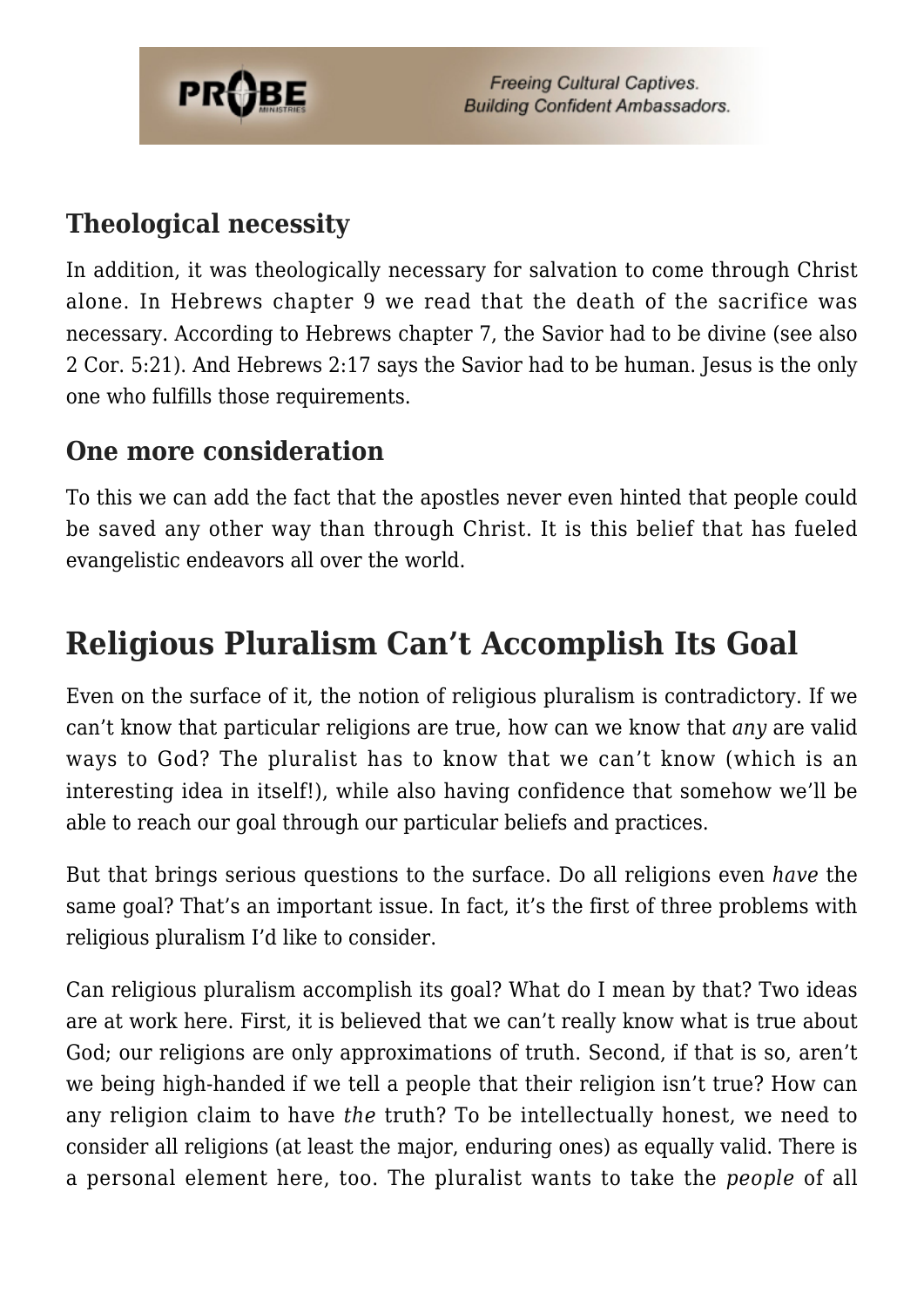

religions seriously. Telling anyone his or her religion is false doesn't seem to signal that kind of respect. So the goal of which I speak is taking people seriously with respect to their religious beliefs.

I can explain this best by introducing a British scholar named John Hick and tell a little of his story. $\{3\}$  Hick was once a self-declared evangelical who says he underwent a genuine conversion experience as a college student. He immediately began to associate with members of InterVarsity Christian Fellowship in England. Over time, however, his philosophical training and reading of certain New Testament scholars made him begin to have doubts about doctrinal matters. He also saw that, on the one hand, there were adherents of other religions who were good people, while, on the other, there were some Christians who were not very nice people but were sure of their seat in heaven. How could it be, he thought, that God would send these good Sikhs and Muslims and Buddhists to hell while saving those not-so-good Christians just because they believed in Jesus? Hick went on to develop his own understanding of religious pluralism and became probably the best-known pluralist in the scholarly world.

I relate all this to you to point out that, at least as far as the eye of man can see, Hick's motivation was a good one: he wanted to believe that all people, no matter what religious stripe, can be saved. Harold Netland, who studied under Hick and wrote a book on his pluralism, speaks very highly of Hick's personal character. ${4}$  And isn't there something appealing about his view (again, from our standpoint)? Wouldn't we like everyone to be saved? And having heard about (or experienced directly) the violence fueled by religious fanaticism, it's easy to see why many people recoil against the idea that only one religion has the truth. We want everyone included! We want everyone to feel like his or her religious beliefs are respected and even affirmed!

The problem is that we are supposed to view our beliefs as *approximations* of truth, as somehow meaningful to us but not really true. All people are to be welcomed into the universal family of faith—but they are to leave at the door the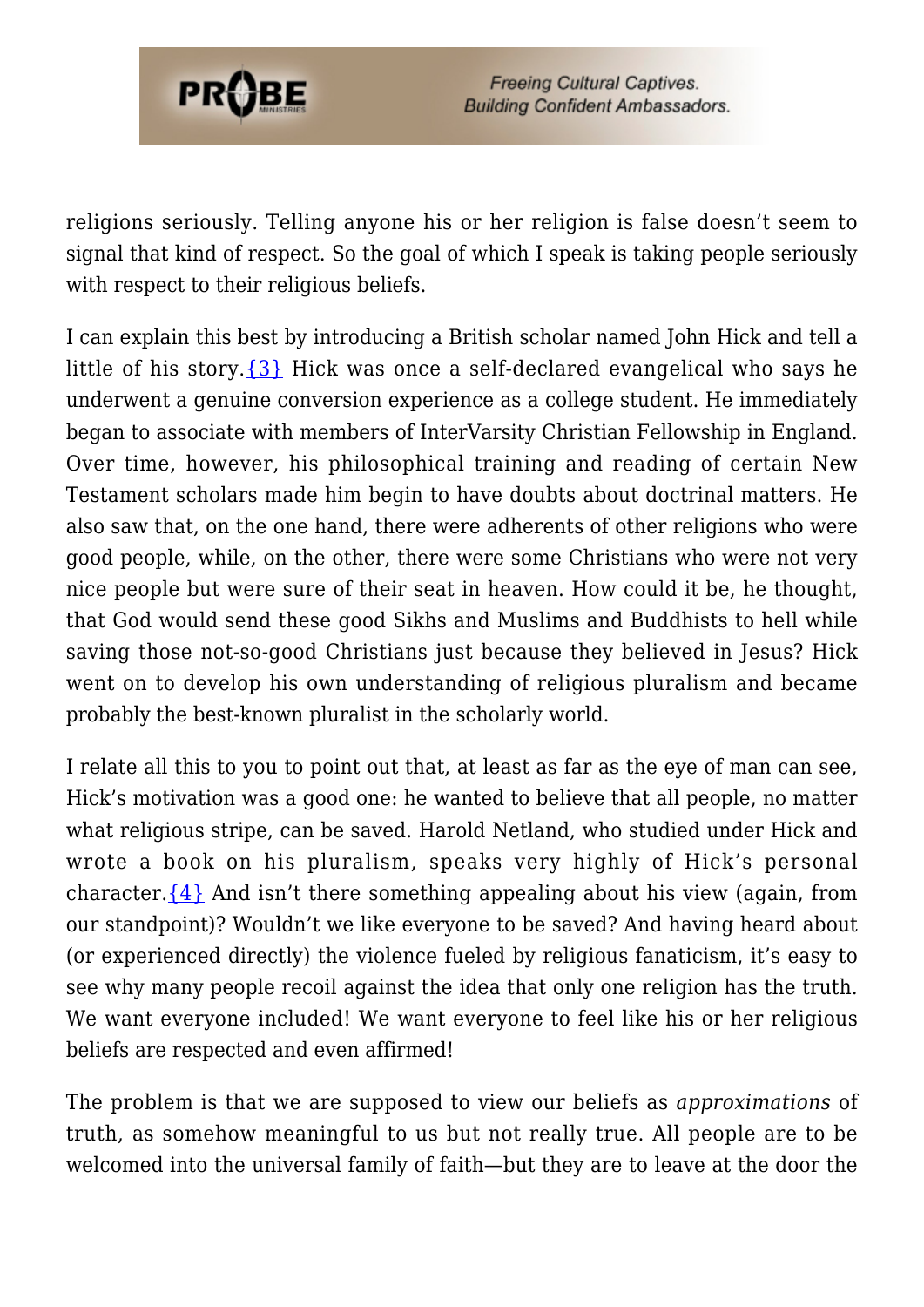

belief that what they believe is true. It's as though the pluralist is saying, "It is really noble of you to be so committed to your faith. Of course, we know that little of what you believe can be taken as truth, but that's okay. It gives meaning to your life." Or in other words, "We want you to feel validated in your religion, even though your religious doctrines aren't literally true."

To be quite honest, I don't feel affirmed by that. My religious belief is completely undermined by this idea. If Jesus isn't the only way to God, Christianity is a complete lie, and I am believing in vain.

My belief is that salvation—the reconciliation of persons to the one, true trinitarian God—has been made possible by Jesus, *and* that I *know* this to be the case. In his first epistle, John wrote: "I write these things to you who believe in the name of the Son of God so that you may know that you have eternal life" (1 Jn. 5:13). If I can't know this to be true, the promises of Scripture are only wishes. In that case, my hope for eternity is no more secure than crossing my fingers and saying I hope it won't rain this weekend. We are all, in short, forced to abandon our notions of the validity of our religious beliefs and accept the skepticism of the pluralist. And I don't feel affirmed by that.

For my money, to be told I might be very sincere but sincerely wrong if I take my beliefs as true in any literal sense is like being condescendingly patted on the head. To be honest, I take such a notion as arrogance.

So my first objection to religious pluralism is that it does not accomplish its goal of making me feel affirmed with respect to my religious beliefs beyond whatever emotional fulfillment I might get from pretending the beliefs are true.

## **Religious Pluralism Doesn't Make Sense**

My second objection to religious pluralism is that it doesn't make sense in light of what the various religions claim. Let me explain.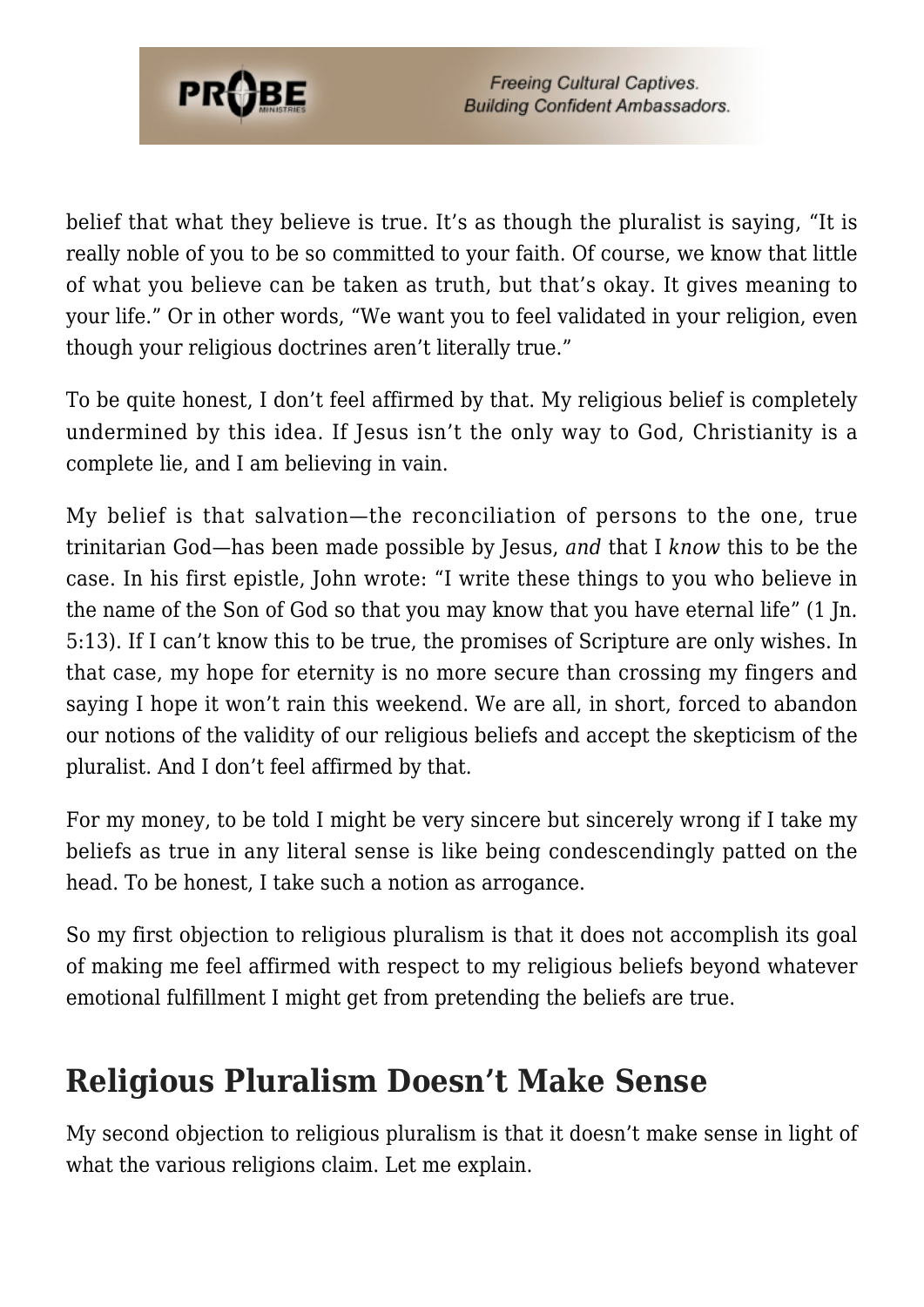

Christianity is a confessional religion. In other words, there are particular beliefs we confess to be true, and it is partly through confessing them that we are saved. Is that surprising? Aren't we saved by faith, by putting our trust in Christ? Yes, but there are specific things we are supposed to believe. It isn't just believing *in*; it's also believing *that*. For example, Jesus said to the scribes and Pharisees, "You are from below; I am from above. You are of this world; I am not of this world. I told you that you would die in your sins, for unless you believe *that I am he* you will die in your sins" (Jn. 8:23-24). And then there's Paul's clear statement that "if you confess with your mouth, 'Jesus is Lord,' and believe in your heart that God raised him from the dead, you will be saved" (Rom. 10:9). So what we believe is very important despite what some are saying now about how Christianity is a relationship and how doctrine isn't all that important.

Back to my point. Christians who know what the Bible teaches and the basics of other religions find themselves staring open-mouthed at people who say that all religions are basically the same. How could anyone who knows anything about the major religions of the world even think such a thing? I suspect that most people who say this do *not* know the teachings of the various religions. They have some vague notions about religion in general, so they reduce these great bodies of belief to a few essentials. Don't all religions believe in a higher power or powers? Isn't their function just to give meaning to our lives? Don't they all typically include such things as prayer, rituals of one kind or another in public and private worship, standards for moral living, holy books, and the like?

Christian apologist Ravi Zacharias has said something like this: Most people think all religions are essentially the same and only superficially different, but just the opposite is true. People believe there are some core beliefs and practices such as those I just named which are common to all religions, and that religions are different only on the surface. Muslims have the Koran; Christians have the Bible; Jews have the Torah; Hindus have the Bhagavad Gita. Muslims pray five times a day; Christians pray at church on Sundays and most anytime they want during the week. Buddhists have their shrines; Jews their synagogues; Hindus their temples;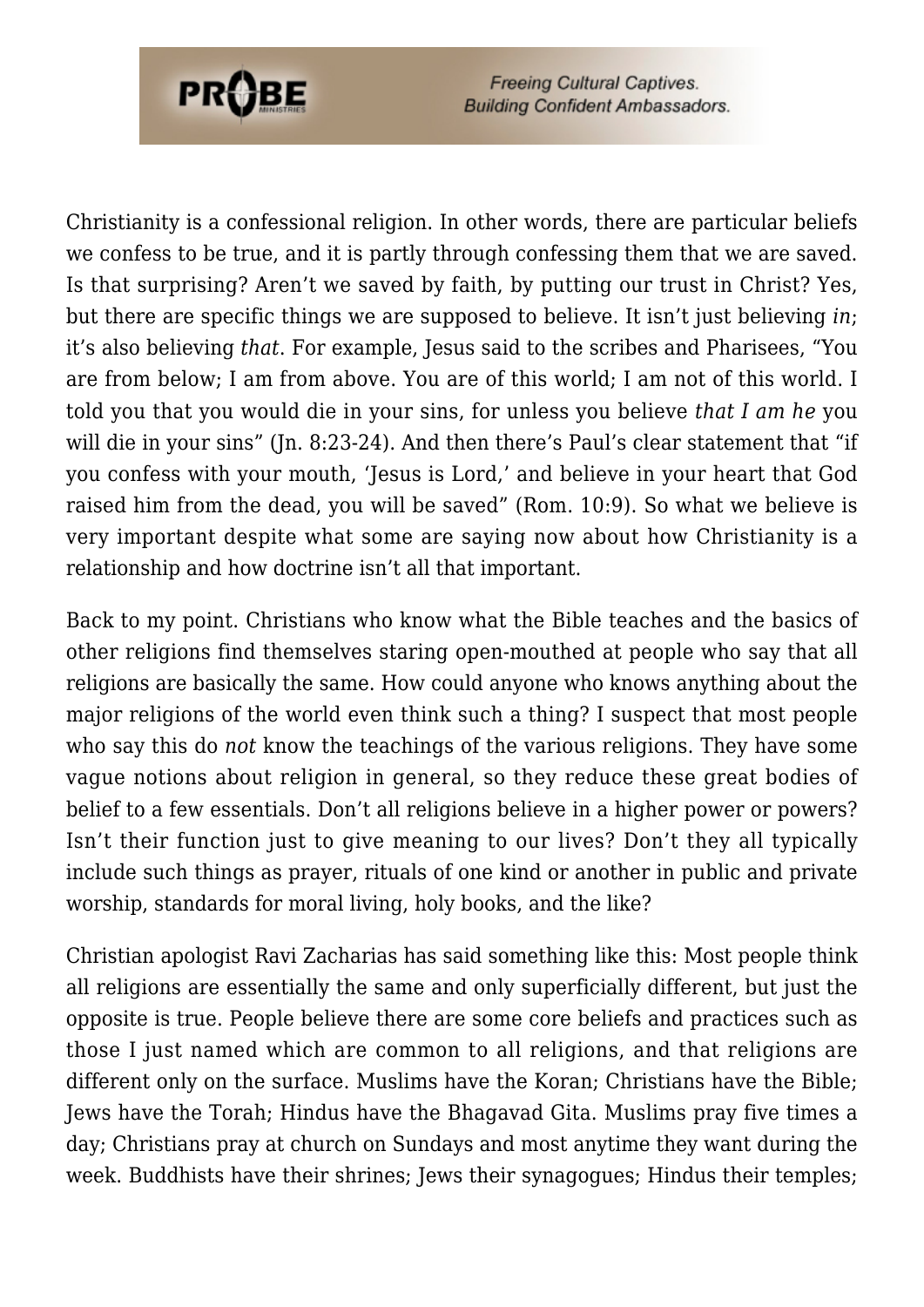

Muslims their mosques; and Christians their churches. So at the core, the same; on the surface, different.

But just the opposite is true! It is on the *surface* that there is similarity; that is why we can immediately look at certain bodies of beliefs and practices and label them "religion." They aren't identical, but they are similar enough to be under the same category, "religion." On the surface we see prayers, rituals, holy books, etc. It's when we dig down to the *essential* beliefs that we find contradictory differences!

For example, Islam is theistic but is unitarian while Christianity is trinitarian. Hindus believe we are not true individual selves but are parts of the All, while orthodox Jews believe we are individuals created in the image of God. Muslims believe salvation comes through obedience to Allah, while Buddhists believe "salvation" consists of spinning out of the cycle of birth, death, and rebirth into nirvana.

No, religions are *not* essentially the same and only superficially different. At their very core they are drastically different. So while pluralists might take the religious person seriously, they don't take his or her *beliefs* seriously. How can all these different beliefs be true in any meaningful sense? How can the end of human existence be *both* nirvana *and* heaven or hell? Pluralists have to reduce all these beliefs to some vague possibility of an afterlife of some kind; they have to empty them of any significant content.

So what we believe to be true, pluralists know isn't. Isn't it interesting that the pluralist is insightful enough to know what millions of religious adherents don't! That's a strange position to take given that the heart of pluralism is the belief that we can't know what is ultimately true about God!

It is for this reason that my second objection to religious pluralism is that it doesn't make sense in light of what the various religions claim. It claims that our different beliefs are essentially the same, which is false on the surface of it. And it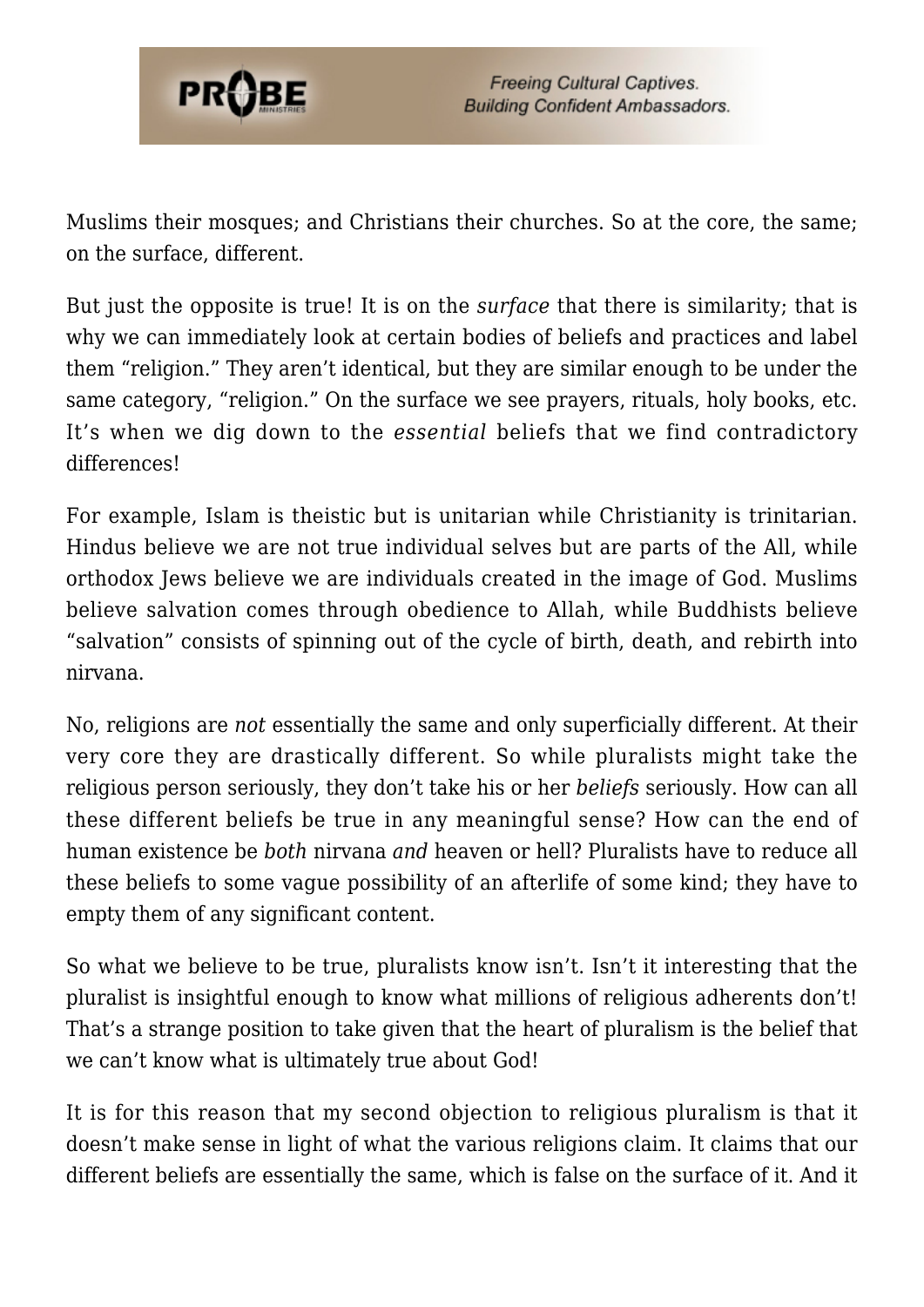

claims that the differences result from the fact that we can't know what is true, while the pluralist acts like he or she *can* know what is true.

# **Pluralism Is Incompatible with Christianity**

Religious pluralism may well be *the* most common attitude about religion in America. You might be wondering, Aren't there a lot of Christians in America? According to the polls, one would think so. But I dare say that if you polled people in your church, especially young people, you would find more than a few who are religious pluralists. They believe that, while Christianity is true for them, it isn't necessarily true for other people. Is pluralism a legitimate option for Christians? In short, no.

This, then, is my third objection to religious pluralism, namely, that religious pluralism is incompatible with Christianity because it demands that Christians deny the central truths of Scripture. If religious pluralism is true, Jesus' claims to deity and biblical teaching about His atoning death and resurrection cannot be true.

The Bible is clear that salvation comes through accepting by faith the finished work of Jesus who is the only way to salvation. Paul told the Ephesians that at one time they "were separate from Christ, excluded from citizenship in Israel and foreigners to the covenants of the promise, without hope and without God in the world" (2:12). Without Christ they were without God. He told the Romans that righteousness came through Jesus and the atoning sacrifice He made (5:6-10, 17). Jesus said plainly that "no one comes to the Father but by me" (Jn. 14:6). Because pluralism denies these specifics about salvation, it is clearly at odds with Christianity.

There is a more general truth that separates Christianity and pluralism, namely, that Christianity is grounded in specific historical events, not abstract religious ideas. Pluralists, as it were, line up all the major, enduring religions in front of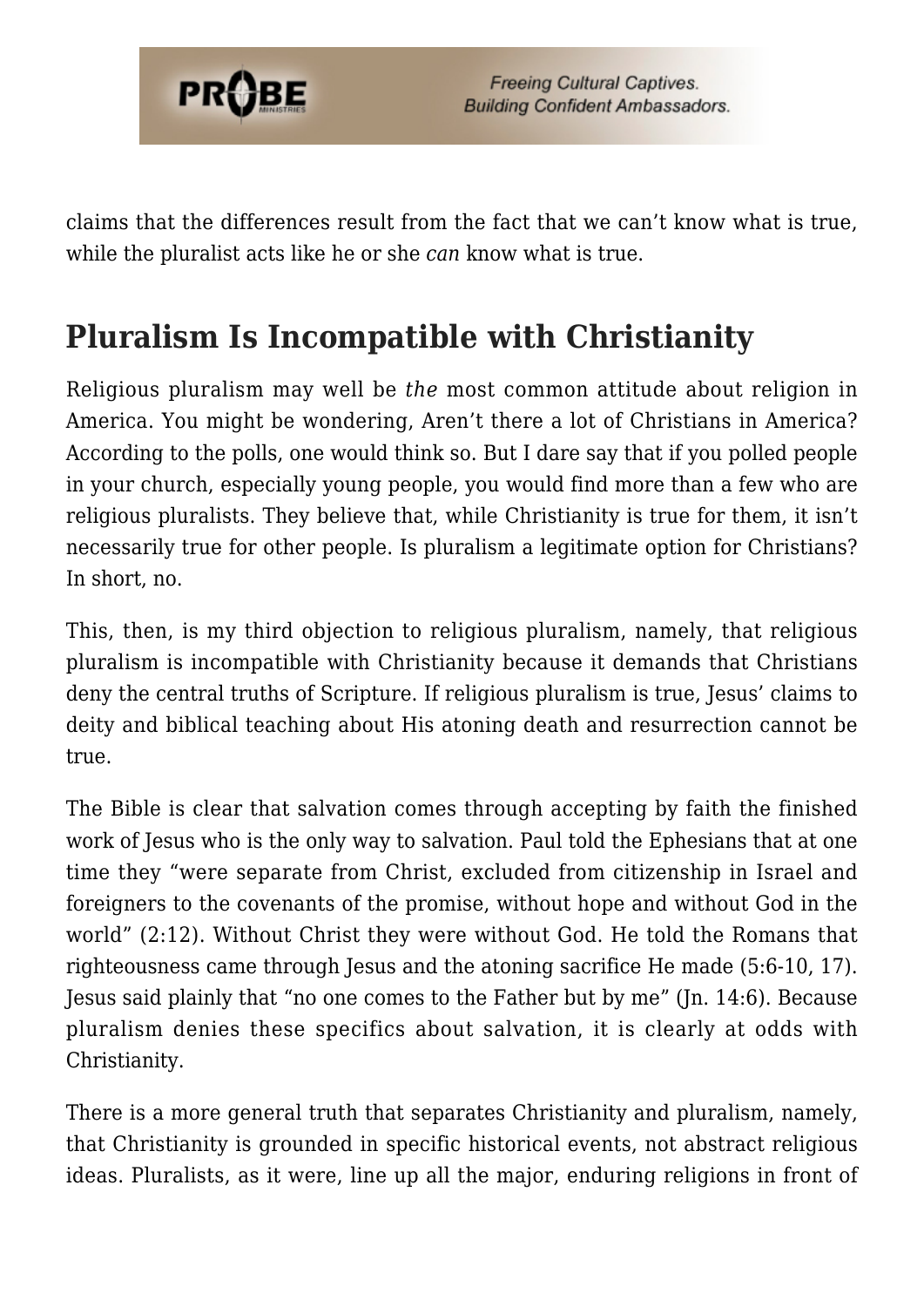

them and look for similarities such as those we have already noted: prayers, rituals, holy books, and so on. They *abstract* these characteristics and say, "Look. They're all really the same because they do and have the same kinds of things." But that won't do for Christianity. It is not just some set of abstract "religious" beliefs and practices. It is grounded in specific historical events.

This is a crucial point. The historicity of Christianity is critical to its truth or falsity. God's project of salvation is inextricably connected with particular historical events such as the fall, the flood, the obedience of Abraham, the Exodus, the giving of the Law, the fall of Israel and Judah, the return to Israel—all events leading to Jesus, a historical person who accomplished our salvation through a historical event. It is through these events that God declared and carried out His plans, and nowhere do we read that He would do so with other people through other events and teachings. The truth of Christianity stands or falls with the crucifixion and resurrection of Christ and their meaning revealed by God. If the resurrection is historically false, "we are to be pitied more than all men," Paul wrote (1 Cor. 15:19). If this *was* God's way, and Jesus declared Himself to be the *only* way, then no other way is available.

One thing the church must *not* do is let any of its members think that their way is only one way. This isn't to condone elitism or condescension or discrimination against others, even though that's what a lot of people believe today. That believing in the exclusivity of Christ does *not* necessarily result in an attitude of elitism is seen in Jesus Himself. His belief that He was and is the only way to the Father is clear, but few people will criticize Him for having the attitudes just mentioned. It is a strange thing, isn't it? Christians who say Jesus is the only way are condemned as self-righteous bigots, while the One who boldly declared not His religion but *Himself* as the only way is considered a good man!

To sum up, then. Pluralism falls under its own weight, for it cannot affirm all religious beliefs as it seems to desire, and its belief that religions are all pretty much the same, even though their core teachings are contradictory, doesn't make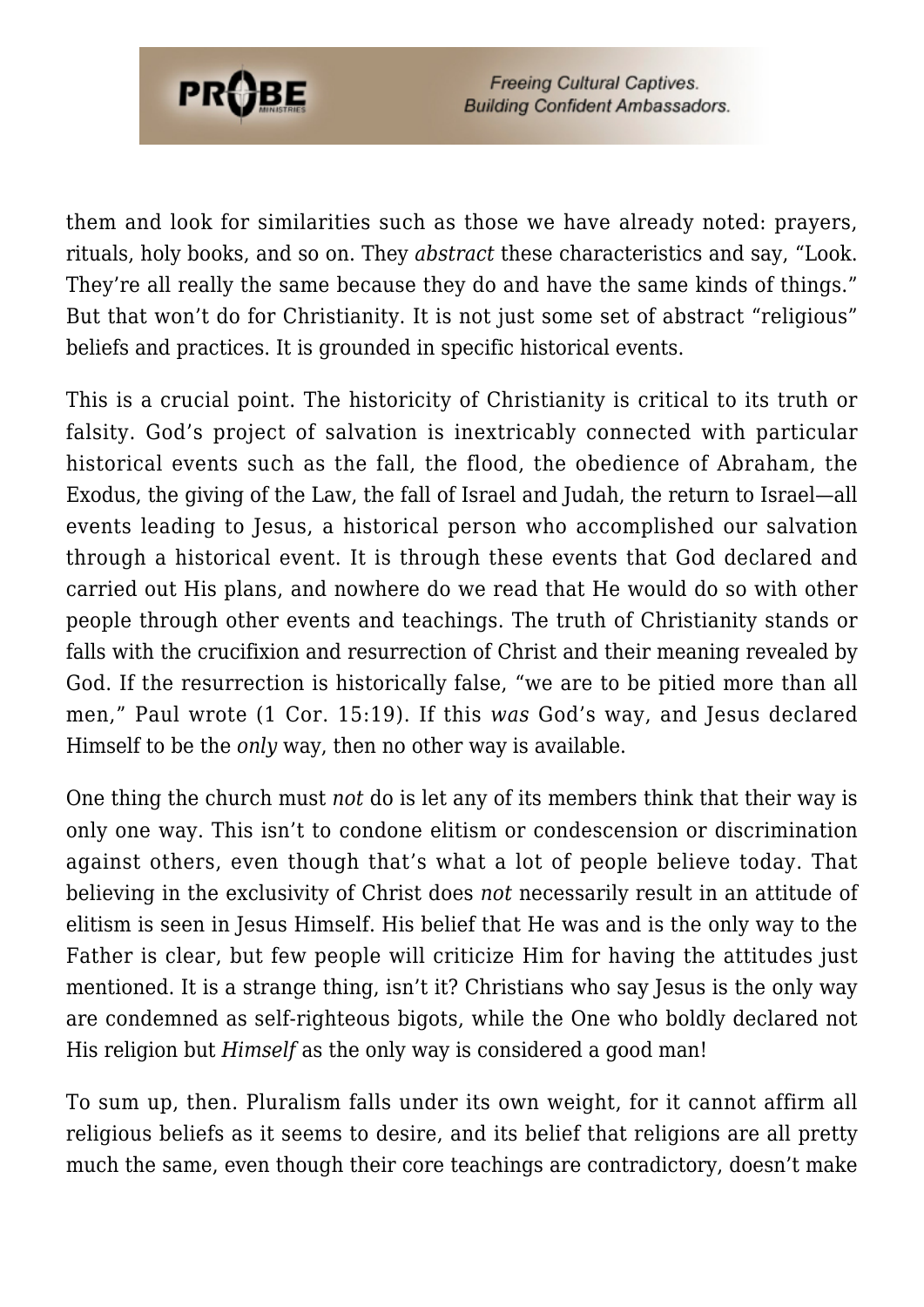

sense. It also is certainly incompatible with Christianity which declares that the truth of its teachings stand or fall with specific historical events. And frankly, its claim to know that no religion really has the truth because such truth can't be known, comes off as a rather hollow declaration in light of the knowledge pluralists think they possess.

### **Notes**

1. Steve Turner, *Nice and Nasty* (Marshall and Scott, 1980).

2. John Hick, *God and the Universe of Faiths,* rev. ed. (London: Fount Paperbacks, 1977), 3.

3. See John Hick, "A Pluralist View," in Dennis L. Okholm and Timothy R. Phillips, *Four Views on Salvation in a Pluralist World* (Grand Rapids: Zondervan, 1996), chap. 1.

4. Harold A. Netland, *Dissonant Voices: Religious Pluralism and the Question of Truth* (Grand Rapids; Eerdmans, 1991), ix.

© 2006 Probe Ministries

# **[The Law of Rewards](https://probe.org/the-law-of-rewards/)**

Dr. Michael Gleghorn



*Dr. Michael Gleghorn explore the biblical doctrine of eternal rewards. The Bible*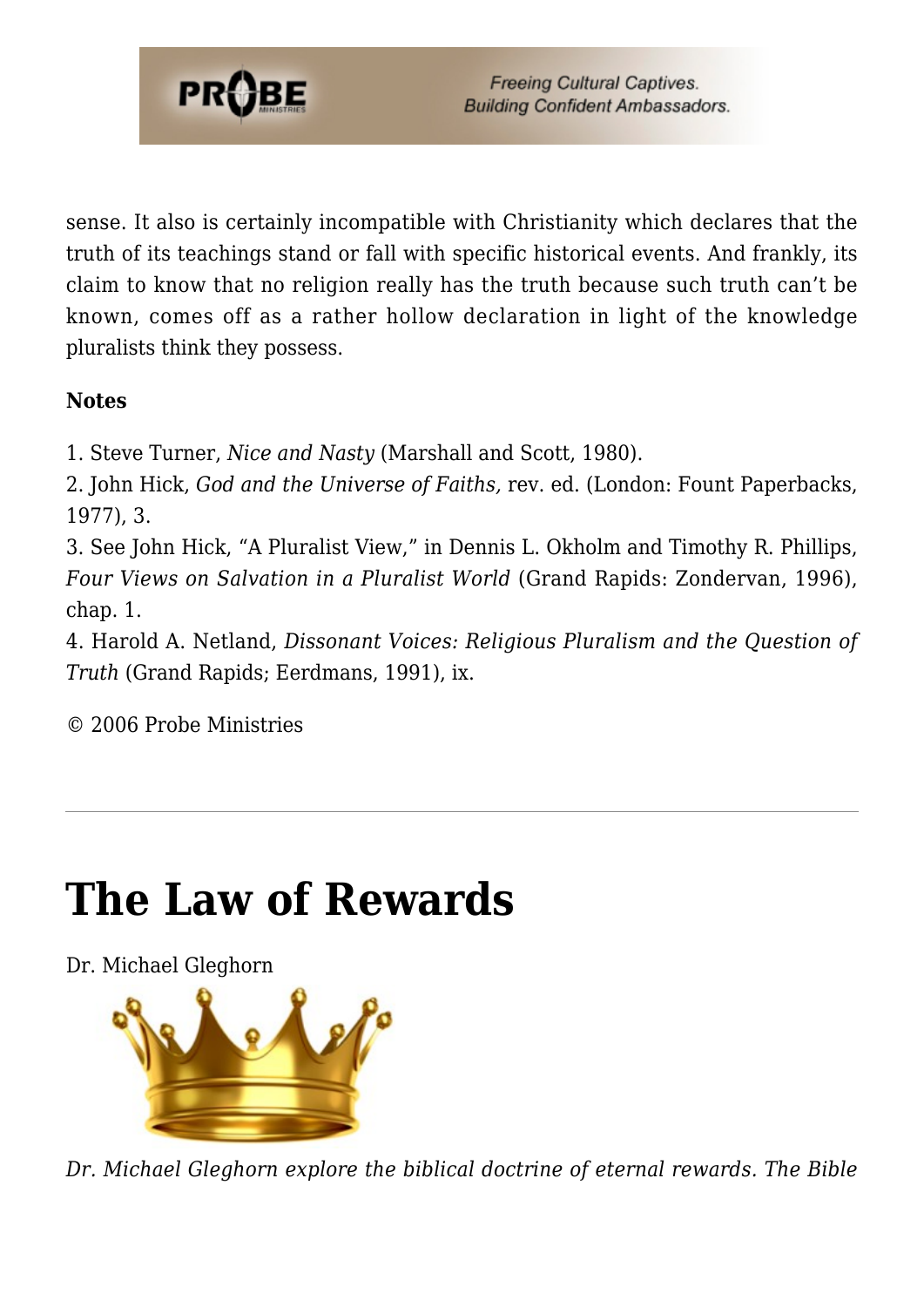

*promises believers heavenly rewards for earthly obedience.*

# **Introducing the Law of Rewards**

The hit movie *Gladiator* begins with a powerful scene. Just before engaging the German barbarians in battle, General Maximus addresses some of his Roman soldiers. "Brothers," he says, "what we do in life echoes in eternity." Although Maximus was a pagan, his statement is entirely consistent with biblical Christianity, particularly the Bible's teaching on eternal rewards.





In *The Law of Rewards*,[{1}](#page-56-0) Randy Alcorn writes: "While our faith determines our eternal destination, our behavior determines our eternal rewards" $\{2\}$ . The Bible clearly teaches that we are saved by God's grace, through personal faith in Christ, apart from any works whatever (Eph. 2:8-9). But it also teaches, with equal clarity, that we must all appear before the judgment seat of Christ, that we may be recompensed for what we have done in the body, whether good or bad (2 Cor. 5:10). This judgment (which is only for believers) is not to determine whether or not we are saved. Its purpose is to evaluate our works and determine whether we shall receive, or

lose, eternal rewards (1 Cor. 3:10-15).

Alcorn writes, "Our works are what we have done with our resources—time, energy, talents, money, possessions." $\{3\}$  The apostle Paul describes our works as a building project. At the judgment seat of Christ the quality of our work will be tested with fire. If we have used quality building materials (gold, silver, precious stones), then our work will endure and we will be rewarded by the Lord. If we have used poor building materials (in this case, wood, hay, or straw), then our work will be consumed and we will suffer the loss of rewards (1 Cor. 3:10-15).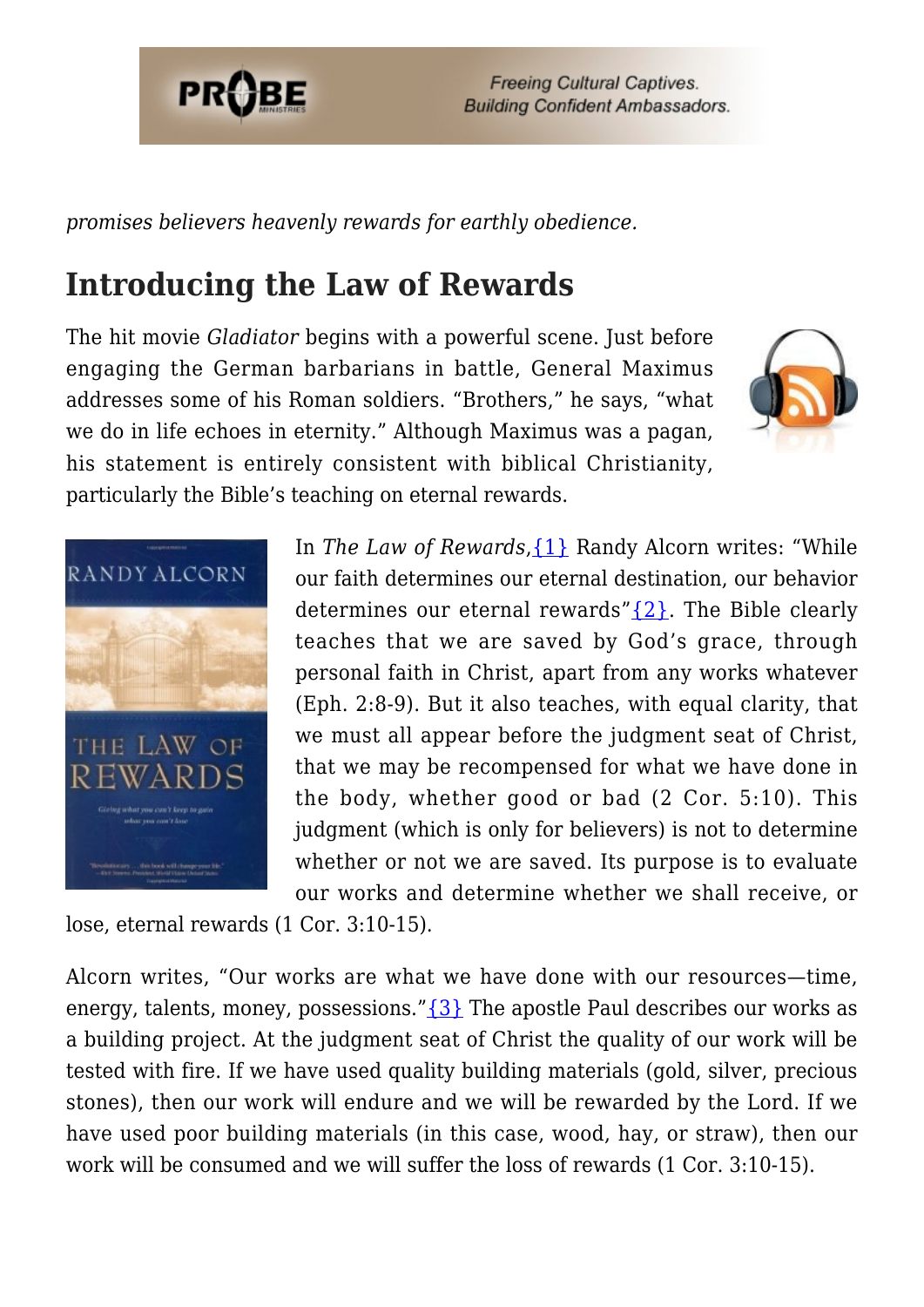

This raises some important questions. What are we doing with the resources that God has entrusted to us? Are we seeking to build God's kingdom, in God's way, empowered by God's Spirit? Or are we merely engaged in empire-building for our own glory? Are we investing our resources in reaching the world for Christ, making disciples, and helping the poor and needy? Or are we only concerned with satisfying our own immediate wants and desires?

It's here that the worldview dimensions of our subject can be most clearly seen. Most of us would probably find it difficult to use our resources in the service of God or our fellow man if we thought that this life was all there is and that death is the end of our personal existence. But Christianity says that there's more – a *lot* more. And if Christianity is true, then Maximus was right: "What we do in life echoes in eternity." Randy Alcorn has observed, "The missing ingredient in the lives of countless Christians today is *motivation*. . . . The doctrine of eternal rewards for our obedience is the neglected key to unlocking our motivation." $\{4\}$ 

# **Questioning Our Motivation**

Is the desire for eternal rewards a proper or legitimate motivation for serving Christ? Isn't it somewhat shallow, maybe even selfish, for our service to Christ to be motivated by a desire for heavenly rewards? Furthermore, shouldn't we serve Christ simply because of who He is, rather than for what we can get out of it? To some people, the promise of eternal rewards sounds like a crass appeal to our baser instincts. But is it?

Before we jump to any unwarranted conclusions and possibly overstate the case, we may first want to take a step back, take a deep breath, and remind ourselves of a few things. In the first place, as Randy Alcorn observes, "it wasn't *our* idea that God would reward us. It was *his* idea!"[{5}](#page-49-2) If we search the pages of the New Testament, we repeatedly find promises of heavenly rewards for earthly obedience. Indeed, Jesus himself urges our obedience in light of future rewards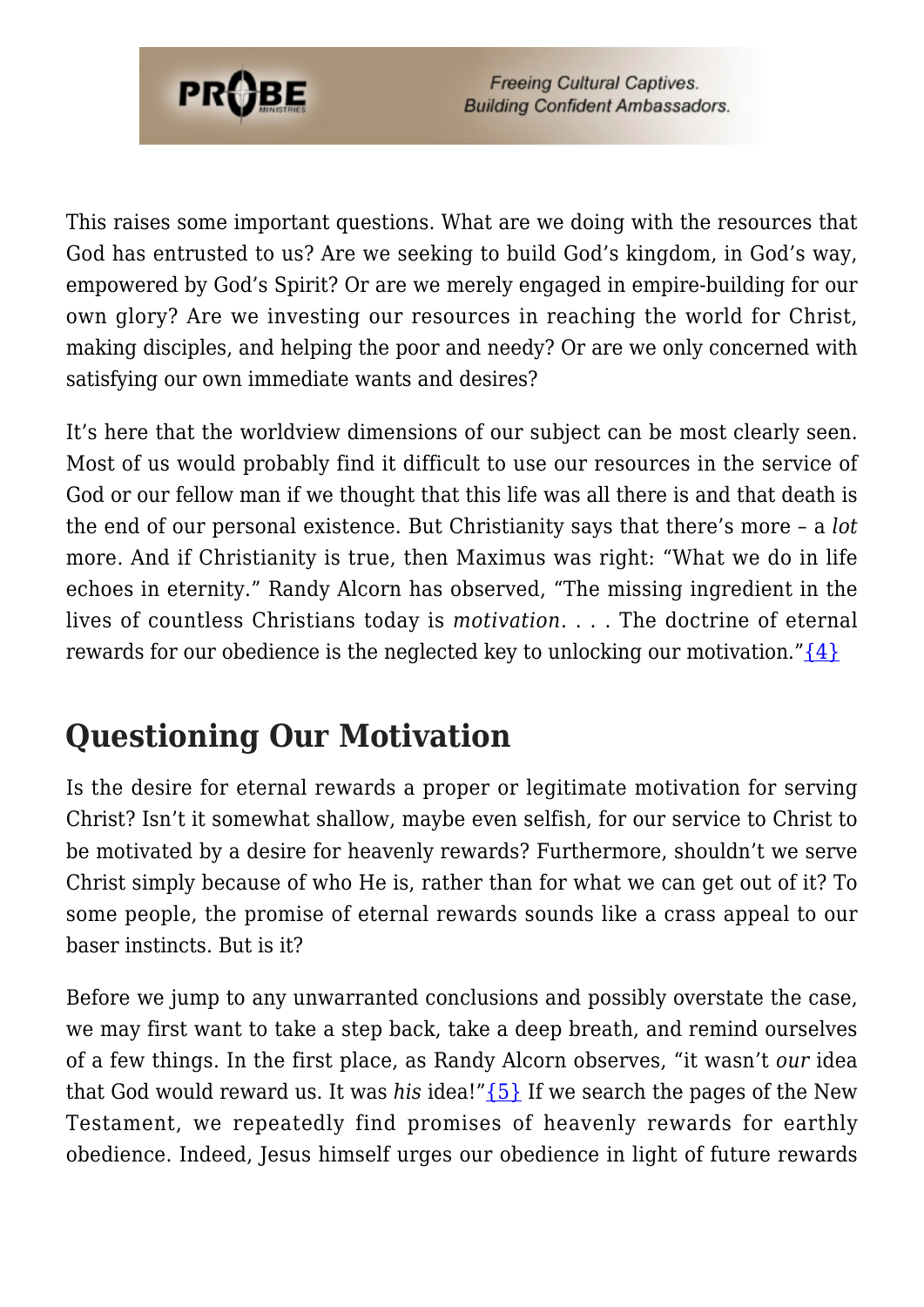

(Luke 6:35). Not only that, in Matthew 6:20 he *commands* us to store up for ourselves "treasures in heaven." Now this leads to an interesting little twist. In John 14:21 Jesus says, "Whoever has my commands and obeys them, he is the one who loves me." We *could* make the argument, then, that the one who does *not* seek to store up treasures in heaven is being disobedient to Christ's command and demonstrating a lack of love for him!

### In a somewhat similar vein, Alcorn wrote:

*It is certainly true that desire for reward should not be our only motivation. But it is also true that it's a fully legitimate motive encouraged by God. In fact, the two most basic things we can believe about God are first that he exists, and second that he is a rewarder of those who diligently seek him (Heb. 11:6). If you don't believe God is a rewarder, you are rejecting a major biblical doctrine and have a false view of God[.{6}](#page-49-3)*

Of course, we must always remember that the Lord knows the motivations of our hearts – and these will be taken into account at the judgment seat of Christ (1 Cor. 4:5). In addition, Jesus solemnly warns us: "Be careful not to do your 'acts of righteousness' before men, to be seen by them. If you do, you will have no reward from your Father in heaven" (Matt. 6:1).

The biblical picture of rewards, then, would seem to go something like this. The Lord is absolutely worthy of our obedience and service, whether we ever personally profit from it or not (e.g. see Luke 17:10). Nevertheless, the Lord is a rewarder of those who seek Him and He commands us to seek His rewards as well! And when one really thinks about it, "Hearing our Master say, 'Well done' will not simply be for our pleasure but for *his*!" {7}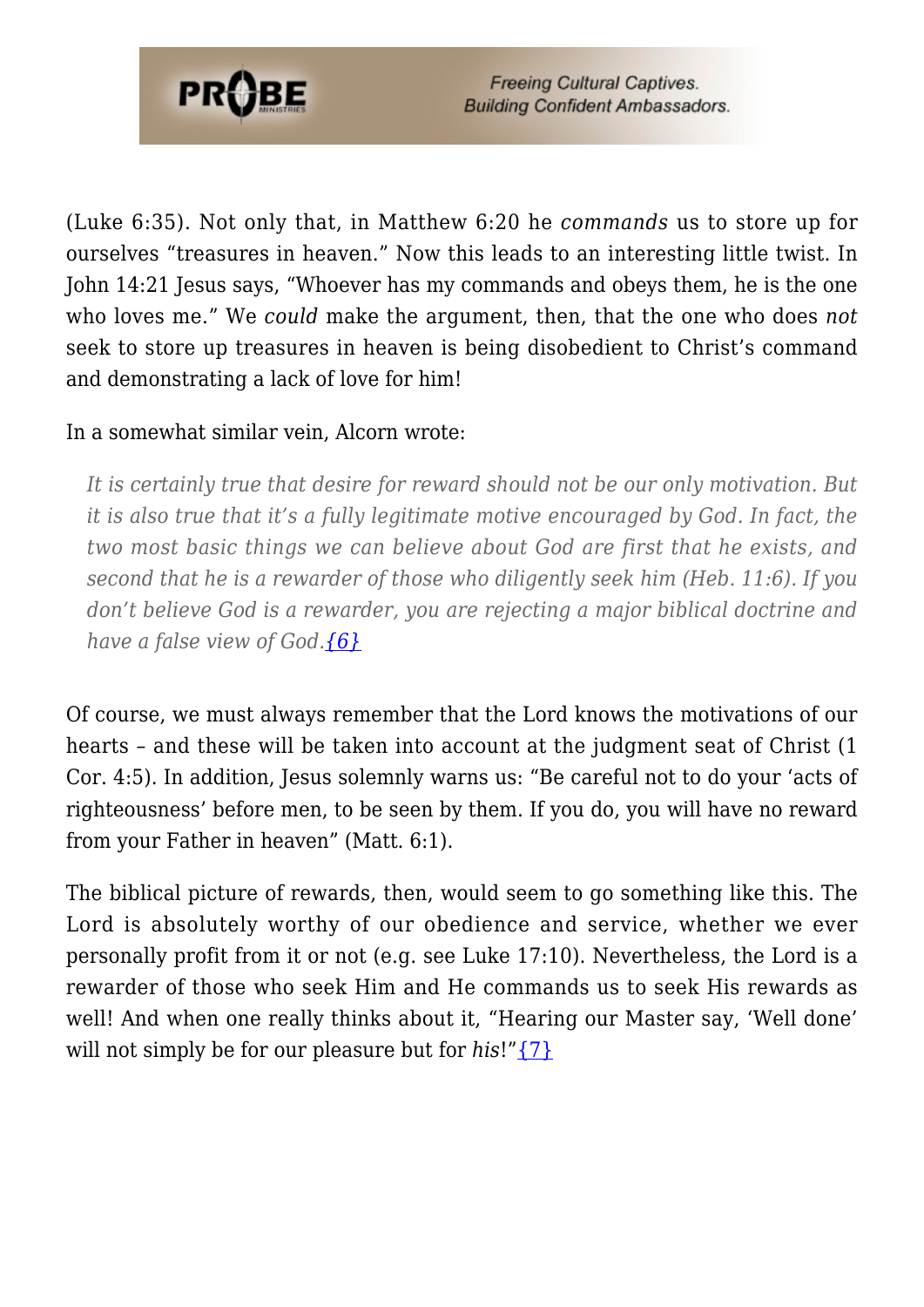

## **The Life God Rewards**

What kind of life does God reward? For what sort of works will believers be rewarded when they stand before the judgment seat of Christ? The simplest answer to this question, and the most general, is that we will be rewarded for everything we've done that was motivated by our love for the Lord and empowered by His Spirit. Indeed, Jesus said that we would even be rewarded for simply giving a cup of cold water to someone because he is a follower of Christ (Matt. 10:42).

But the Bible specifically mentions many other things for which we can also be rewarded. The New Testament describes as many as five different crowns which will be given to believers for various works of faithfulness, obedience, discipline, and love. For example, there is the *imperishable crown* (1 Cor. 9:25), which appears to be rewarded for "determination, discipline, and victory in the Christian life."[{8}](#page-49-5) There is the *crown of righteousness* which, according to Paul, will be awarded by the Lord "to all who have longed for his appearing" (2 Tim. 4:8). There is the *crown of life*, "given for faithfulness to Christ in persecution or martyrdom.["{9}](#page-49-6) In the book of Revelation, Jesus tells the church in Smyrna, "the devil will put some of you in prison to test you, and you will suffer persecution for ten days. Be faithful, even to the point of death, and I will give you the crown of life" (2:10; see also James 1:12). Additionally, there is the *crown of rejoicing* (1 Thess. 2:19; Phil. 4:1)*,* "given for pouring oneself into others in evangelism and discipleship.["{10}](#page-49-7) And finally, there is the *crown of glory* (1 Pet. 5:4), "given for faithfully representing Christ in a position of leadership." $\{11\}$ 

Of course, as Alcorn observes, "There's nothing in this list that suggests it's exhaustive." $\{12\}$  Indeed, as we've already seen, the Bible seems to say that we will be rewarded for every act of love and service which we did for the glory of God. But there's another side to this discussion which we dare not overlook. The Bible not only indicates that we can gain rewards; it also warns us that we can lose them as well.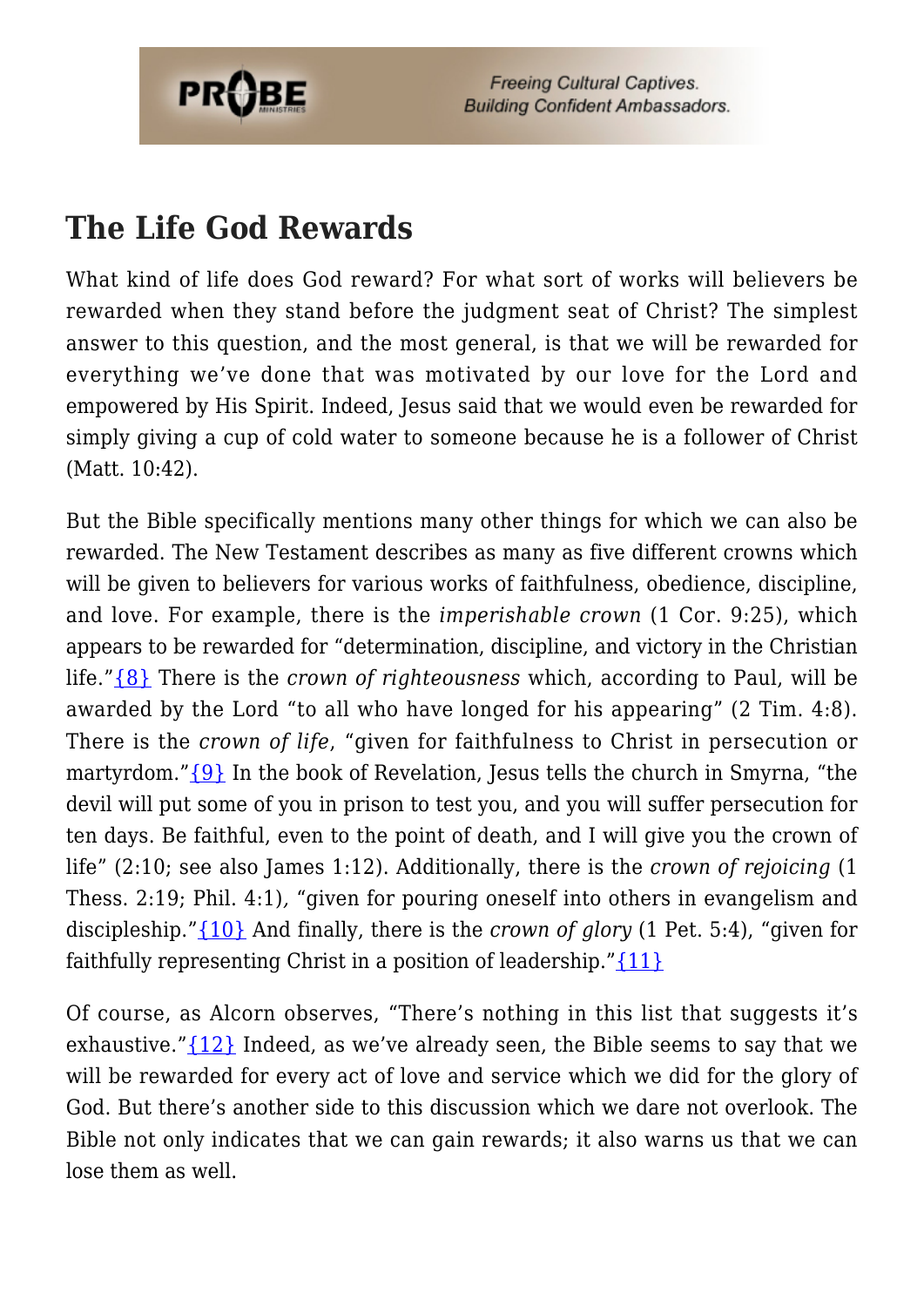

Paul compared the Christian life to an athletic competition in which our goal is to win the prize. This is why, he told the Corinthians, "I beat my body and make it my slave so that after I have preached to others, I myself will not be disqualified for the prize" (1 Cor. 9:27). The Bible suggests that the works of some believers will be completely consumed at the judgment seat of Christ (1 Cor. 3:15). Tragically, these believers will enter heaven without any rewards from their Lord. To avoid this catastrophe, let us heed Paul's advice and "run in such a way as to get the prize" (1 Cor. 9:24).

## **Power, Pleasures, and Possessions**

What should we think about power, pleasures, and possessions? Are they merely temptations that should be avoided, or genuine goods that can be legitimately sought and desired? Although some may find it surprising, each of these things *is* good—at least considered simply in itself. Each finds its ultimate source in God. And each existed *before* sin and evil corrupted His good creation. God has always been *powerful*. He clearly took *pleasure* in His work of creation, repeatedly describing it as "good" (Gen. 1:4, 10, 12, 18, 21, 25, 31). And as the Creator of all that exists (other than himself, of course), everything ultimately belongs to God (1 Cor. 10:26). Indeed, the Bible sometimes describes Him as the "*possessor* of heaven and earth" (Gen. 14:19). Clearly, then, there's nothing inherently wrong with power, pleasures, or possessions.

So why have these things gained such tainted reputations? Probably because they've so often been misused and abused by sinful men and women. Indeed, describing sin and evil as the misuse, abuse, perversion or corruption of some good gift of God is part of a long and venerable tradition in the history of philosophy and theology. And one doesn't have to look very far to find plenty of examples of man's sinful misuse of power, pleasures, and possessions. Just turn on the evening news, or read the local paper, and you'll find many such examples. But we must always remember that it's the *misuse* of these things that is sinful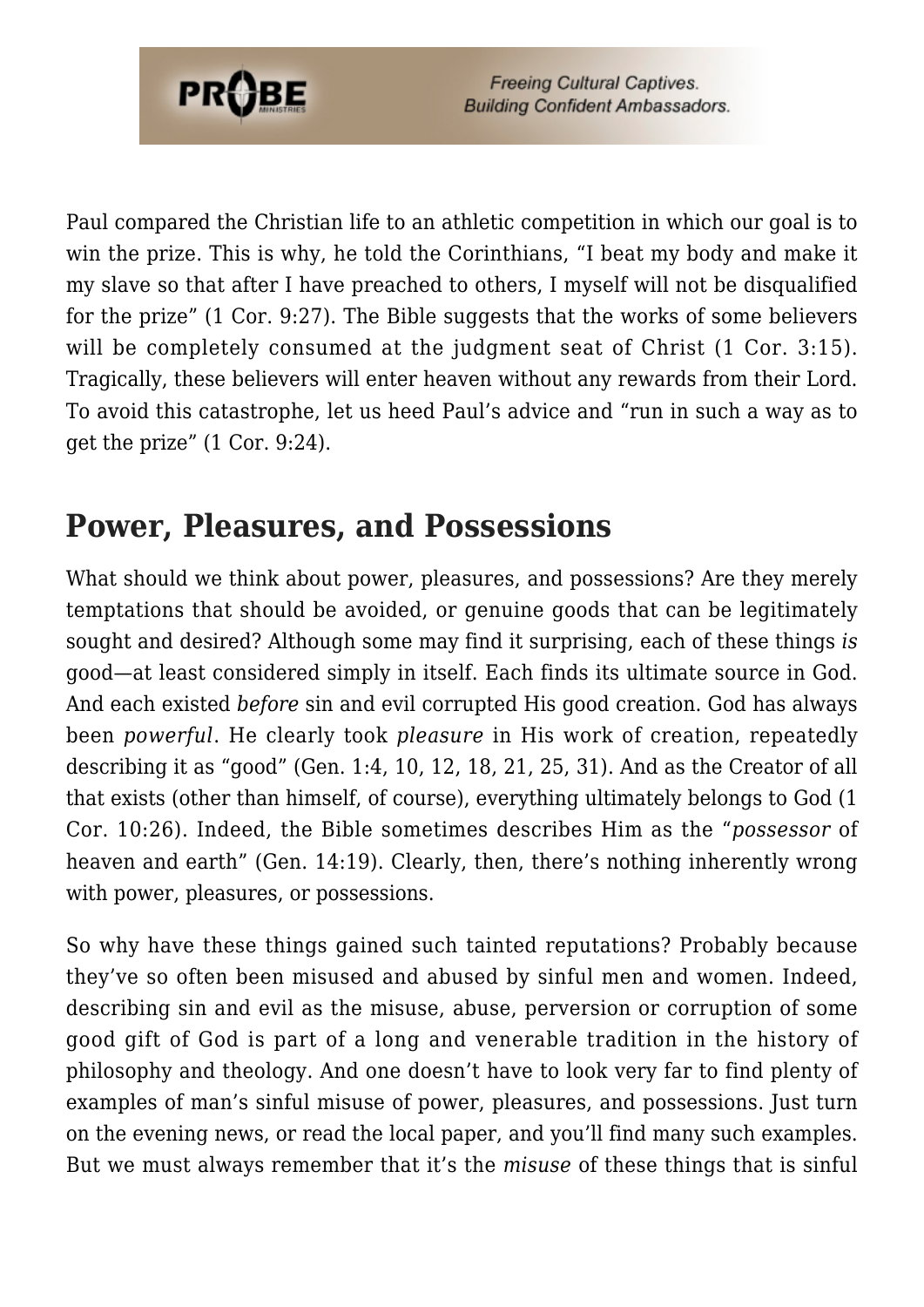

and wrong; the things in themselves are good and desirable. And this is confirmed by the teaching of Scripture.

Consider the kind of rewards God offers us. For faithful and obedient service now, He promises power, pleasures, and possessions in eternity! Jesus made it clear that those who are faithful with the little things in this life, will be rewarded with great power and authority in the next (Luke 19:15-19). He taught that those who invest their time, talents, and treasures in building God's kingdom here and now are laying up great treasures in heaven for themselves in the hereafter (Matt. 6:19-21; 19:21). And pleasures? The psalmist wrote of God, "In Thy presence is fullness of joy; in Thy right hand there are pleasures forever" (16:11).

Randy Alcorn has written, "God has created us each with desires for pleasure, possessions, and power." $\{13\}$  We want these things "not because we are sinful but *because we are human."*[{14}](#page-49-11) Although our sinfulness can, and often does, lead us to misuse these things, we've seen that they're actually good gifts of God. "Power, possessions, and pleasures are legitimate objects of desire that our Creator has instilled in us *and* by which he can motivate us to obedience." {15} May we faithfully serve the Lord, trusting him as "the Rewarder of those who diligently seek him." ${16}$ 

## **Investing in Eternity**

A Christian worldview must be fleshed-out in the rough and tumble world of our daily lives if we're going to be salt and light to the surrounding culture. Now, as always, true disciples must be "doers of the word, and not merely hearers who delude themselves" (Jas. 1:22).

In the Sermon on the Mount, Jesus told his followers:

*Do not store up for yourselves treasures on earth, where moth and rust destroy, and where thieves break in and steal. But store up for yourselves treasures in*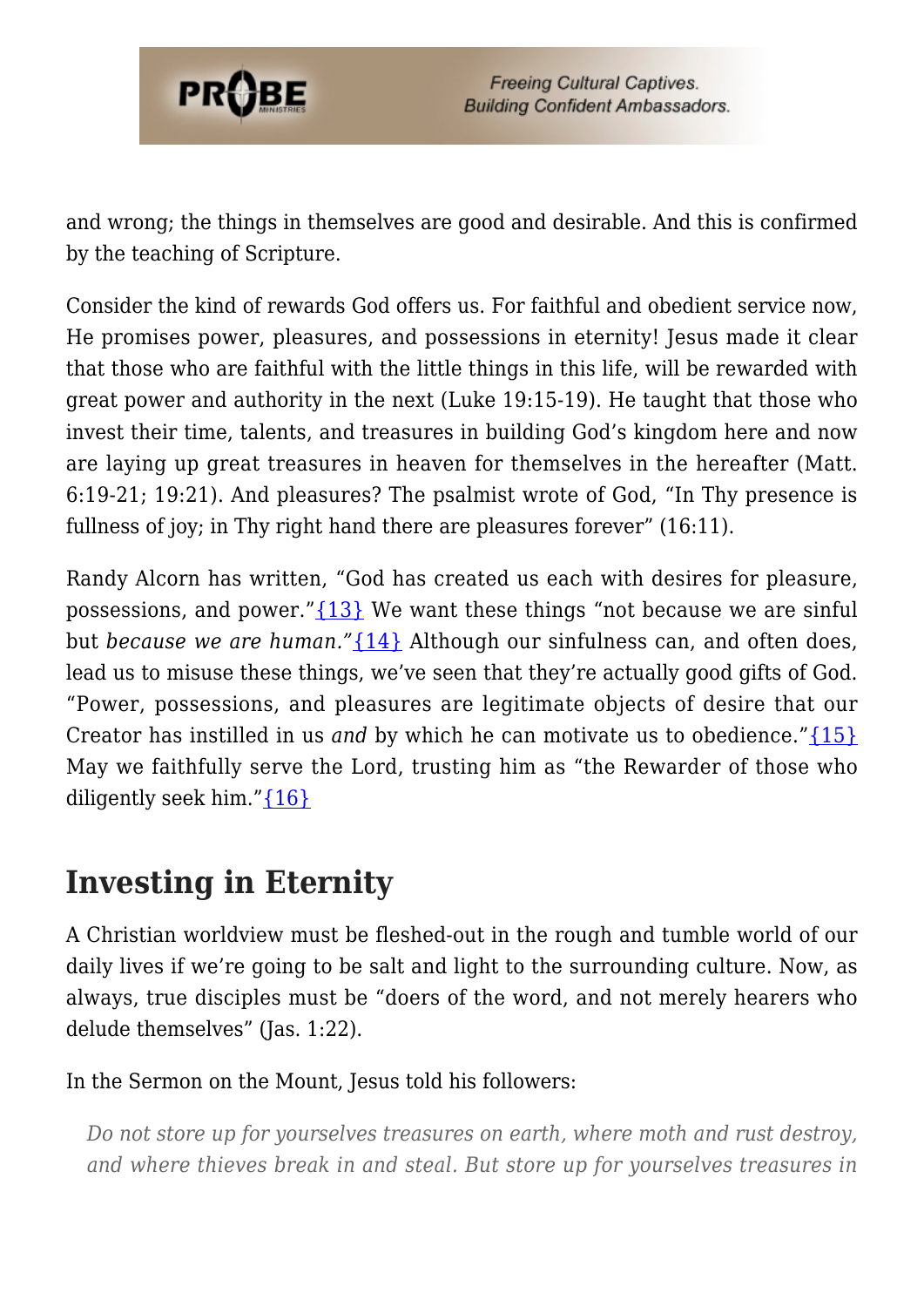

*heaven, where moth and rust do not destroy, and where thieves do not break in and steal. For where your treasure is, there your heart will be also (Matt. 6:19-21).*

Many of us read these verses and only hear Jesus' command not to store up treasures on earth. But if this is all we hear, then we're missing the main point that Jesus is trying to make. As Alcorn observes, the central focus of this passage "is not the renunciation of earthly treasures but the accumulation of heavenly treasures. We're to avoid storing up unnecessary treasures on earth not as an end in itself, but as a life strategy to lay up treasures in heaven." $\{18\}$  So is it really smart to pour all our time and energy into the accumulation of earthly treasures? Is this really a wise investment strategy?

We've been discussing issues raised by Randy Alcorn's excellent book, *The Law of Rewards*. I can think of no better way to conclude than with this powerful and thought-provoking citation:

*Gather your family and go visit a junkyard or a dump. Look at all the piles of "treasures" that were formerly Christmas and birthday presents. Point out things that people worked long hours to buy and paid hundreds of dollars for, that children quarreled about, friendships were lost over, honesty was sacrificed for, and marriages broke up over. Look at the remnants of gadgets and furnishings that now lie useless after their brief life span. Remind yourself that most of what you own will one day end up in a junkyard like this. And even if it survives on earth for a while, you won't. . . . When you examine the junkyard, ask yourself this question: 'When all that I ever owned lies abandoned, broken, useless, and forgotten, what will I have done with my life that will last for eternity[?{19}](#page-49-16)*

### **Notes**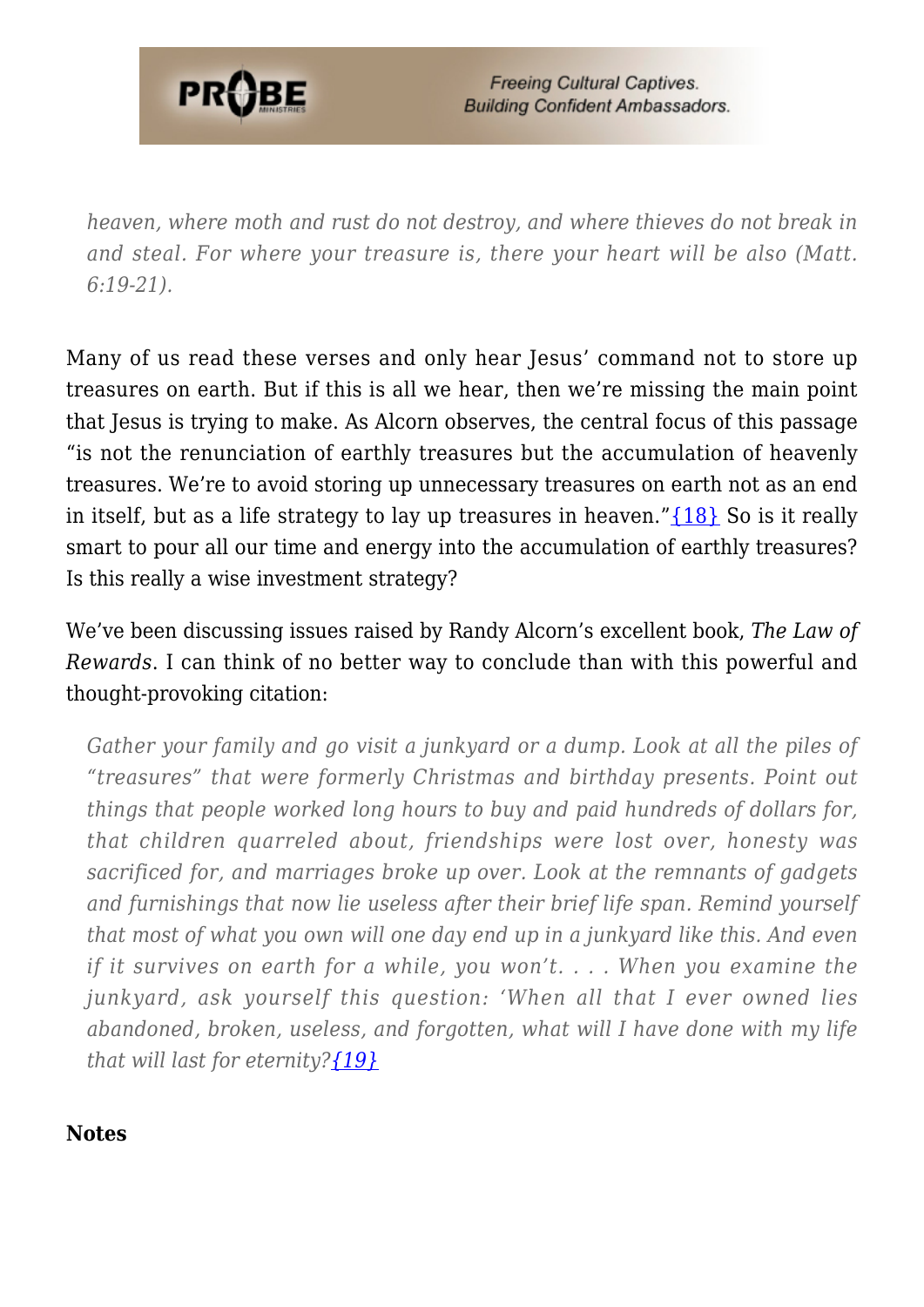

1. Much of the material for this article comes from Randy Alcorn, *The Law of Rewards* (Wheaton: Tyndale House Publishers, 2003). If you're interested in exploring this topic further, you may also want to read Bruce Wilkinson (with David Kopp), *A Life God Rewards: Why Everything You Do Today Matters Forever* (Sisters, Ore.: Multnomah Publishers, Inc., 2002).

- 2. Alcorn, 7.
- <span id="page-49-0"></span>3. Ibid., 6.
- <span id="page-49-1"></span>4. Ibid., 99-100.
- <span id="page-49-2"></span>5. Ibid., 105.
- <span id="page-49-3"></span>6. Ibid., 116.
- <span id="page-49-4"></span>7. Ibid., 92.
- <span id="page-49-5"></span>8. Ibid., 91.
- <span id="page-49-6"></span>9. Ibid.
- <span id="page-49-7"></span>10. Ibid.
- <span id="page-49-8"></span>11. Ibid.
- <span id="page-49-9"></span>12. Ibid., 92.
- <span id="page-49-10"></span>13. Ibid., 111.
- <span id="page-49-11"></span>14. Ibid., 112.
- <span id="page-49-12"></span>15. Ibid., 113.
- <span id="page-49-13"></span>16. Ibid., 121.
- <span id="page-49-14"></span>17. Ibid., 22.
- <span id="page-49-15"></span>18. Ibid., 23.
- <span id="page-49-16"></span>19. Ibid., 23.

© 2005 Probe Ministries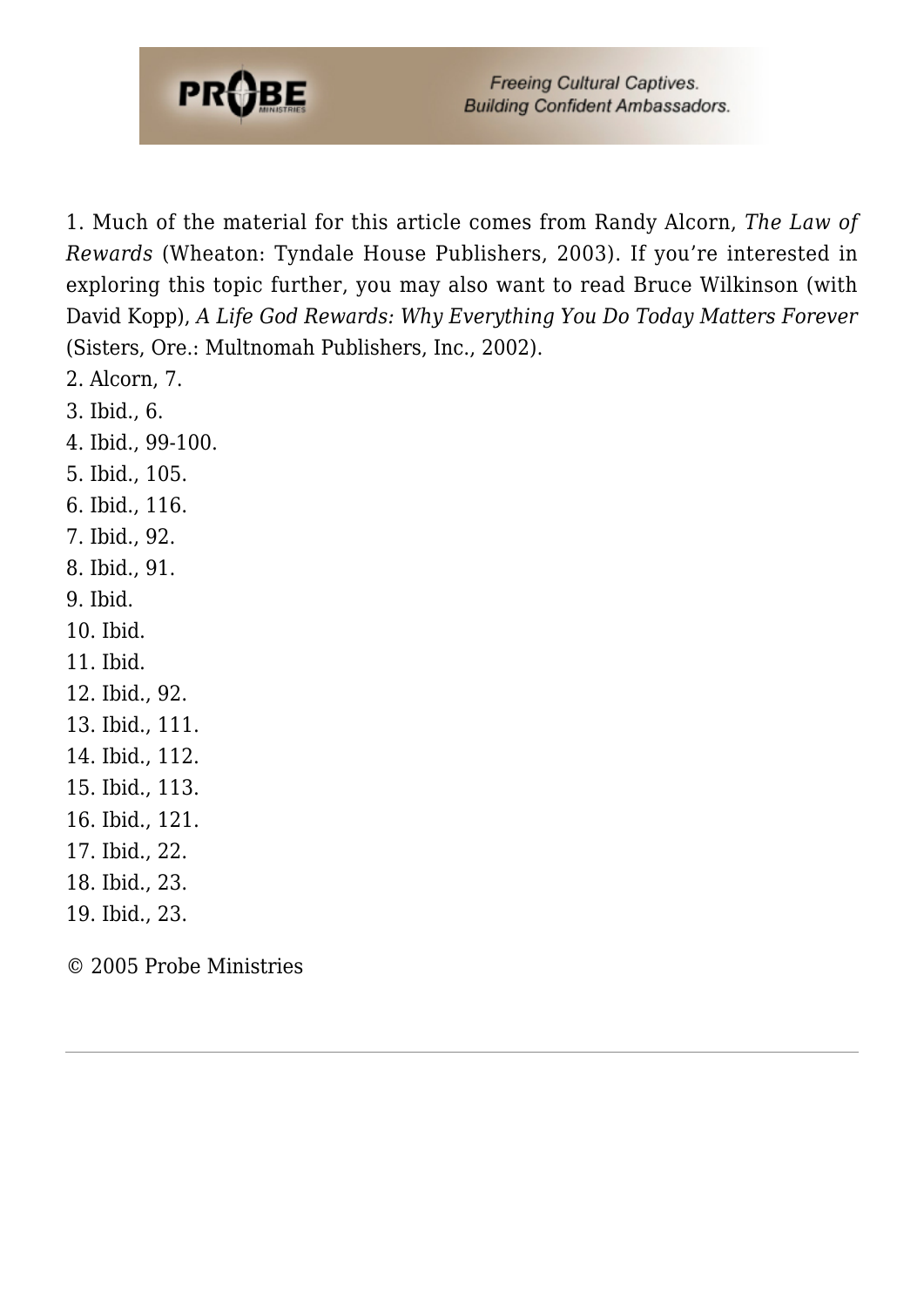

# **[The Five People You Meet in](https://probe.org/the-five-people-you-meet-in-heaven/) [Heaven – A Biblical Worldview](https://probe.org/the-five-people-you-meet-in-heaven/) [Critique](https://probe.org/the-five-people-you-meet-in-heaven/)**

Dr. Patrick Zukeran Written by Patrick Zukeran

*Dr. Zukeran presents a biblical worldview critique of the story by Mitch Albom, The Five People You Meet in Heaven. Albom's story presents some interesting ideas about the afterlife, but falls far short of expressing a complete understanding of God's description of heaven. It misses the importance of being created in God's image, being redeemed to be able to spend eternity with our Creator, and the fellowship with God and all the saints for eternity.*

# **Brief Synopsis**

Eddie lives an insignificant life as a maintenance man for the rides at the Ruby Pier amusement park. One day a mechanical failure causes a fatal accident. Eddie rescues a young girl from her death but in the effort, he is killed. This is when the adventure begins.

Eddie enters heaven and discovers it is not a garden but a place where he will meet five people whose lives intersected with his in some significant way on earth, some readily known to Eddie and some unknown to him. These five explain the meaning of Eddie's life and the purpose of heaven. Through this best-seller fictional story, *The Five People You Meet in Heaven*, author Mitch Albom teaches us his understanding of the meaning of life.

In heaven, Eddie learns five key lessons from the five individuals. First, every life is interconnected so each person impacts others throughout his or her lifetime in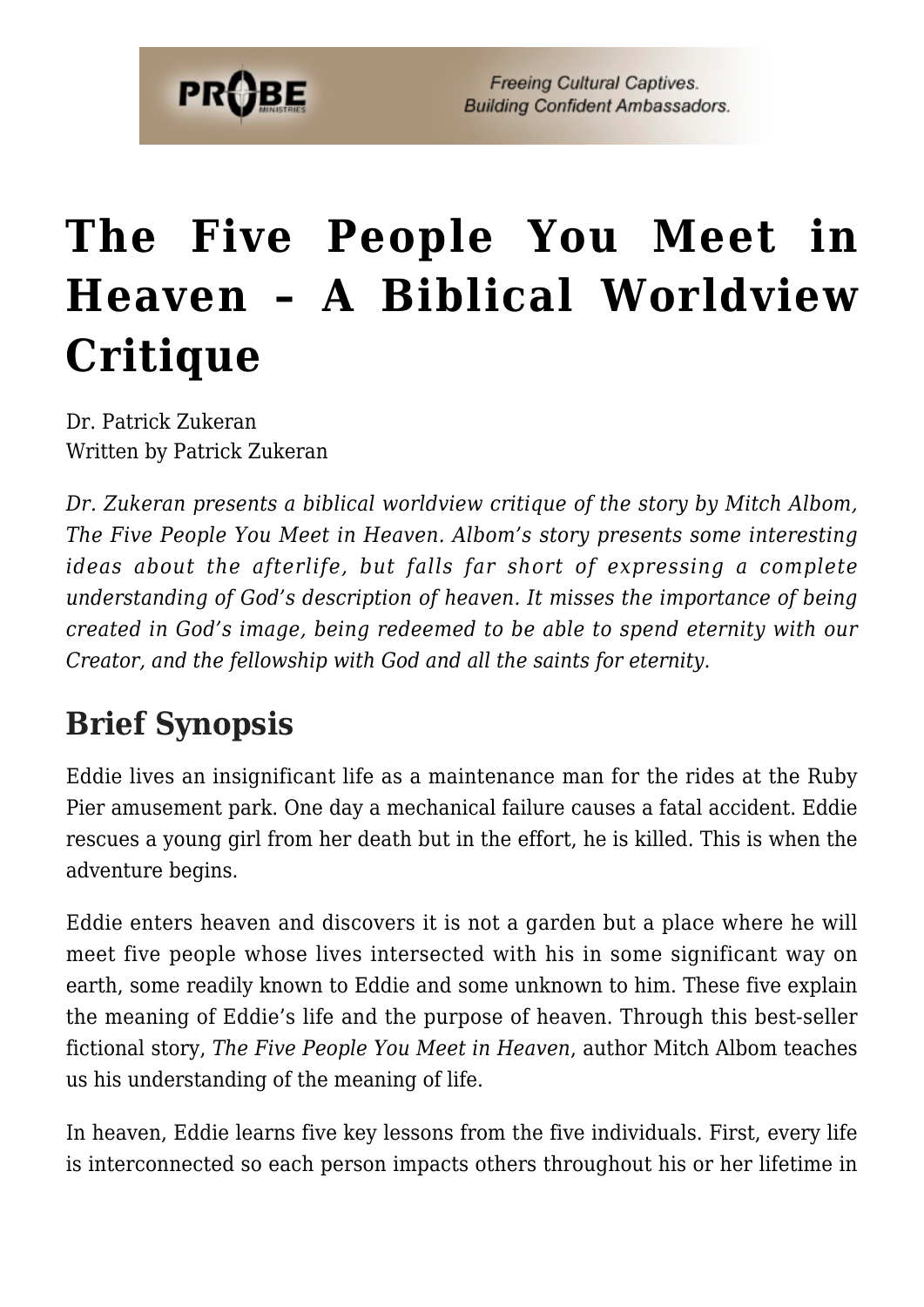

ways that may not be recognized. Second, we should live sacrificing for others, for such acts inevitably lead to good outcomes. Third, forgiveness is necessary to find inner peace. Fourth, love is a powerful virtue that lasts eternally. And finally, our life, as insignificant as it may seem, has a purpose.

Heaven is a place where we find inner peace with ourselves when we learn these lessons. Through this process, we are cleansed of negative thoughts and scars we carried in our lifetime and find true inner peace. After this, we will choose our heavenly dwelling. There we will wait for newcomers whose lives intersected ours on earth. We will be one of the five people they will meet as they learn the meaning of their life on earth.

What accounts for the popularity of Albom's work? He addresses two life questions that every individual wrestles with and desperately seeks answers to: What is the meaning of my existence? and What happens after death? In a creative way, here is a story that offers significance to each person's life and hope beyond the grave.

Albom is an excellent writer and is sincere in his effort. This story causes each one of us to wrestle with these key questions of our existence and eternal destiny, issues many choose to ignore but must inevitably face. He also teaches some valuable life lessons. For these reasons, the story is enjoyable and thought provoking.

But after reading the story, I found that Albom's answers fall short of providing satisfactory solutions to every person's dilemma. In some ways he gets us closer to the answer, but never really gets there. Christians will find that he gives us some appetizers, but fails to deliver the main dish. In what follows, I will present a biblical critique of this story and explain how Albom scratches the surface but never finishes the quest for meaning, significance, and eternal hope.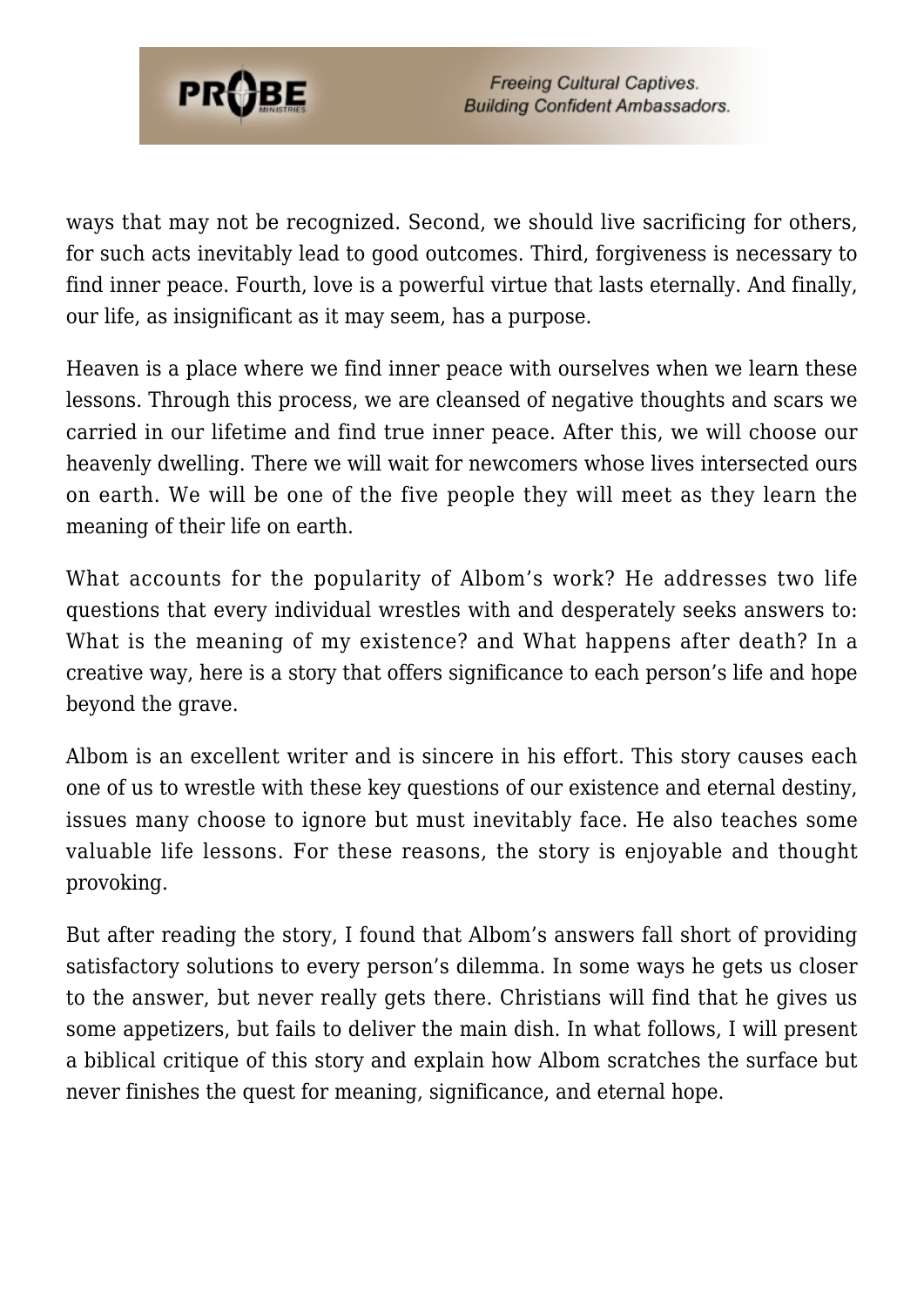

## **The Quest for Meaning**

What is the meaning of my existence? Does my ordinary life make a difference? Will I look back on my life with regret, feeling that I contributed nothing significant in my lifetime? These are issues most people ask throughout their lifetime and seek answers for.

In *The Five People You Meet in Heaven*, Mitch Albom teaches that one does not have to be famous or powerful to impact the lives of others. Every person who has understanding can know his or her life was worthwhile.

In Albom's story, the meaning of life comes from understanding that everyone's life is interconnected. Therefore, even small decisions and actions we take can significantly affect the lives of others. In a CBS interview, Albom stated, "I think the meaning of life is that we're all kind of connected to one another. I'm living proof of the influence that one person can have on other people. Look at what Morrie did for me talking to me. And I wrote a book to try to pay his medical bills and went from one person to another person and people come up and say your book changed my life. How did that happen? I'm convinced that everybody has an effect on everyone." $\{1\}$ 

It is true that our life does affect others, some in very significant ways. However, we are still left empty at the end of the novel because Albom's proposed solution falls short of providing ultimate meaning for our existence.

In the story, the main character Eddie learns in heaven that he impacted the lives of others both positively and negatively, often unintentionally. Knowing our life led to another's tragedy or greater enjoyment still begs the question, "So what?" It may feel good temporarily to know I made a difference, but that will not bring everlasting satisfaction. Why should we care if our lives affected others? Before we can answer the question, "What is the meaning of life?" we must first answer the question, "Why were we created?"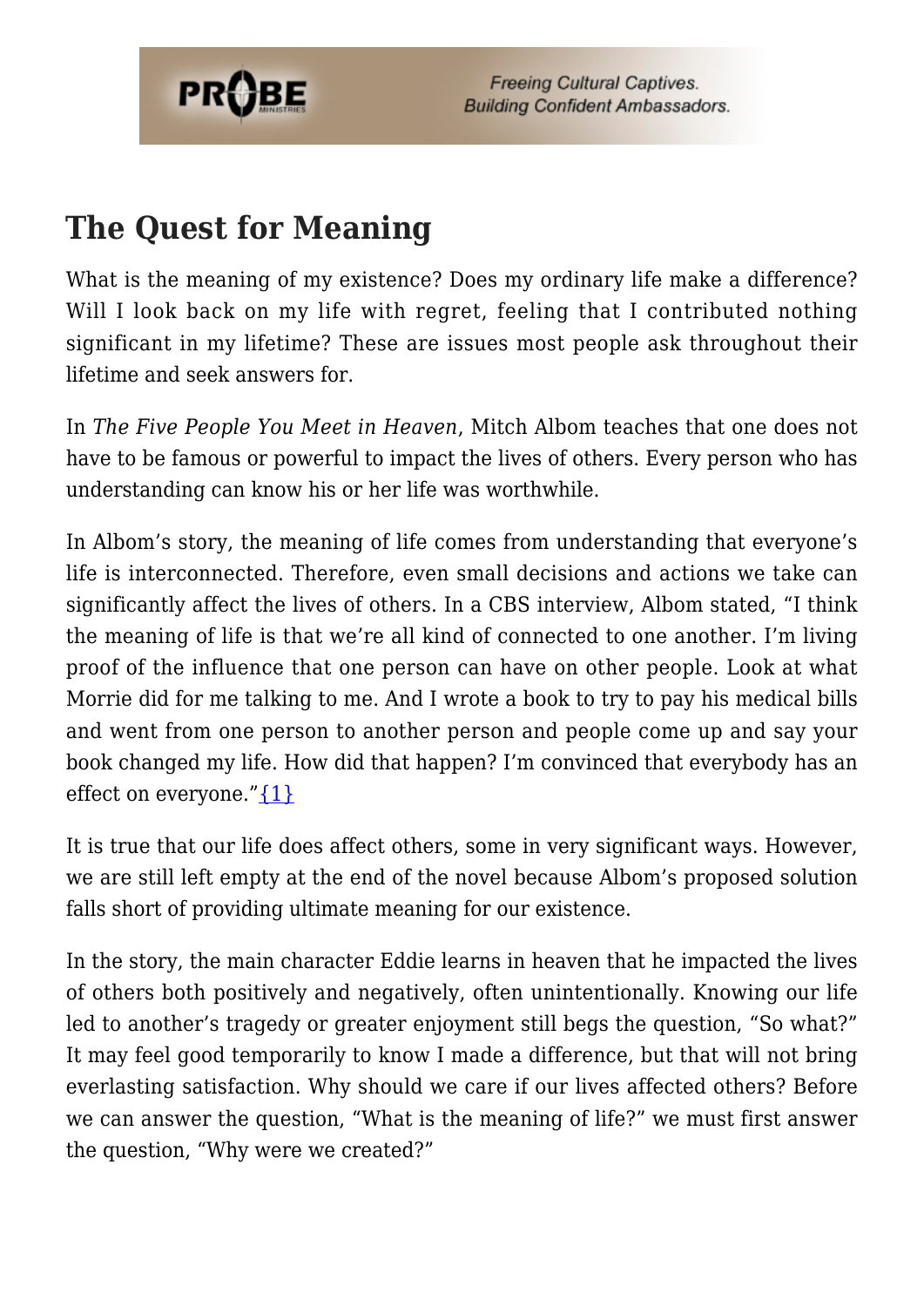

If we are a cosmic accident as Darwinian evolutionary theory teaches, there is no intended purpose for our existence. Therefore, our lives have no ultimate meaning, and impacting the lives of others is meaningless, for our final destiny is extinction.

If God created us for a purpose, then we need to find out why He created us. The answer to the meaning of life is directly tied to the origins question. Since Albom does not answer the origin question, he cannot provide an adequate answer for the meaning of life question. The Bible teaches that we were created by God to love Him, love others, and fulfill His calling upon our lives. Any answer that does not include God as a centerpiece of the answer will fall short, and Albom basically leaves God out of his version of heaven.

## **Albom's Heaven**

Could the traditional Christian view of heaven be wrong? Albom gives us a very different picture. Albom developed his idea from a story his uncle, Edward Beitchman, told him when he was a child. One night his uncle was lying near death and woke up to see his deceased relatives standing at the foot of the bed. When asked, "What did you do?" his uncle responded, "I told them to get lost. I wasn't ready for them yet." $\{2\}$  Albom remembered this story and began to develop his concept of heaven for the story.

Albom states, "Somewhere, swimming in my head, was the image my uncle had given me around that table, a handful of people waiting for you when you die. And I began to explore this simple concept: what if heaven was not some lush Garden of Eden, but a place where you had your life explained to you by people who were in it—five people—maybe you knew them, maybe you didn't, but in some way you were touched by them and changed forever, just as you inevitably touched people while on earth and changed them, too."

His idea that heaven is a reunion with five people who explain the meaning of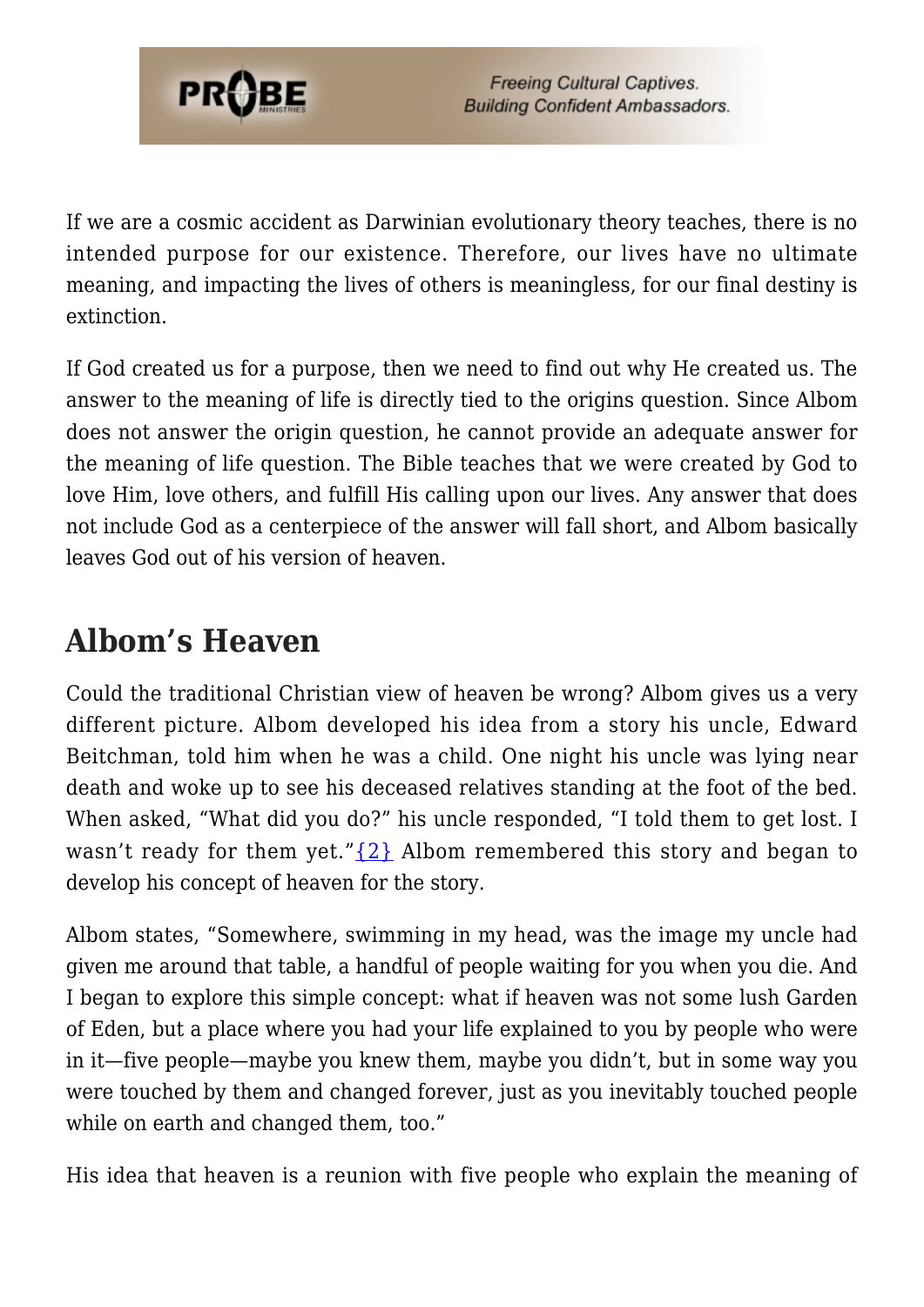

your life is masterfully pictured in this work. With each encounter the main character Eddie is taught a new lesson that puts the pieces of his earthly life together so that it begins to make sense. Some lessons bring joy, others bring remorse, but the pain is a cleansing process that results in inner peace. After this, individuals will choose their happiest moment on earth and that will be their eternal abode where they await the opportunity to teach a recently deceased newcomer the meaning of that person's life.

If heaven was a place similar to Albom's story, we would be very disappointed, for it is too small and shallow. Our souls are much bigger than this. How quickly we would get bored once we discovered the impact our life made and then spent eternity in a heaven we dream up for our pleasure. Earthly pleasure becomes painful when we get too much of it. The heaven described in the Bible is very different from this earth. Our joy is not wrapped in repeating earthly pleasures but is found in a person, Jesus Christ, who is the center of all creation. Our present earth is fallen and suffers the effects of sin. In heaven, sin and its consequences are not present.

God is the main focus in heaven, but unfortunately, in Albom's story, God plays a very small role. Psalm 16:11 states, "You have made known to me the path of life; you will fill me with joy in your presence, with eternal pleasures at your right hand." Only a heaven created by and centered on God will be big enough for our soul.

# **Do All People Go to Heaven?**

Albom's bestseller presents a new and creative vision of heaven. I agree with Albom that there is a heaven and an existence beyond the grave. However, it appears that Albom implies that everyone will go to heaven, and with this I disagree.

Albom portrays realistic characters in his story, none of whom lived a perfect life.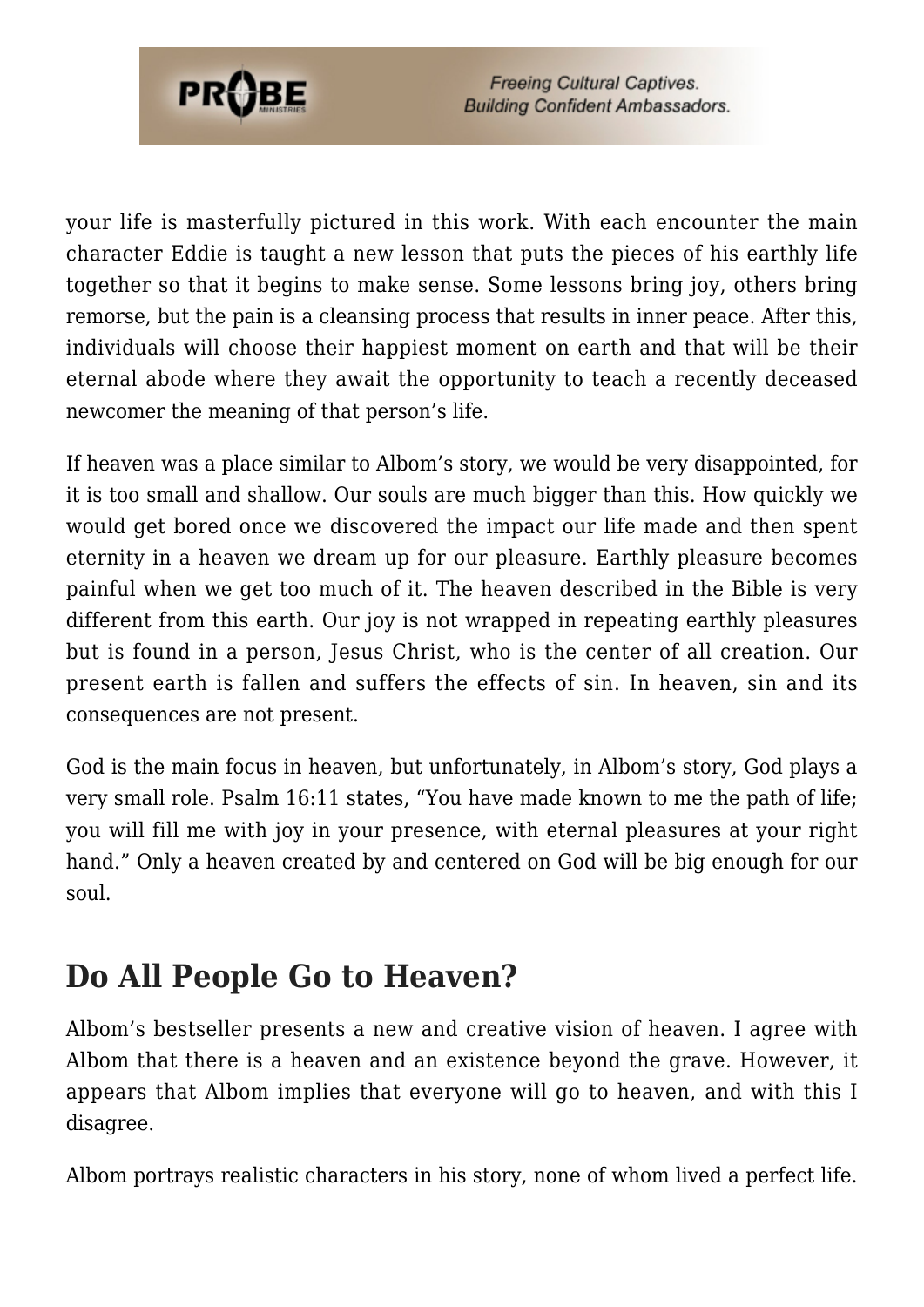

All are guilty of some sin and negative behaviors that have consequences, some greater than others. There is some remorse when individuals in heaven learn how their actions caused negative results, but there is not a just payment for their sin.

Albom appears to assume that everyone will eventually find peace when they learn their lessons from the five people they meet. Although this is a comforting note, it is not what the Bible teaches. Albom's story doesn't reveal the dilemma facing all human beings: sin, failing to perfectly live up to God's perfect standard. It is because of sin that the Bible teaches that not everyone can enter heaven. Jesus states in Matthew 7:13, "Enter through the narrow gate. For wide is the gate and broad is the road that leads to destruction, and many enter through it. But small is the gate and narrow the road that leads to life, and only a few find it."

The reason is found in the biblical understanding of human nature and God's nature. Man is sinful while God is holy, perfect, and without sin. The Bible teaches that all are guilty of sin and cannot enter into the eternal presence of a holy and just God. Romans 6:23 states, "For the wages of sin is death, but the gift of God is eternal life in Christ Jesus our Lord." What is required is a perfect savior who will pay the price for sin. Albom does not deal with the true nature of God, man, heaven's purpose, man's dilemma of sin, and the solution that God freely offers.

The Bible also teaches that there is a price for rejecting God's gift of grace, Jesus Christ. Jesus states, "For God did not send his Son into the world to condemn the world, but to save the world through him. Whoever believes in him is not condemned, but whoever does not believe stands condemned already because he has not believed in the name of God's one and only Son" (John 3:17-18). All who reject Christ cannot stand before a holy God, and will be separated from Him eternally in Hell.

Fiction can often teach principles that are true. However in this work, Albom's foundational idea of heaven misses the mark because he does not present a proper understanding of human nature and God's holiness.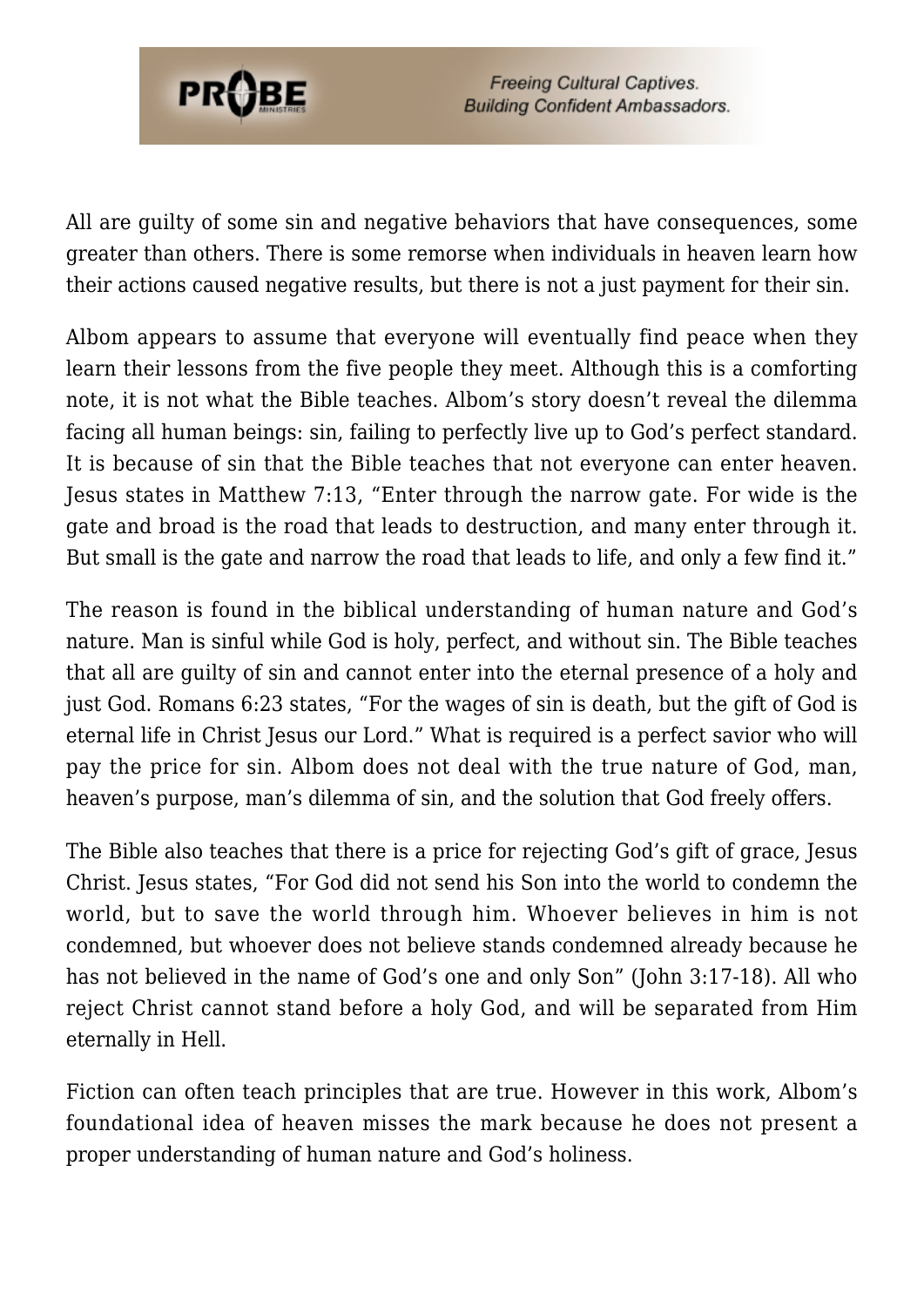

## **The People You Will We Meet In Heaven**

Who will we really meet in heaven? Our answer is revealed in the Bible, the Word of God. The Bible is proven to be God's inspired word through miraculous confirmation and the testimony of Jesus Christ the Son of God. Jesus confirmed His claim to be God through His miraculous life and resurrection, and He affirms the authority of the Bible. The truth about heaven then is revealed not in a novel but in this divine revelation.

The next people we will meet in heaven are the saints of all the ages past (Rev. 7:9 and 19:1). There will be more than five; there will be a multitude! Along with them will be the angelic host.

Will we understand the meaning and see the impact of our life on earth? We will know everything about our life and much more. **We will come to a full understanding of God's plan for all of creation.** Only then will we see how our lives played a role in God's overall plan. We will see things from a renewed perspective because our minds will be transformed and freed from the limitations that resulted from sin. 1 Cor. 13:12 states, "Now we see but a poor reflection as in a mirror; then we shall see face to face. Now I know in part; then I shall know fully, even as I am fully known." If we knew the glory of the real heaven, we would say Albom's, and any human attempt to describe heaven, is too small.

### **Notes**

- <span id="page-56-1"></span><span id="page-56-0"></span>1. CBSNews.com, The Early Show, "Five People You Meet In Heaven," Sept. 25, 2003, [http://www.cbsnews.com.](http://www.cbsnews.com)
- 2. The Five People You Meet in Heaven Web site, [http://www.albomfivepeople.com/abouteddie.htm,](http://www.albomfivepeople.com/abouteddie.htm) 5/25/2005